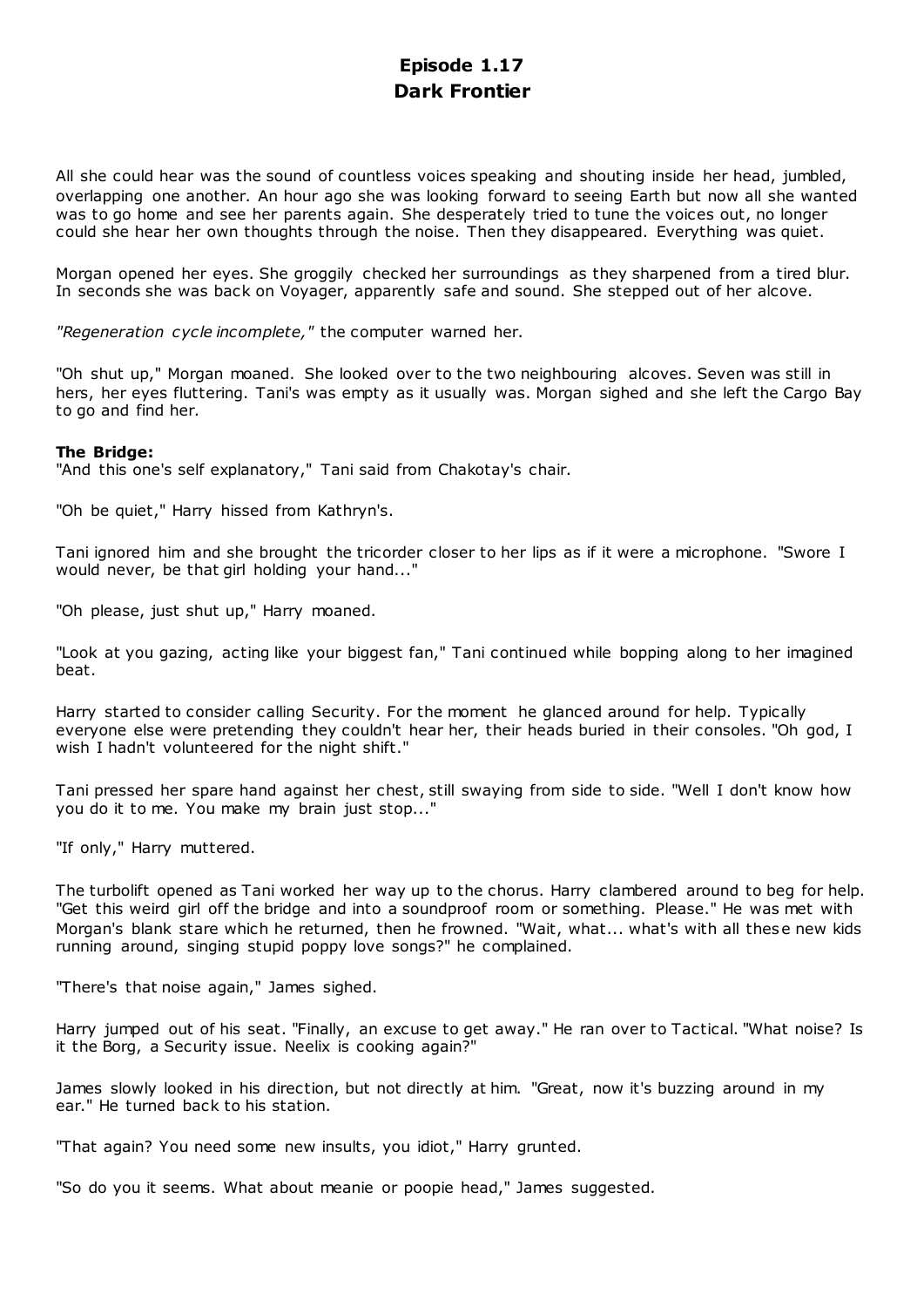Harry's lips trembled like he was muttering a lot, but no sound came out. He wandered away while still doing that.

"Go in a huff later. Sensors are picking up a transwarp conduit nearby," James said. He noticed someone approach in the corner of his eye, he assumed it was Harry. The sudden and high volumed singing in his ear made him jump so far, he nearly bumped his head on the ceiling. Tani only managed to sing something about roller coasters going up before she was dragged away by the arm.

"Ow," she groaned.

"Stop singing! The Borg are coming," Morgan hissed at her, moving the arm holding Tani in order to gently slap the back of her head.

"It's only the Borg," Tani moaned as she rubbed both painful parts.

"Red Alert," Harry ordered.

The turbolift doors opened again, and yet no one stepped out of them this time.

"Don't bother, according to the scanners it's only a probe. I'm more worried about the boss killing me off while I was distracted," James said.

"I'll contact the Captain," Harry said during another eye roll.

"It's okay, I saved recently," James said.

Somebody's head slowly crept around the turbolift door frame carrying a large box under both her arms, her eyes darted around.

"I'm not talking about your dumb video game you dipstick!" Harry yelled.

James struggled not to laugh, "dip what?" Harry groaned.

The turbolift occupier tip toed onto Bridge, immediately ducking down once they reached Tactical so James wouldn't see her as she walked beside it. He only had time to see a blur.

"Still, we're not taking any chances. I'll check with the Captain," Harry said. The person on-route towards the other side of the Bridge shook their head. It didn't seem to work, Harry tapped his commbadge. "Kim to Janeway," his voice echoed from below the Tactical station.

"Shoot," the tip toer whispered. She rearranged her arms, then tapped her commbadge. "Shh, not now, sleeping."

By now everyone else had seen her, James heard her first so he peered over his station. Each person gave her similar funny looks. Morgan more so, with her face turning a little red.

"What?" Harry said.

Kathryn froze so close to her Ready Room. "Um, Kiara sleeping. Shh."

"Um, why does this line sound funny? Almost like..." Harry said suspiciously. He swung around to catch her in the act but she ran off into her office in those seconds. He saw nothing out of the ordinary. "Like she was here."

"Dunno what you mean," James said with a forced confused expression.

The doors to the Ready Room opened again. Kathryn strolled out as if nothing happened with a firm commanding look on her face. "Report."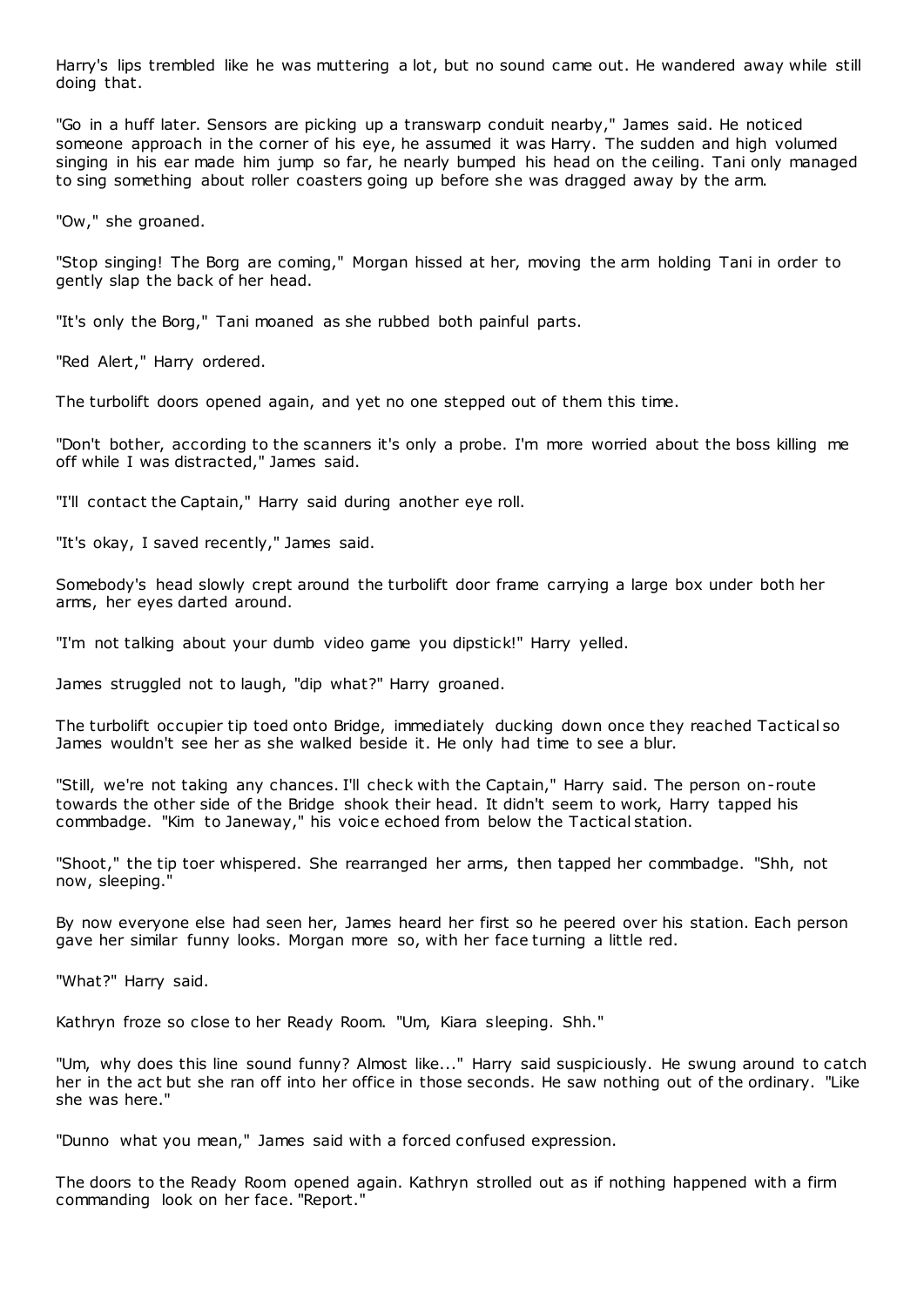"Must've been me," Harry muttered to himself. He turned to address the Captain. "A Borg *probe* is approaching."

"Probe?" Kathryn said, glancing around at her ex Borg crewmembers at the rear side of the Bridge. "How do you know, what stupid shape is it? Diamond, hexagon, an upside down triangle, a flat rectangle?"

"Um, it's small, has minimal weapons and..." Tani started to answer.

"Looks like a cube that got lost, flew into a car crusher, and escaped half way through," James replied.

Kathryn stared thoughtfully at the viewscreen. "Hmm, so it's easy pickings."

Morgan's eyes widened in panic. "Mum, we should get out of here."

Kathryn glanced behind her with concern on her features, "why, we've dealt with the Borg more than once. I'm getting a little bored of their frequent visits. We need to do something. This might be the best opportunity we have."

"Uh, opportunity to do what?" Harry asked carefully.

Kathryn smiled at him with a mischievous glint in her eye, one corner of her lips higher than the other. That smile was always trouble for everyone. "You'll see. Senior officers to the Bridge."

"A vessel has been detected... blah blah blah. Activate. Alter course to intercept," the Borg voices said.

A drone stepped out of its alcove and it started to walk towards a computer terminal. It pressed some controls, making the tiny screen change to show Voyager approaching.

"Vessel identified, Federation Starfleet, Intrepid class..." For some reason the voices all gasped, every drone hearing it felt their connection spasm briefly. The voice then turned pretty maniacal, "it's Voyager, destroy, exterminate!"

All the drones looked confused. Since when had they turned into the Darlecks? The voices changed their tone to more of a desperate shout, "do as you're told minions!"

Nothing happened. For a moment all the drones were unsure what to do. "Oh crap, the link has broken again, let me just fiddle with this," the voices grumbled, the volume density of them sounded like they halved. Like someone had flicked a switch the Borg instantly turned to zombies again. "Yes go and exterminate Voyager! Bwahahahahahahahaha!"

The first drone seemed to comply and pressed a command on his console, only it changed the view to the starship's bridge.

"Looks more like something you'd find in a Borg toilet," Kathryn was caught muttering behind her.

"We are the Borg. You will be..."

Kathryn turned her head to look at them, "oh, it doesn't look any better inside."

The Borg's voices growls echoed throughout the chamber.

The bridge staff who had been on the bridge earlier tried to keep straight faces. Tom had clearly jumped straight out of bed and ran straight to the helm, as he still wore his ruffled bed clothes and had bed hair that looked like he'd stuck his finger in a power conduit. Chakotay obviously didn't have time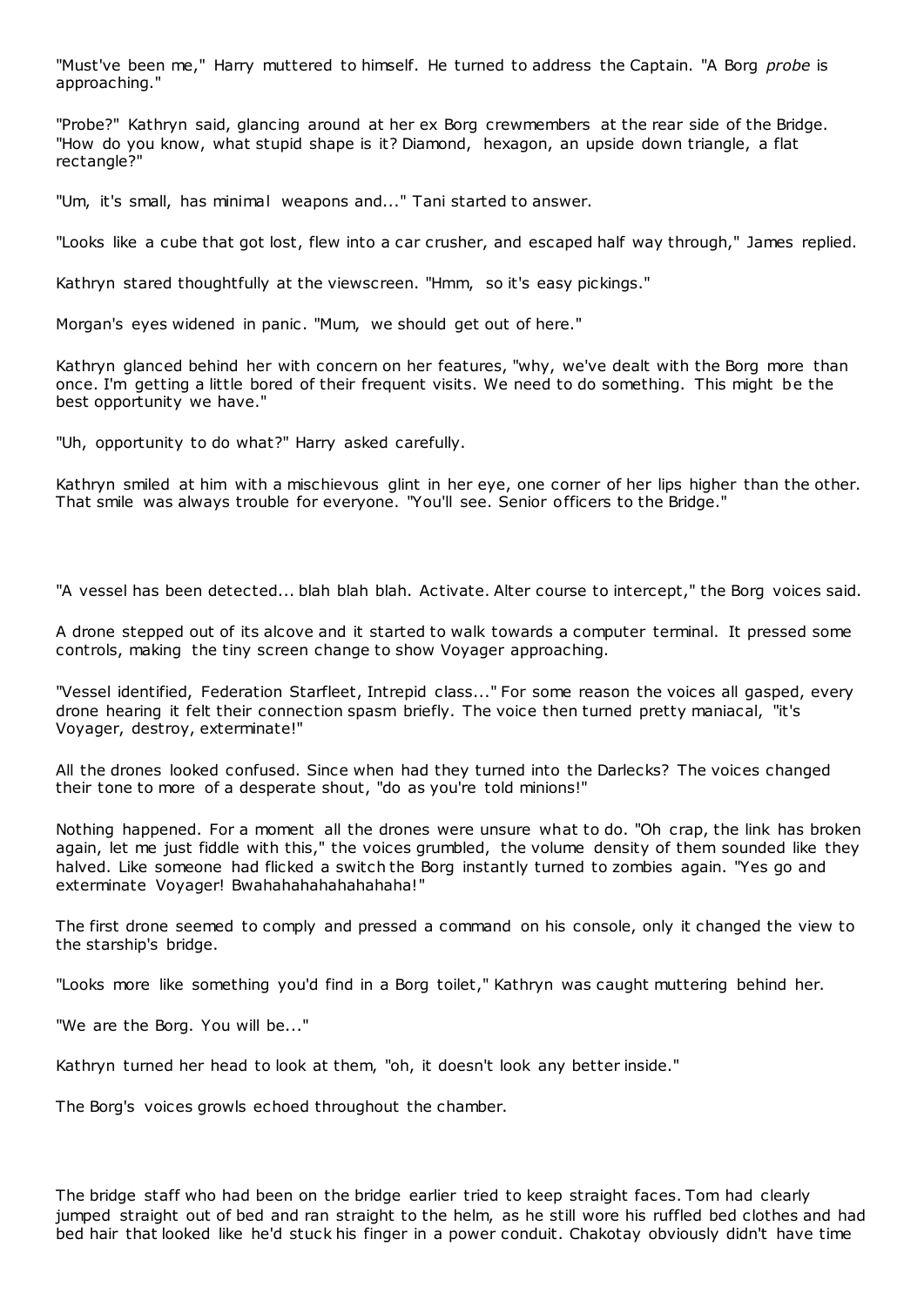to gel his own hair up, so it was looking a little frazzled around his forehead. Craig appeared to have picked up the first thing he could find and thrown it on, which unfortunate for him was an inside out pair of jogging trousers and a popstar t -shirt with the slogan 'womaniser' written all in caps. To everyone's surprise Tuvok struggled to keep his eyes open, still dressed in his purple meditation robe.

Kathryn did a double take at all of them, her scowl turning fiercer with every person. Typically Tom was the last person she laid eyes on. "I hope this is on purpose to make the Borg think we're stupid, because good job you ninnies."

Morgan leaned forward to look at Craig's t -shirt, scrunching her face. "You look ridiculous," she said bluntly.

*"USS Voyager. Resistance is futile,"* the Borg said.

"Break off your pursuit, or we'll open fire," Kathryn warned.

*"Irrelevant,"* the Borg threatened back.

"What is? You're saying that it is meaningless if you're destroyed? Well if you say so," Kathryn said, gesturing a finger click in Tuvok's direction.

The only response she got was a very quiet throat snort, which only James heard as it happened directly next to him. His eyes drifted to the left, and sure enough Tuvok's head had dropped down slightly and his eyes were shut. "Okeydokey," James said as he got to work.

*"You will be assimilated."*

Kathryn hinted to Harry to turn the viewscreen went off. He nodded and so it did. It didn't take long for the ship to gently rock from the weapons fire.

#### **The Borg Probe:**

A console exploded, two drones fell backwards. A torpedo rematerialised in front of a drone, his eyes bugged out. "Oh shh..." he muttered. The froggy alarm went off.

"Oh what the hell? Don't stare at it, just disarm it," the Borg voices told him.

The drone looked it over, panic continued to build up. "Uh. Affirmative? I will comply. Or whatever." He ended his final word with a tiny squeak as he dipped in his head which part to start with.

"Stupid link, why does it keep doing this?" the Borg complained, once again its voices sounding far less vast than it normally did. Their mood didn't help when the disconnected drone's hand reached forward and got a forcefield buzz in his face for his trouble.

"Screw this. I'm outta here," he said while running off.

#### **Voyager:**

The Borg Probe exploded on the viewscreen.

Chakotay swung around towards Tactical. "I thought we were trying to disable it," he stuttered.

His voice startled Tuvok awake, he promptly returned to work like nothing happened. "Yes Commander, arming torpedo."

James quickly grabbed his wrist to stop him, "too late, sleeping beauty."

"What?" Tuvok said. He didn't sound too surprised. A yawn later he was nodding off again.

Morgan looked down at the panel behind the command chairs. "It looks like it went off near t he power matrix. Power overload and boom."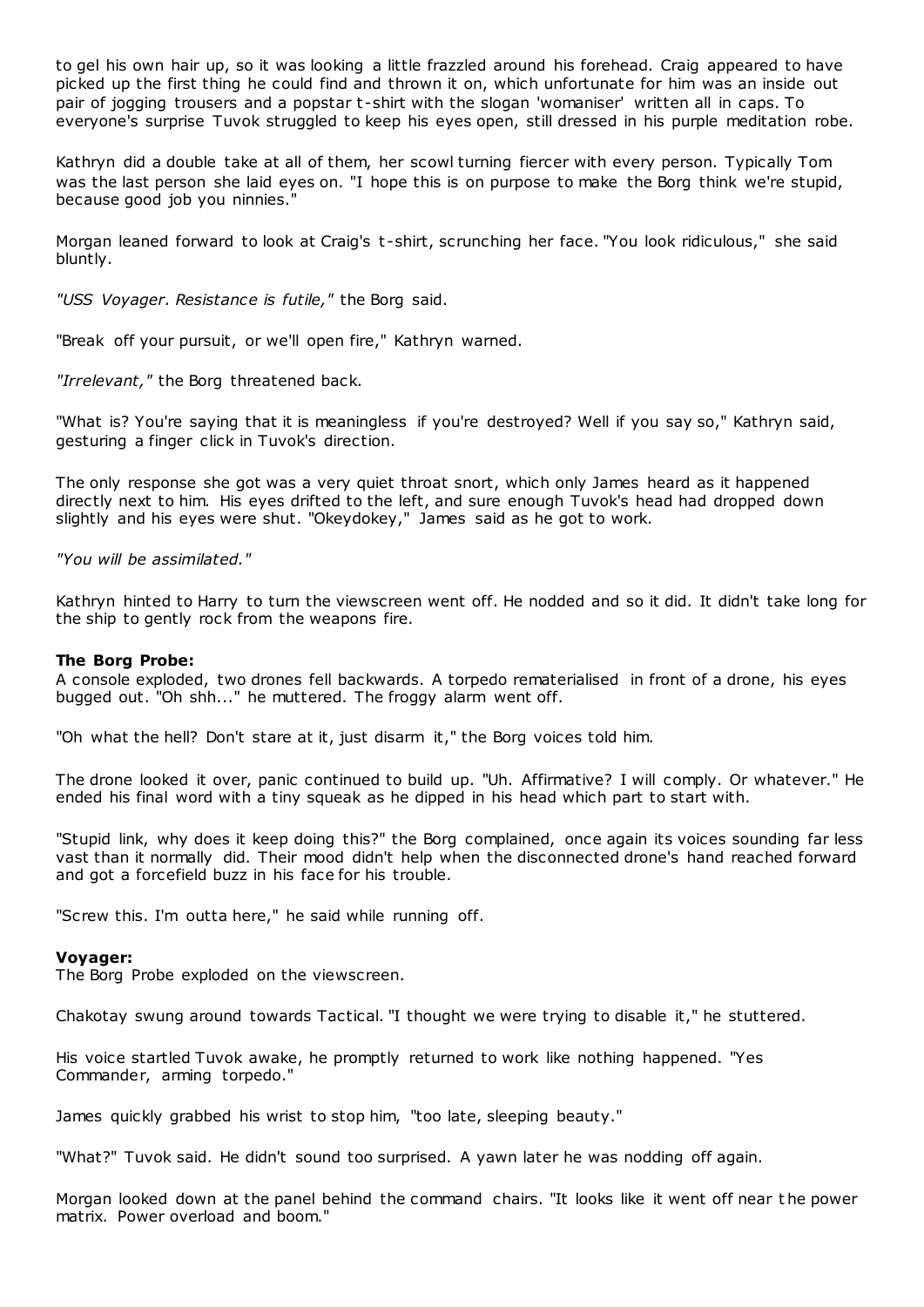"Oops," was all James said in response.

Kathryn glared at him all the way over to Tactical. Meanwhile Tuvok still sleptstood. "Oops? I told you we wanted to salvage the ship." Seven hurrying onto the bridge via the nearby turbolift made her groan. "Great, the day gets better. She's gonna be whining that she should've done it."

"I didn't memorise a probe's specs during my five second Borg stint. Next time I'll get 'em for sure," James said.

"To be fair, at least he was awake," Morgan said.

"Hmm indeed," Kathryn said while delivering a death glare at the sleeping Commander.

James nudged him gently with his elbow. Once again Tuvok woke up a little startled. The first thing he saw was the Captain. "Negative Captain."

"Ugh, it's too early in the morning for this crap," Kathryn groaned and rubbed her sore temples.

"Are there any survivors?" Chakotay asked.

"Negative," Tuvok replied. James double checked to make sure he wasn't sleeptalking.

Kathryn walked towards Harry's console. "Debris status?"

"There's a few components intact but they're badly damaged," Harry replied.

Kathryn turned to face Chakotay. "Begin a salvage operation."

"Captain?" Chakotay said in surprise.

"There must be something we can use; weapons, a transwarp coil," Kathryn replied. She walked towards her Ready Room. "A recipe for a coffee soup." She paused to drool for a moment. Jessie hurried onto the Bridge as she continued on her way. "Oh I feel lucky today."

Jessie looked confused for a bit. She shrugged and walked towards her station. Halfway she caught sight of Tom's static hair and his t-shirt crumpled so much at the back, he looked like he was wearing a massive collar.

"I don't," he muttered, seemingly oblivious to it.

"Nice look Tom," Jessie laughed. "Did you pick it up at the chav store?"

"Nice boyfriend Jessie. Did you pick it up at the useless girly boy store," Tom sniped back bitterly.

Jessie's face turned red with rage, she tried to storm over to him but Morgan and James rushed over to her to hold her back.

"Jess, he's not worth it," Morgan said. James shrugged and released his grip. Before the teen could object, Jessie slipped out of her grasp and ran for the helmsman undeterred. He bolted once she was within punching range.

Morgan slapped James across the back of the head. "Why did you do that for you idiot?"

"What, it's night shift. I don't need to do Security stuff," James smiled. Right on cue Jessie caught up to Tom by running around the bridge in the opposite direction. One kick in the knee ended it in seconds.

"I hate to interrupt but how does the Captain expect there to be anything of use? In the vacuum of space, vessels do not explode. They implode. There should be nothing left," Seven said. Everyone stopped what they were doing and they stared angrily at her.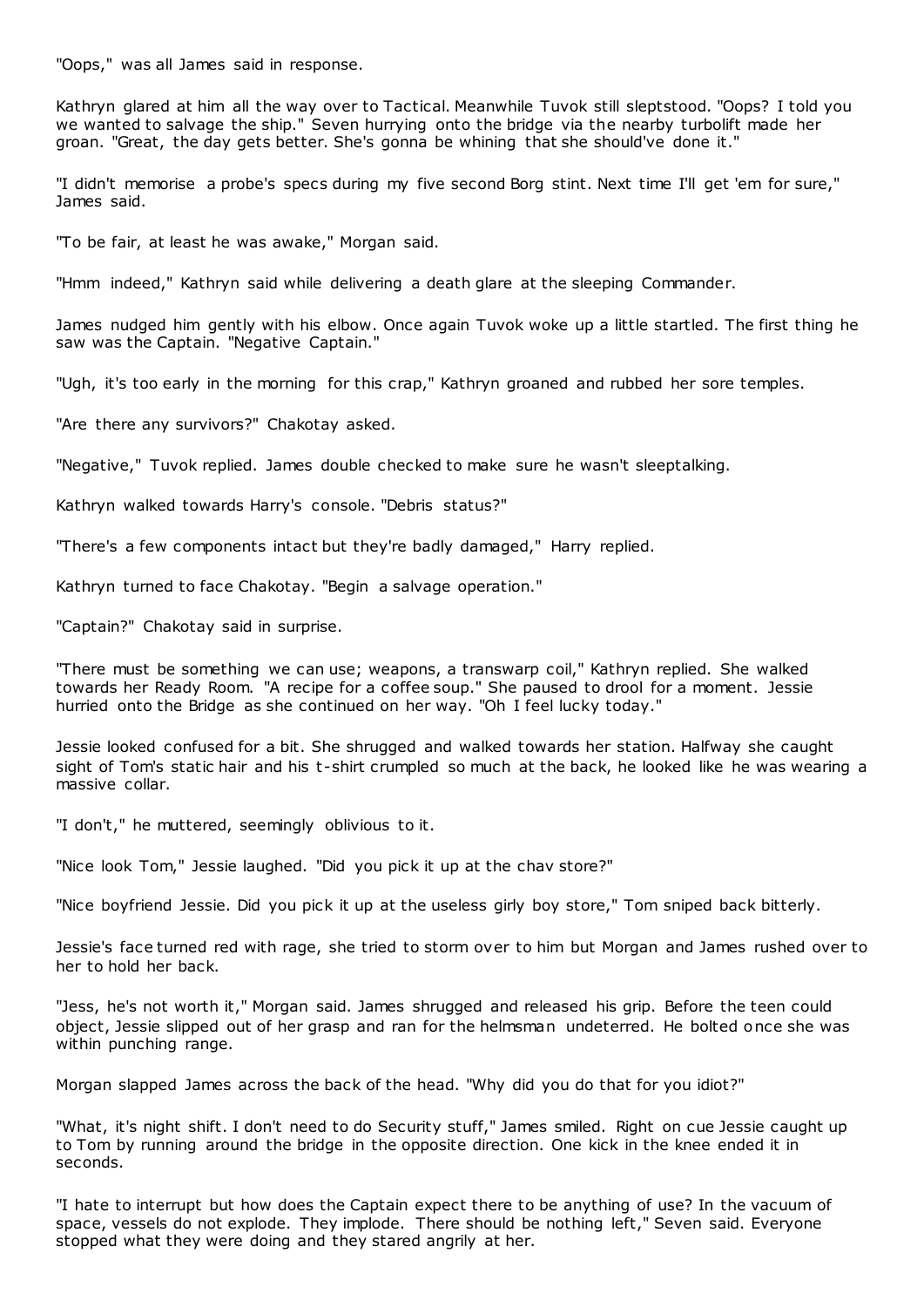"No atmosphere outside, did you say?" Morgan asked with a dangerous glint in her eye.

"Of course not, why do you ask?" Seven asked.

Ten seconds later, Seven was floating outside in space amongst the Borg debris. Her expression still the same as it always was when she was explaining things. Meanwhile all Seven haters and J/Cers were cheering and having parties.

*"Of course not, why do you ask?"* Seven's voice overlapped the image.

Back on the bridge Morgan's attention seemed to be elsewhere as her eyes drifted to the ceiling and a smile appeared on her face. Seven rolled her eyes and walked away from the girl, stepping over the fallen Tom in the process.

#### **Sickbay:**

"How many times do I have to tell you Mr Paris. Stop messing with Jessie, she could kill you if there was nobody to stop her," the Doctor said.

"But Doc , shouldn't she have the lecture?" Tom moaned. "She dishes it out but she can't take it, so she resorts to kicking. Very mature."

"I wouldn't have to if you would stop provoking her," the Doctor replied. He closed his tricorder and he walked away. "You're free to go."

"Yeah, thanks Doc ," Tom said flippantly as he slipped off the biobed.

"And get changed," the Doctor said.

Tom looked down at himself. "Oh yeah, I forgot about that."

#### **Cargo Bay Two:**

The bay was filled with Borg junk. A few crewman were scanning the debris. Kathryn walked in, Chakotay approached her.

"Now, this is how I prefer the Borg," Kathryn said a little too gleefully.

"In pieces?" Chakotay laughed.

Kathryn gave him a dirty look, "no, quiet and boobless."

Chakotay didn't take that too seriously, he kept smiling at her. "Nine hundred kilotons of debris, most of it is core fragments, all in written order," Chakotay said as the pair walked to the middle of the bay.

"Let me guess, nothing useful," Kathryn said whilst turning her head side to side as she walked.

"B'Elanna found a transwarp coil," Chakotay replied.

Kathryn's eyes nearly bugged out, she pursued her lips and inhaled a little. Chakotay swore he heard a quiet oooh come from them. A weird spherical object caught her attention, she picked it up to get a better look. "A Borg beach ball," she casually threw it over her shoulder. Seven chose that moment to walk by. It missed her by a hair. "Yeah right. The Borg wouldn't know fun if it hit them in the face." The spherical object bounced against a console and flew into the back of Seven's head. She stumbled to the floor, dazed and confused.

"Close enough," Chakotay said as he saw the whole thing.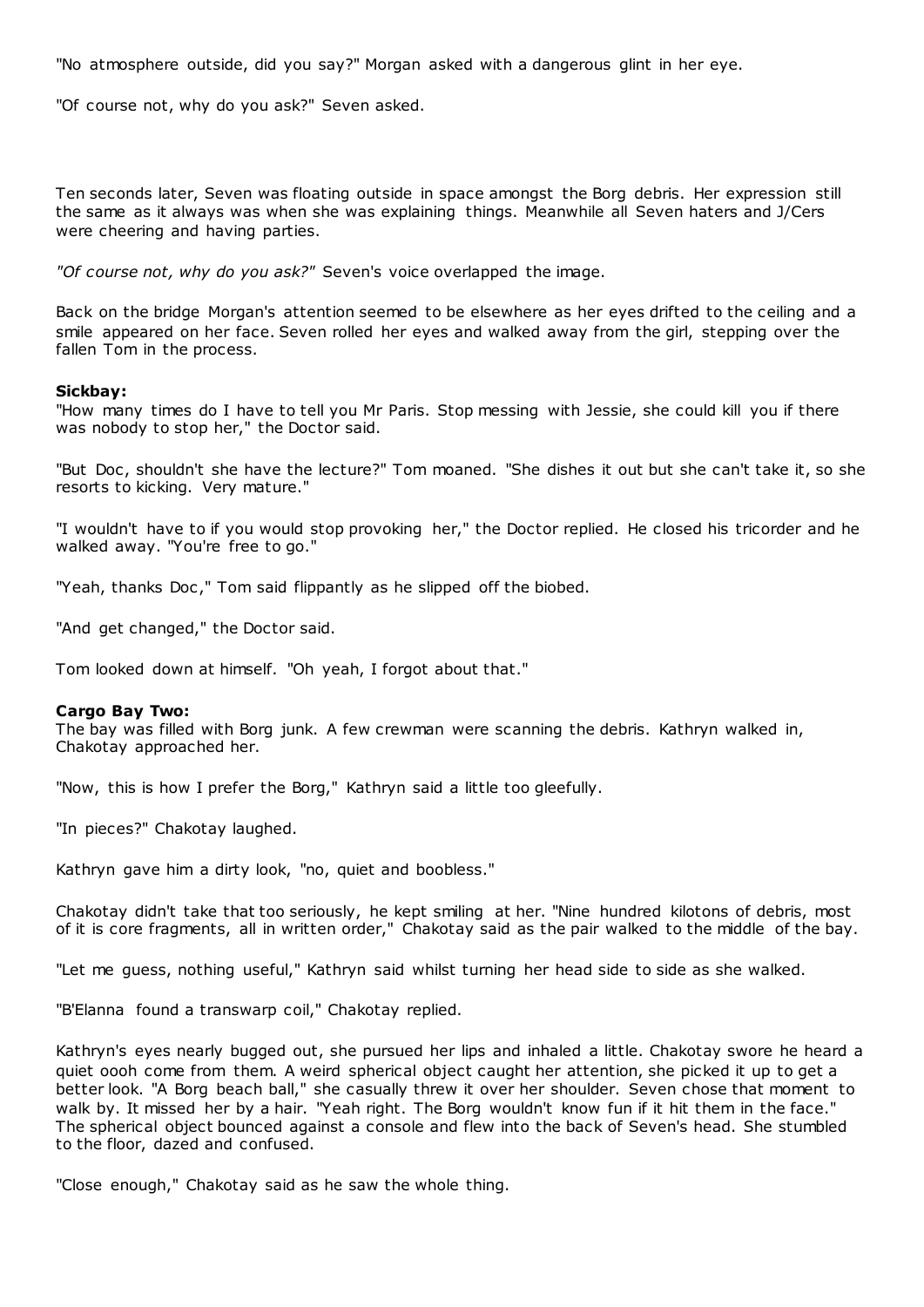Kathryn didn't and wasn't sure why he said that. "Let's hope that the little slimy pricks get the hint this time. They're getting weirder with every encounter."

"It was only a probe. Next time we might not be so lucky," Chakotay said.

Harry rushed towards them and knelt down beside Seven. "Ohno, I hope you didn't turn that on." He quickly tried to retrieve the sphere thing. It vibrated violently when his hand was about to touch, then it rolled away sounding like it was blowing raspberries at him.

"Dirty pieces of sh..." Kathryn muttered and walked off.

Chakotay frowned at her, then back at the scene nearby. "What?" He watched as Harry chased the object holding a sack. "When was the last time we did anything normal?" he wondered aloud as he followed the Captain.

"By my count we've added at least ten light years to our trip by avoiding the Borg. I'm tired of running away every time we detect a cube," Kathryn snarled. She started fiddling with her commbadge.

"Are we going to add that to our total?" Chakotay asked.

Kathryn snorted in derision, "not on your life Chucko. I'm having trouble keeping track of our distance as it is."

"Yeah well better safe than assimilated I suppose," Chakotay said.

"Hmm," Kathryn replied, now twirling the commbadge around.

"Maybe I should go to Red Alert and get it over with," Chakotay said.

"Commander?" Kathryn muttered.

"You're about to drop one of your bomb shells," Chakotay replied.

"Why do you say that?" Kathryn asked as she started flipping the commbadge up into the air and catching it.

"Well apart from Seven, your pet hate is taking long detours. I was expecting a metaphorical middle finger to the Borg much sooner than this," Chakotay replied.

Kathryn smiled at him warmly, all while juggling her commbadge and a tricorder expertly. "You read me like a book, you dog." She gave him a seductive wink, he grinned in response. Somebody walking past immediately noticed the weirdness and doubled their pace with their eyes wide.

"Why is she fiddling with her commbadge, she's never done that before," they said to the first person they got to. They shrugged.

"Eureka!" the Doctor yelled. He ran up to Kathryn & Chakotay with a severed Borg arm still dripping. Tom followed him looking a little queasy.

"What is that, it's bleeding all over my carpet!" Kathryn snapped.

"This is an arm from a medical repair drone. Laser scalpel..." the Doctor said very fast. He waved the arm around with little care, almost swiping it into the Captain and Commander's faces. "All rolled into one instrument," he said finally.

"No Federation Sickbay should be without one," Tom quipped.

The Doctor beamed, "I know, right!" he said excitedly while spinning around to face him. He underestimated how close he was and promptly smacked Tom in the cheek with the arm. Down he went. "Oh sorry Mr Paris. Anyway this could help me perform surgery. Maybe I should test it on him."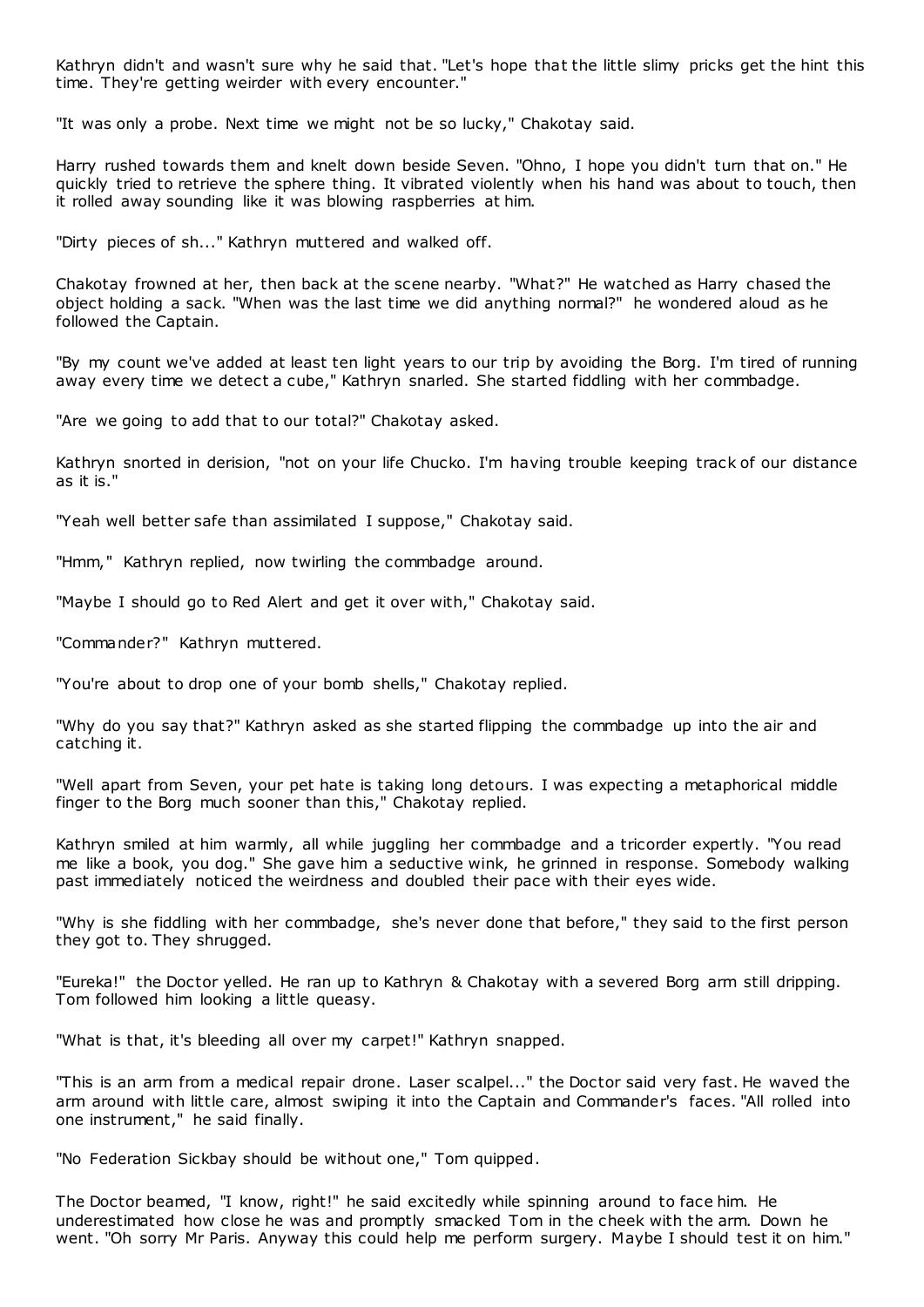Tom swallowed hard, he quickly crawled out of the room as fast as he could.

"Excellent, why don't you use it on Seven, she didn't look too well," Kathryn said.

The Doctor tried to hide his excitement, despite his concerns for Seven, "as you wish." He hurried away while trying to lug the arm over his shoulder. It slipped from his grasp before he could settle it there, on its way down it conked poor Craig on the head.

"Okay, he's got to be doing that on purpose," Chakotay sighed.

"Probably," Kathryn nodded. Chakotay gestured for her to follow him, he then made his way over to B'Elanna and Morgan working on another piece of debris.

B'Elanna sighed impatiently, "try it again."

Morgan hesitated briefly, she tried once more to activate the piece in front of her. Nothing happened. "Nope, it's fused."

"What's the problem?" Chakotay asked on approach.

"We can't activate the transwarp coil," B'Elanna replied.

Morgan bit her lip nervously while she cast aside the device to B'Elanna to have another go. "It's not a coincidence. The only time we stumbled across a valuable piece in a Borg debris field, it more or less went poof in our hands. I think it's a fail safe."

Kathryn looked a little disappointed, Chakotay instead was momentarily amused.

"Makes sense. The Borg don't want their goodies to fall into the enemy hands," B'Elanna mumbled as she worked.

"At least the Doctor found a new toy," Chakotay smirked.

Meanwhile the Doctor was showing his new arm to Seven, who had magically shook off the sphere in the head incident. She didn't seem very interested, her attention was mainly toward Morgan and B'Elanna, her body inching to get away. He started waving it around again, next thing he knew she was lying on the floor with a Borg arm imprint on her forehead.

"Oh by the way, we found something else," Morgan said. She walked away to another group of debris a couple of crewmembers were still digging through. A few brick shaped objects had been piled to one side. Kathryn and Chakotay followed her over as she picked one up to show them.

"These are Borg data nodes. They could have anything on them from ship positions to what some new drone had for breakfast before the Borg ruined his day," she explained.

Kathryn's face lit up. Her mind raced at what goodies could be on these bricks, she tuned out before the second example. "Then lets take a look."

"It's in Borg language. We need to translate it," Morgan said.

"Time?" Kathryn asked.

"I'd say about three hours," Morgan replied.

"Do it," Kathryn said, sounding so giddy Chakotay thought she misheard and thought Morgan said the data lead to a coffee holy grail. Then he figured Morgan mentioned breakfast and her mind immediately leaped from there.

Morgan walked away with a couple of data nodes. Seven hurried over to her and intentionally got in the girl's way, all while gesturing to the nodes. "I will take care of it. I can do it in two hours." Morgan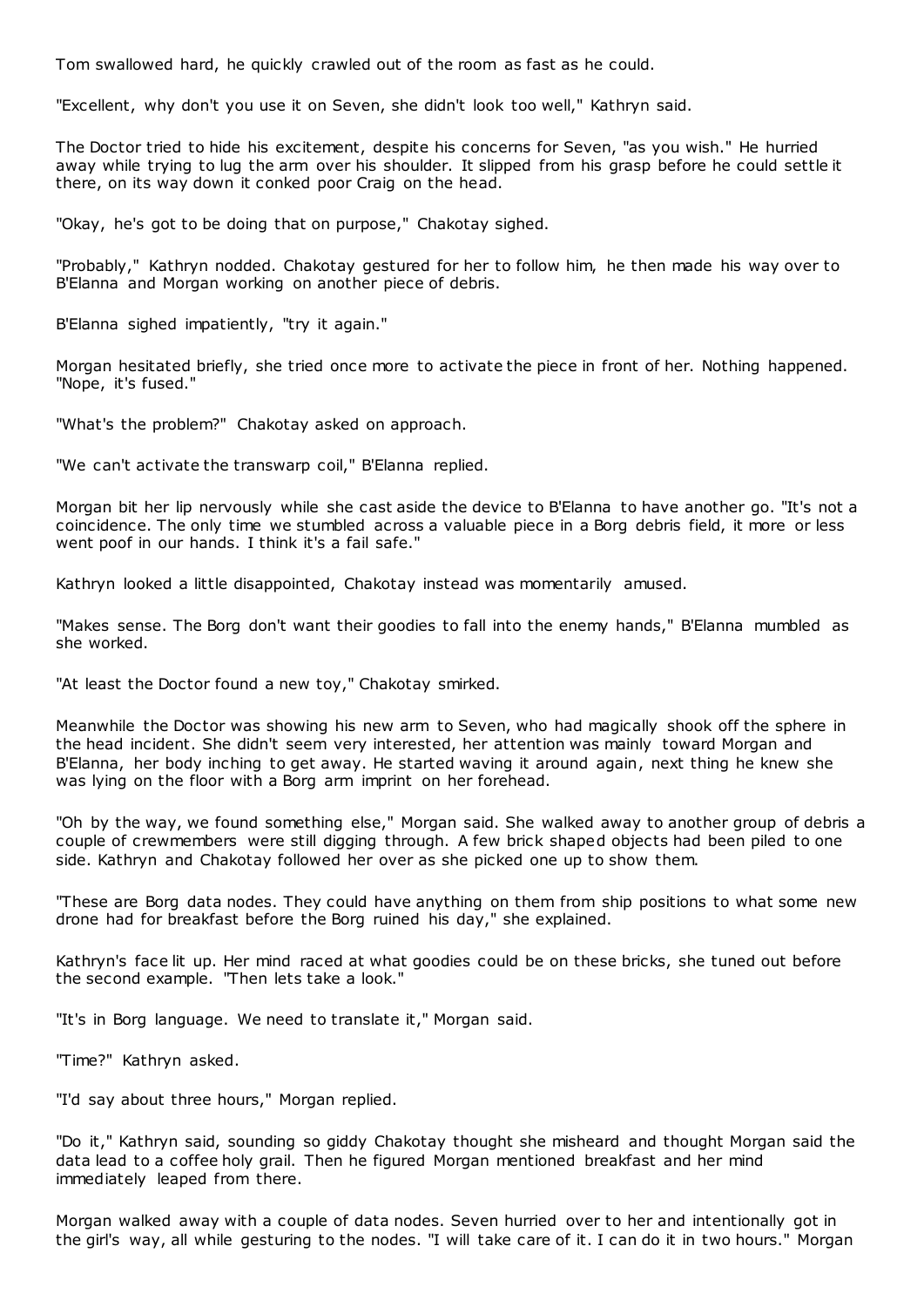kept a tight hold on them despite Seven's tugs, their bodies swayed back and forth for a while before Seven gave up and decided on following Morgan closely to her disgust.

Chakotay shook his head and smirked, having witnessed the whole thing. He turned to Kathryn to find her nibbling on the commbadge with a thoughtful look on her face.

As soon as B'Elanna stepped into Astrometrics she could feel the tension in the room, close to choking point. It also felt a few degrees cooler.

"Irrelevant. I do not require any of your help," Seven hissed whilst trying to reach a certain part of the console. Morgan though was in her way and she clearly wasn't ready to budge.

"What's your problem? I thought you were yay Borg, efficiency is perfection, woohoo team work," Morgan said mockingly.

Seven stared coldly at her, expecting the young girl to flinch. She had obviously forgot she was facing off against a Janeway, as Morgan easily matched the stare. "You are too young and inexperienced to assist me with this. Please," she said the final word with the complete opposite of politeness. Her cold stare ranked up a few levels. "Go home and play with your dolls."

Morgan laughed at her attempt at a deathglare. "That's funny. I thought I already was playing with dolls. You're right, maybe it is time to throw away the old dollhouse into an airlock."

B'Elanna was half tempted to slip back out, replicate popcorn and watch this unfold. She didn't want to miss another second of it though.

"Good, now go," Seven said, turning her attention back to the station and trying once more to push her way in.

"Don't tempt me," Morgan grumbled, standing her ground she continued trying to work.

Seven tried to slide her arm in whenever she could, all while pushing against Morgan's arm with her own. "You are disruptive, interfering and rude. I do not want you in my Astrometrics."

"I found these nodes, mum told me to translate them. I'm not the one who's being interfering, dumb bitch!" Morgan hissed.

Seven looked at her smugly for some reason. "See, rude and disruptive. You are an angry and still immature little girl. I will be able to focus on this task far more efficiently and effectively than you. As I was a part of the collective, I..."

"You're perfect. No flaws, good at everything. I know," Morgan said flippantly.

"Precisely," Seven said passionately.

"Snore!" Morgan groaned and rolled her eyes. She casually shoved the other ex-Borg with her other, not being pressed against arm. Seven fell to the floor with a thud. Morgan shrugged it off and got back to work.

B'Elanna decided now was the time to approach. "I found another node, if you're interested. How's it going?"

Morgan smiled over her shoulder, "good. Mum will be happy to know that there's only one Borg ship around, which is damaged and probably won't come after us. I'd have more if it wasn't for Overcompensating Barbie here."

"So I saw," B'Elanna chuckled. "I'm sure Janeway will want to know more about this ship."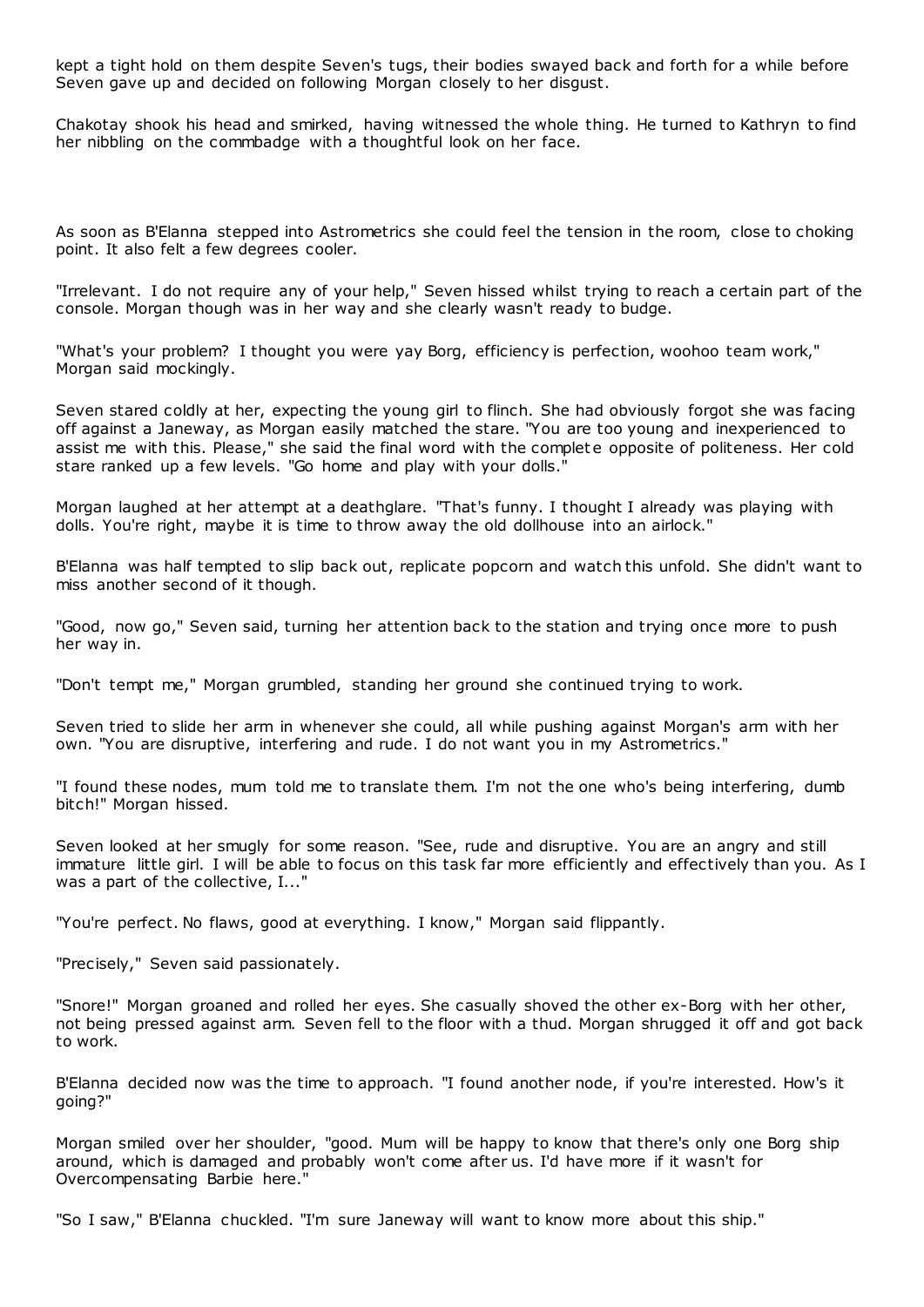"Figured she might. Just in case," Morgan said with a nod and a relieved sigh.

B'Elanna's laughter turned into the nervous kind. "Oh, not just in case."

Morgan blinked rapidly at her while the rest of her face was blank. "Then why?"

Kathryn walked across from her chair to the wall screen, currently showing an image of a Borg Sphere that looked scorched in places. Her hand gestured to it with flair. "ladies and gentlemen, welcome to Fort Knox."

All she got were blank stares from everyone in the Conference Room, and a couple of awkward throat clearing from two of them.

"Um," Tom of course was the first to speak up. "Fort Knox was basically a vault filled with trillions of US dollars worth of gold. This is a Borg Sphere with scaffolding and workmen still filling the floors with concrete."

"Use your imagination," Kathryn said, her eyebrow twitching with impatience.

"The Borg have assimilated the bank?" Jessie said.

James tried not to laugh, "and that's the real reason why Humans gave up money."

"Shut up, you two don't know what you're talking about, and you're not funny," Tom said.

Jessie glanced to her other side where the Doctor sat. Three arms rested in front of them, one looking slightly more Borg than the other two and thankfully no longer bleeding. She snatched it and threw it across the table at Tom. It hit him in the chest and knocked him flying off his chair. That toppled over on top of him after he hit the ground.

"I beg to differ," she said as if nothing happened.

"That was my toy!" the Doctor screeched. He started to cry. Everyone ignored him.

Kathryn sighed as if she had been mildly inconvenienced. "So, no one would care to translate?" Tom groaned from the floor.

"Tom, get back in your chair," Chakotay said.

"It's from Earth," Harry said hopefully.

"Oh Harry sweetie," Kathryn cooed at him. "We need to get you a new track for Christmas. The I wanna go home one is getting a bit worn out, we don't want you getting anymore derailed."

"Nobody could break into it," B'Elanna suggested.

"Ohno," Morgan groaned as realisation hit her.

Kathryn tilted her head back so she could sigh in the direction of the ceiling. "Finally." With her head back in the original position she forced a smile. "Yes, Fort Knox was a treasure trove, impossible to get into. Many had tried to loot its gold and failed."

"Are you planning a heist?" Chakotay asked with a smirk.

James glanced around the table, looking confused. "Wait, if Borg Knox is so impossible to get into, why are we even talking about it? It's not exactly an encouraging comparison."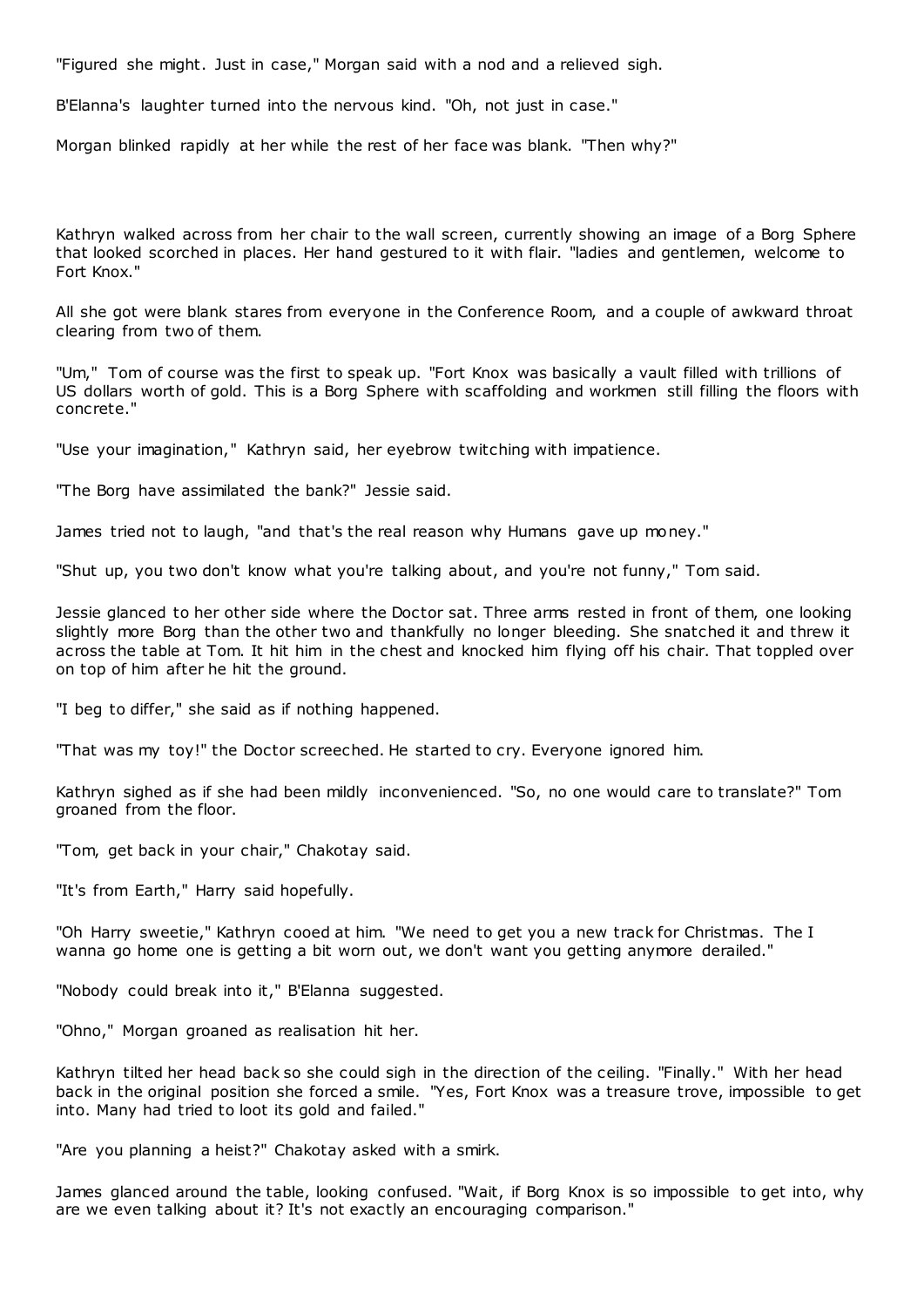"Ohno," Morgan started to panic a little.

Kathryn didn't seem to notice any of the negative responses, she instead smiled and her eyes sparkled mischievously. "I might be. Only we won't be chasing gold. We'll be hunting for a transwarp coil. I think it might be worth more than some ugly coloured overrated metal, don't you?"

"Isn't that stealing though?" Craig asked.

"Stealing is such a strong word, how about borrowing," Kathryn said. Most of the table seemed to agree with her; it was a mixture of smiles and nods. Tom merely groaned, it wasn't clear if he was objecting to anything.

"Tom, I told you to get up," Chakotay said. Tom flipped a finger, knowing full well the Commander wouldn't be able to see it from where he was sitting.

"If I could attach at least one transwarp coil to the engines, it could take at least twenty years off our trip," B'Elanna said.

"Yeah but..." Morgan protested.

"If everyone agrees let's get rehearsing," Kathryn said.

Morgan looked around helplessly. "Wait a min. We've gotten lucky lately. The sphere turning around, the probe, the one that Neelix scared away."

Neelix nodded until what she said truly hit him. He looked on, shocked. "What?" Kathryn shuddered at the memory of the infamous picture of him that scared away a Borg Cube.

"But it wasn't long ago that if it weren't for a wonky temporal anomaly and the Tolg, Kiara would be stuck on a sphere for thirteen years," Morgan stuttered. Kathryn and Chakotay flinched almost at the same time as each other. "Didn't they assimilate one of your shuttles and its crew not long ago? Again you got lucky there."

"Yes, lucky," Jessie commented, her hand absentmindedly reached up to dab her hair.

Morgan shrugged, "well you're not still Borg are you, so yeah lucky. Lucky that some weird glitch cut you both off before they could finish assimilating."

"Exactly like you," Seven said bluntly, her eyes drilled suspiciously at nothing in particular.

Most of the room turned their attention toward her. Morgan scowled without bothering to do even that. "Maybe exactly, maybe not exactly."

"I hate to admit it," Kathryn said hesitantly, pulling a disgusted face. "But Seven brings up an interesting, if not pissy at sharing the mantle, point."

"She does?" Tom stuttered whilst dragging himself up using the table.

"I understand why you're feeling a little anxious, even scared Morgan. I would be too in your position," Kathryn said warmly towards her daughter. It didn't help, she had been tense since the agreeing with Seven comment. "However the last few encounters with the Borg have been strange. They've been talking differently, their tactics have changed, the glitch during James' assimilation..."

"Indeed," Seven said, finally focusing her narrowed eyes at James. He gave her a polite smile back which annoyed her even more.

"Something's changed in the Collective and so far, I like it," Kathryn smiled.

Chakotay sighed, "it might make our heist a touch easier."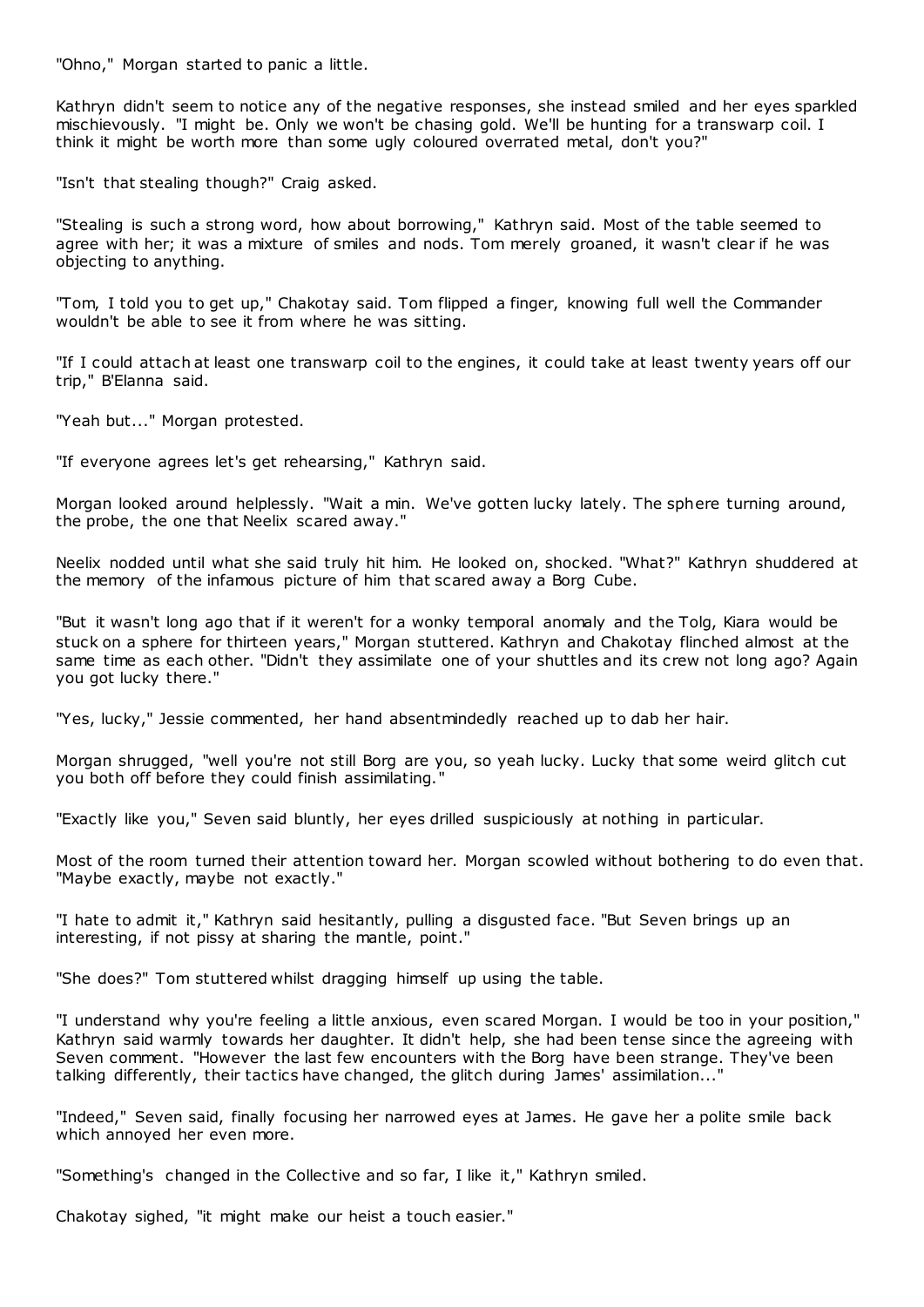"Or harder," Harry commented dryly.

"Do you believe the sphere is damaged enough for us to penetrate its defences?" Tuvok questioned.

Kathryn nodded. "From the data we've retrieved, yes I do. It should be enough to let us in for five to ten minutes. We'd still need to sneak up behind them, or distract them while we loot their things."

"Perhaps we could use the data we have on that ship to recreate it on the Holodeck. Test runs would be useful," Chakotay suggested. Tom's ears perked up.

Kathryn glanced toward her still nervous daughter. "Don't worry, you can sit this one out. I can put up with Seven if needs be."

"Excuse me?" Seven muttered.

"Sphere layout hasn't changed much. I lived on one for thirteen years. I know the way around off by heart," Morgan said. She looked down at her chest as she lightly poked at the left side of it. Her shoulders shrugged briefly and she glanced back up. "You're gonna do it anyway, I'd feel better if I was there helping out."

"Only if you're sure," Chakotay said softly.

Seven's eyebrow shot up, "that will not be necessary. I am fully aware of multiple Borg ship layouts, including this sphere. Morgan's usefulness would be equal to mine at best, and that is not factoring in her fearfulness and impulsive streak."

"I'm sure," Morgan said.

James shifted uncomfortably in his seat before saying something, "if you need a Security person, I c an go. I remember a few things that might be useful."

"Even if Janeway called the mission impossible herself?" Jessie asked him.

Chakotay glared at Tom before he could even think of humming the Mission Impossible theme. He quickly shrunk into his chair, until he forgot it was still on the floor. He picked it up instead.

"Fine, it's Fort Knox after a trip through an ion storm, or something," Kathryn huffed. "If our test runs require another team, I'll consider you. For the moment, I think Commander Tuvok is perfect for the job while you man Tactical."

"I agree. A mission of this calibre requires a *cold head*," Tuvok said.

"Cool," Harry whispered to him. Tuvok glanced at him briefly with an exasperated sigh.

Seven briefly smiled while no one was looking at her. "He is correct. That does not describe Taylor, or Morgan for that matter."

Kathryn rolled her eyes while massaging her forehead, "this is my Seven whining headache. I thought the pounding felt like entitlement."

Chakotay quickly thought to remedy the situation. "As the Captain suggests, for now we'll use a minimal party for the tests. Those will help us figure out who to actually bring when the time comes. We will need capable people on the Bridge as well, so..."

"Why is it always like this? I am offering my services to the crew, and you react like it is a joke. Taylor's assimilation and now Morgan are only convenient excuses to do this, when before it made no sense," Seven snapped.

Jessie folded her arms and pouted a little. "Why does she continuously forget me in this?"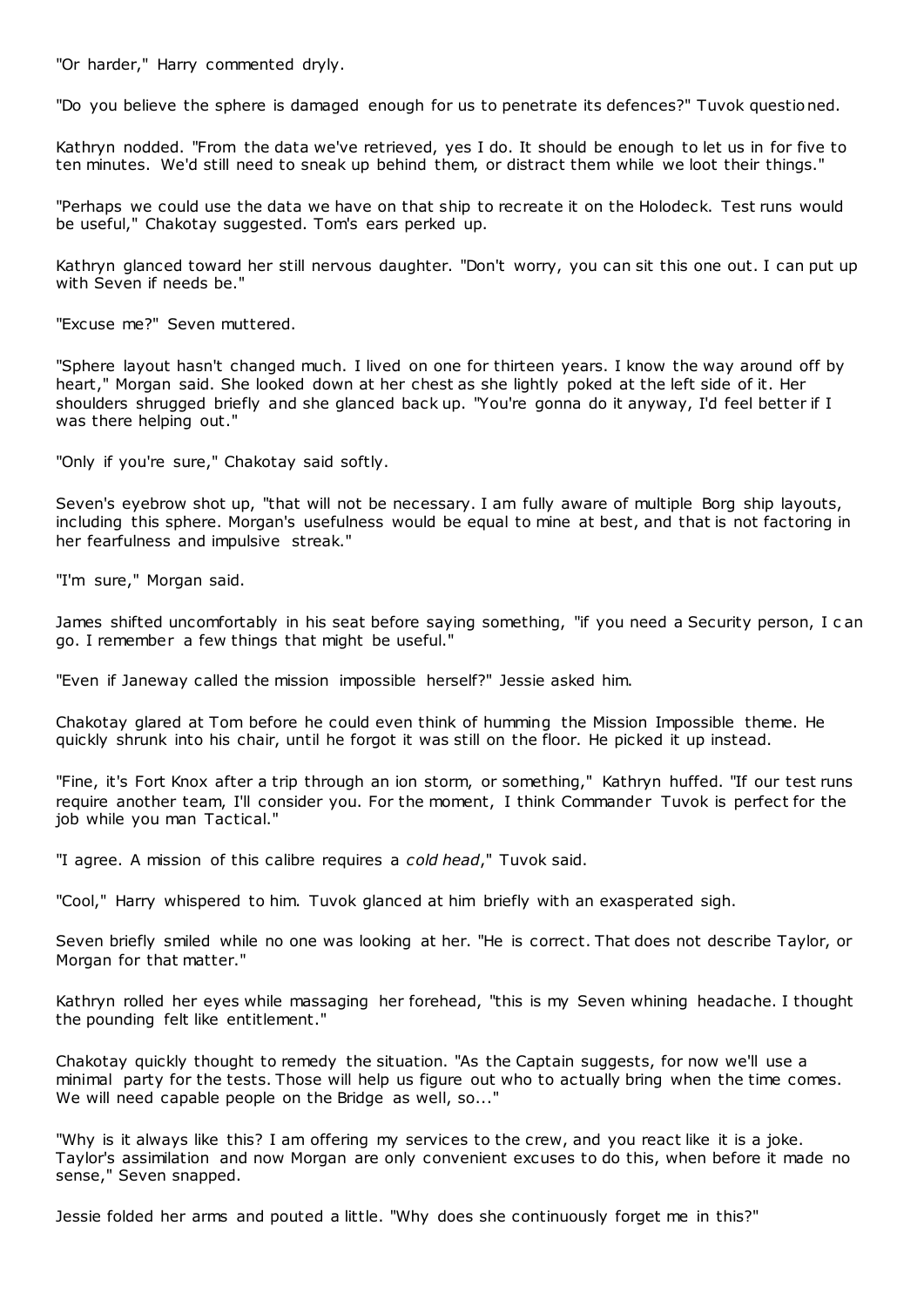Kathryn glanced at her sympathetically, "oh she doesn't, don't worry." Jessie frowned in response.

"I'm serious. I am the perfect crewmember for this job, and yet the fifteen year old girl with a hot head and no true Borg experience is picked over me. The only reason you do it is to try and anger me," Seven said.

Morgan couldn't help but giggle quietly. "Oh so it's got nothing to do with you being all boring and annoying, hmm?"

"I'd call her patronising and pompous, but yeah," James said. Seven stared at him with her usual wide eyed expression. "Oh and a severe case of *only child* resentment."

"I was not asking for your opinion on the matter," Seven sniped back.

Kathryn gently clapped her hands together to get their attention on her. "All right, that's enough. This is getting old so I'll settle this right here and now." She cleared her throat and sat up straight, ready to deliver a speech. "Seven. Shut up."

Seven's jaw visibly flexed as she ground her teeth together. "See, you're doing it again. The Doctor's on my side, tell them," she said in the Doctor's direction. He wasn't in his chair anymore though, unknown to her he was crawling under the table to retrieve his precious arm. "Why am I the only one who should be shutting up? Taylor always makes a scathing comment toward me, Morgan treats me as you do but worse."

"James does that to everyone, even me," Jessie said lightly. James looked at her with a bemused smile.

"You want to know why I do it? Wanna list?" Morgan asked bitterly.

"Yes," Seven replied with venom.

Morgan smiled as she stretched her arms out in front of her, cracking her knuckles. "Okeydokey. Let's see. You always want to be centre of attention. Ugly catsuit attached to heels. Actually started it with the *you're not Borg enough to be any use, unlike me!* You think you're better than everyone and still have to act Borgy and robot like to be perfect. Make fun of me for my age and my life on the sphere, again not being Borg enough for your tastes. Followed and started shoving me out of the way, or trying to, to do something the Captain ordered me to do. Shall I go on?"

"Oh!" Tom shouted as if he were at a football game and a goal was scored. "And Morgan deals the finishing blow, will Seven be able to pick up the spare?"

"What... what is that? Is it a boxing match or bowling?" B'Elanna asked him.

Seven was temporarily speechless. She had to say something though. "I... it's functional," she said in reference to her catsuit. "I was not mad at you, the Captain only orders you to do what she'd normally give to me, to anger me. Your enabled behaviour because of that..."

Kathryn's eyes narrowed dangerously. Chakotay and Tuvok, who were sitting beside her, quickly budged their chairs away as far as they could. "I beg your pardon!"

"She's got a point," Harry said flippantly. Even the growl he got didn't seem to faze him.

"I erm... It's true and I don't think I'm... Taylor hits me," Seven stammered.

Everyone looked across the table at James who looked as shocked as they did. Everyone but Jessie and Kathryn, who both shared similar looks of indifference.

"Hey, don't say it like that," James protested.

Tom sniggered, "like how then? Slaps, pushes, tickles?"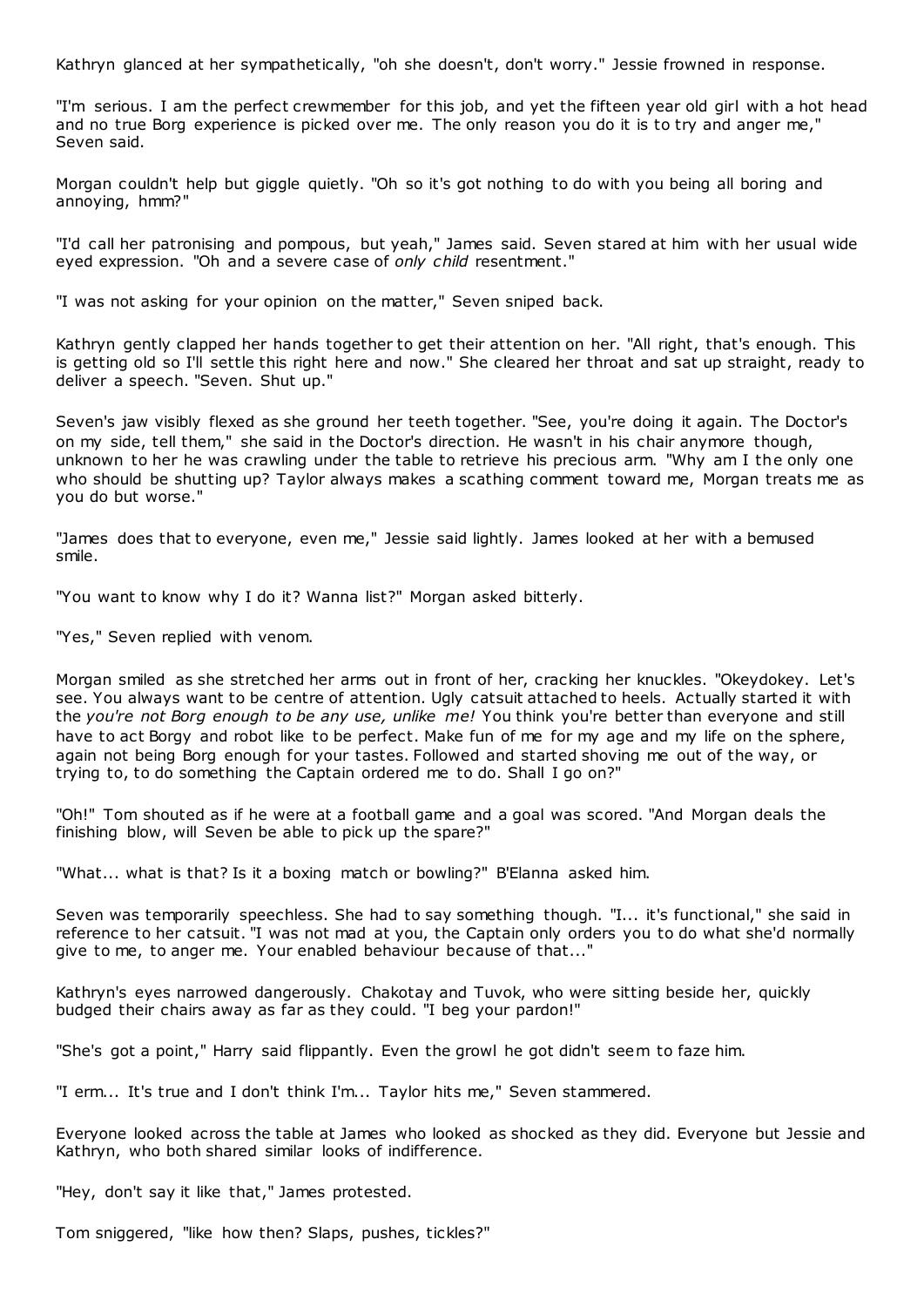"It's exactly like that. You're a monster," Seven snapped whilst point an accusatory finger at James. "I know who you really are."

Morgan tried to hold it in but she couldn't, she burst out into hysterical laughter. Some of the rest of the table seemed to be struggling as well.

"Yes well," Kathryn said mid chuckle and wiping a lone tear from her eye. "James, if you promise not to pick on Seven anymore, we can get started on planning this heist without all the drama. Okay?"

"It's not funny," Seven said firmly, her bottom lip trembled a little.

James seemed to agree with her for once. He frowned with a hard look in his eye. "Sure, if she stops actually being enough of a Security threat to warrant a *hit.* Fine."

"Good. Tuvok, Kim and Morgan I'll let you know when the program's ready. Everyone dismissed," Chakotay said quickly as he rose to his feet.

Tom sighed in disappointment as most of the table quickly filed out. Once he thought he was alone he felt something rub against his ankle. His eyes widened in horror. Before he had a chance to look down and see what, the Doctor jumped up from seemingly out of nowhere beside him, holding the Borg arm tightly in front of him.

"There we are!" he announced proudly like it was a child.

Tom jumped out of his skin and clambered back in his chair. His commotion made him tumble to the floor once more.

"Oh Mr Paris," the Doctor sighed impatiently. "You're going to be a permanent fixture in Sickbay if you keep that up." He waltsed out, humming contently.

## **The Ready Room:**

"So Morgan, how do you feel about all this?" Kathryn asked.

"I feel great, I showed Seven up in front of everyone," Morgan replied.

"Not about that, even though I am proud of you. I was talking about the Fort Knox plan," Kathryn said.

"Oh that," Morgan sighed uneasily. "Even with the damage to the sphere, we'd have trouble getting there without them spotting us. Someone stealing a coil will be instantly a threat to them."

Kathryn nodded, agreeing with her. "Right now the only plan I have would be to entice them with a shuttle, get them to lower their shields to bring it aboard for assimilation. We slip in then and loot. We'll need more than your directions to help us."

"Why?" Morgan asked.

"We still need to get out in one piece. I'd prefer to do this without them knowing we were there at all. Since you said you've looted Borg ships before and the Borg would've been extra keen to nab the future technology on your sphere, you or Tani must know how," Kathryn said.

Morgan's eyes fluttered anxiously, her body tensed. "Yeah well, some of the time we couldn't even get close to them. We had more luck in debris fields a lot of the time."

"But you know why they went wrong, don't you?" Kathryn asked.

"Sure," Morgan said, though it felt like she was lying.

"I have Seven studying the logs from the ship she was assimilated on. Hopefully together, not too literally, we'll create a workable plan," Kathryn smiled.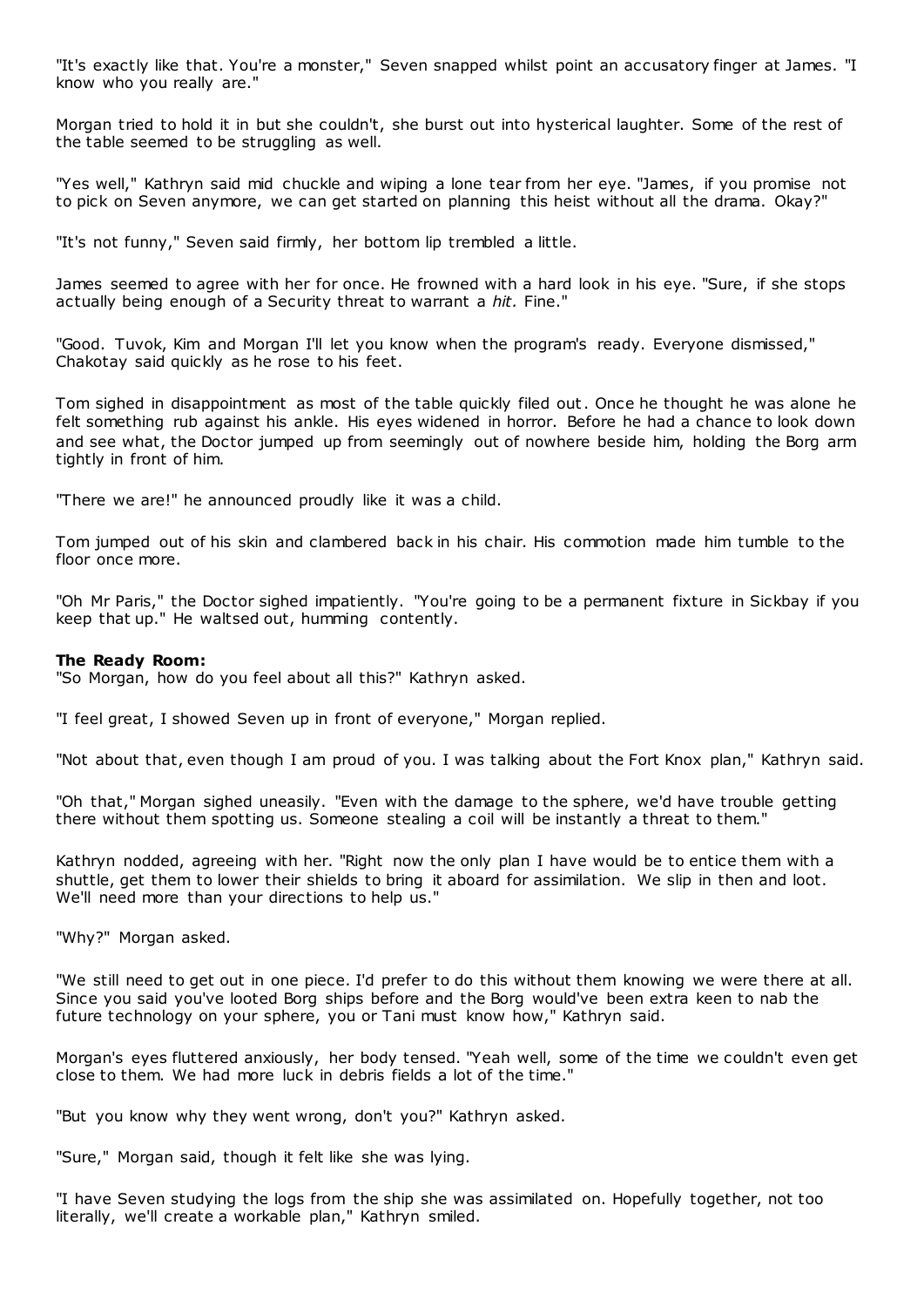Morgan stared at her blankly, "yeah uh, that's not gonna work."

"Well it'll humour her for the time being," Kathryn shrugged.

"No. I mean the Borg assimilated her ship too, right?" Morgan asked. Kathryn nodded. "Then the Borg know everything Seven will get from those logs."

Kathryn smirked, "oh no, I gave her something completely useless to do? What a shame. I'm so upset I never thought of that."

Morgan wasn't sure if she should laugh or complain about encouraging Seven, one way or another. It left her with a half smile and wide eyed look on her face.

"At least we don't have to regenerate tonight. We won't have to put up with Seven crying all night," Tani smiled.

"Yeah I suppose," Morgan mumbled while staring down at the table.

"What's up with you?" Tani asked.

"Last night I dreamt about when I was first assimilated into the collective, it felt a little too real," Morgan replied. "It happening the day we run into them and plan an attack, it doesn't help."

"Just forget about it, it was only a dream. I think we deserve a break, do you want some Cherry Coke?" Tani asked. Morgan nodded. Tani got off the sofa and she headed over to the replicator.

*The older girl with a few Borg implants and scars dotted across her face laughed and pointed. "Say something again," she said mockingly.*

*"Why?" Kiara asked. The girl and two other kids standing with her snorted into more obnoxious laughter.*

*"You've got a really stupid voice," the boy of the trio laughed.*

*"Speak for yourself," Tani huffed.*

*The boy pushed Tani hard and she fell over. Kiara pushed him straight back. Despite being almost twice her size, he stumbled backwards onto his butt.*

*The other two girls laughed at her for it, despite the boy's humiliated blushing and huffy reaction.*

*A much older boy no older than thirteen rushed over to the five children. He helped the boy up by grabbing one of the thick wires across his back. It didn't hurt him, but he whined anyway.*

*"Don't ever push my little sister again, do you understand me?" he snarled.*

*"Okay, okay," the boy said quietly.*

*The older boy shook him gently. "I didn't hear you!"*

*"I said okay. Sorry Boss," the boy moaned. The older boy put him down, allowing him to run off into the vast corridors outside.*

*"Thanks Tiran," Tani said.*

*"No problem little sis," he said.*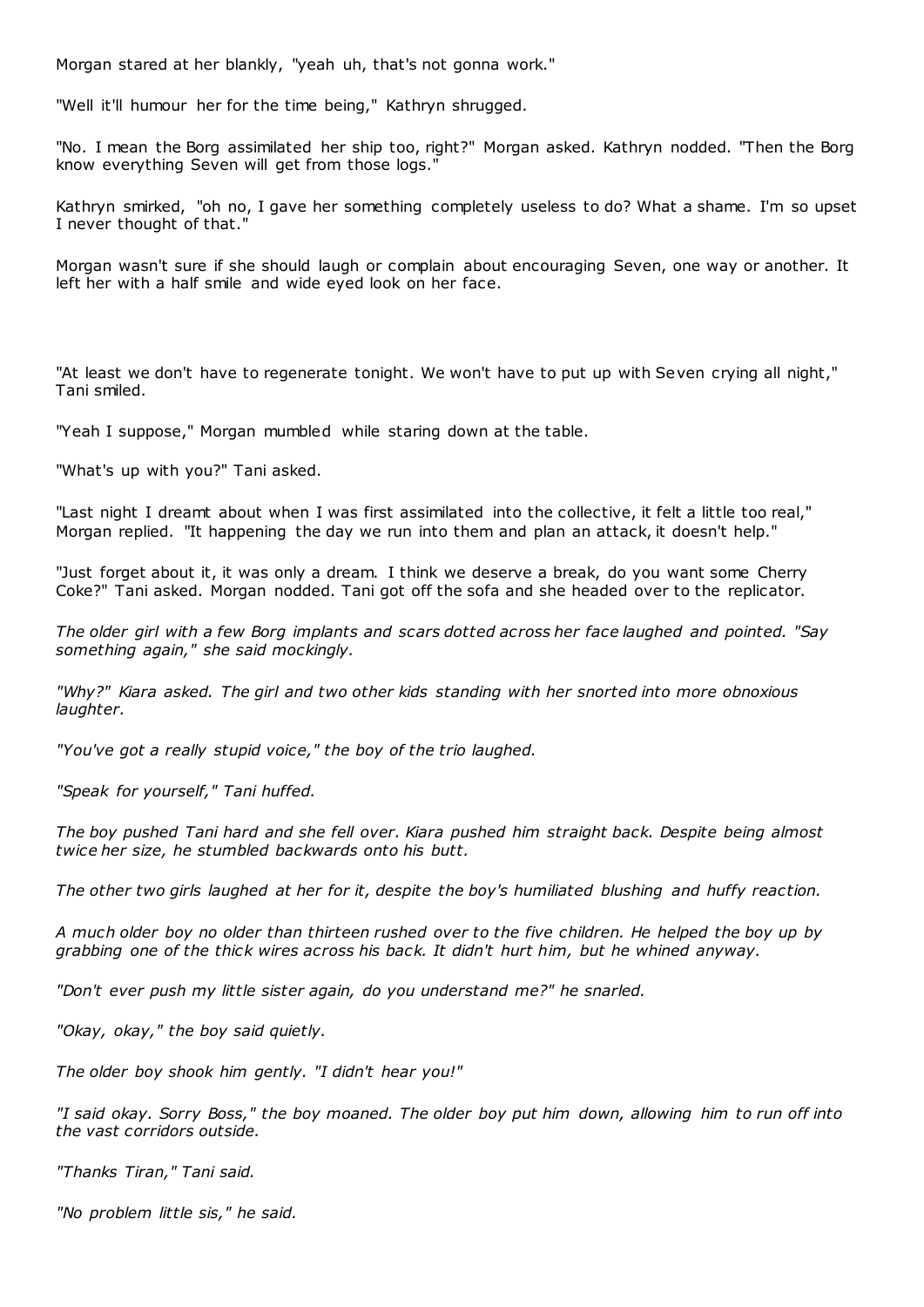*The two remaining girls didn't look impressed. One of them huffed, "you were too mean. Are all Humans so violent and stupid?"*

*The other girl giggled quietly, "stupid head."*

*Tiran glared at them and they ran away screaming, which because of the empty and giant Borg sphere, it echoed around, increasing its volume.*

*"I hate kids," Tiran muttered, earning him two blank stares from Kiara and Tani. He laughed and reached out to pat his little sister's head. "Except you two, duh.*

*"I gotta go. If they give you anymore trouble you have permission to do more than push them, okay Kiara?"*

*That put a smile on Kiara's face at last. "Oh, really?"*

*"Yep. Have fun. I'm off to another broken ship, so you be good. Okay?" Tiran said with a wink.*

*"Okay, see you later," Tani grinned.*

*Tiran left through a different door to the other kids.*

*The girls from before didn't wait long until they sneaked back in and started teasing Kiara again.*

"Morgan, are you still there?" Tani asked as she waved her hand in front of Morgan's face. She jumped suddenly and stared oddly at Tani.

"What happened?" Morgan asked.

"What do you mean?" Tani asked.

"I was back on the Borg Sphere, ten years ago," Morgan replied.

"I think this work is getting to your head, you'd better get some sleep," Tani said, deciding to keep the second small bottle of coke to herself.

"It seemed real," Morgan muttered to herself.

Tani smiled at her, "yeah yeah, you do realise the flashback one has been and gone, right?"

"Don't," Morgan shushed her. "Mum hates it when we talk fourth wall-y."

"Yeah yeah. We've figured enough ideas out for them tomorrow. We can take a break if you want," Tani said.

Morgan nodded. She stood up to leave.

It didn't take her long to get back home. As she expected the quarters was in complete darkness. No one was home. She ordered the computer to put the lights on low and settled herself on the sofa with a drink.

There wasn't much to do besides wait, all while her stomach complained over and over that it needed feeding. She couldn't wait much longer. It was clear that she'd be on her own for the night. It happened all the time, but still she felt annoyed, she couldn't help it.

Morgan sat at the table to eat her dinner in eery silence.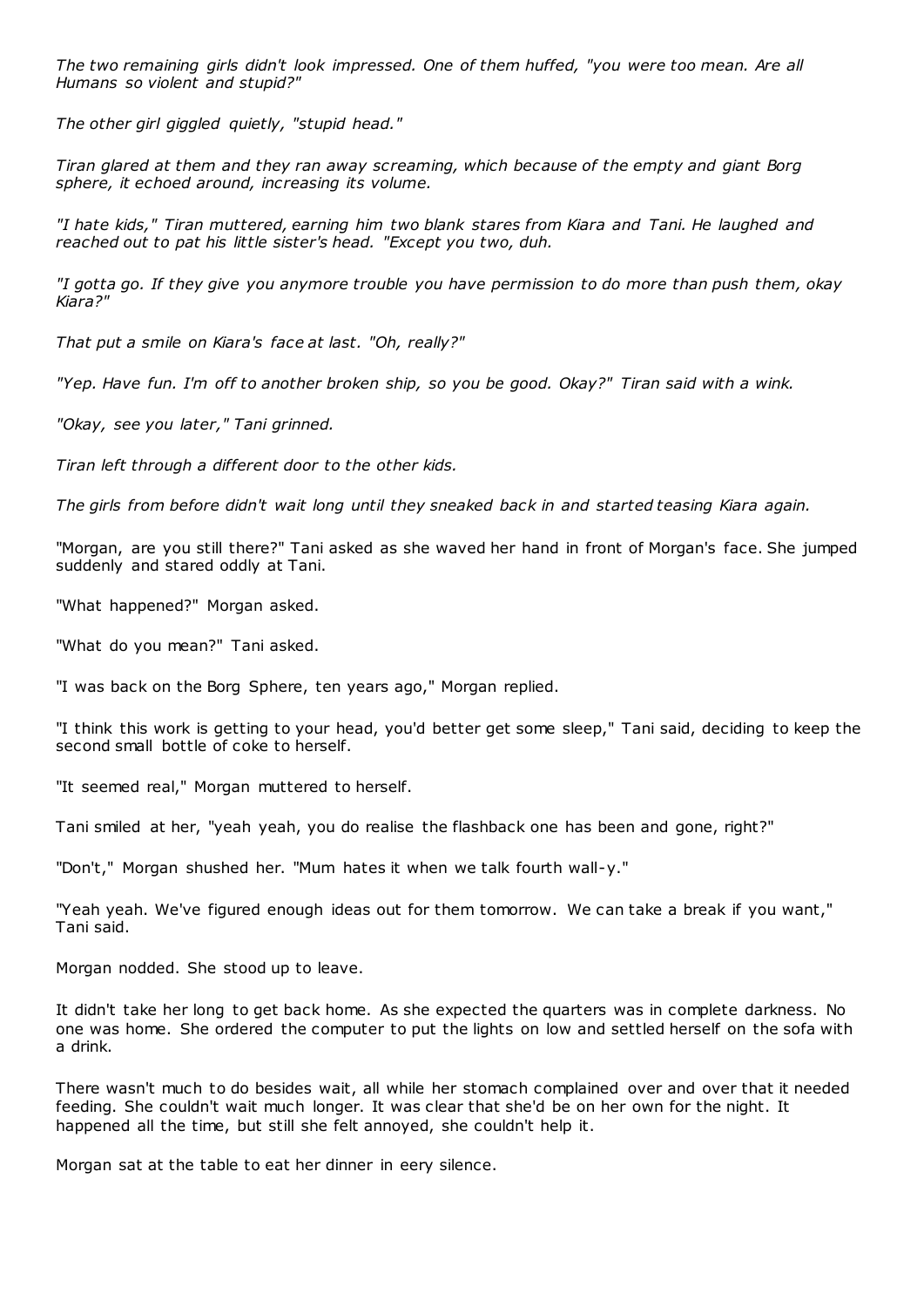A couple of hours later she curled up in her bed. The light from the living area peeked through the tiny crack in the door. She hated turning it off when she went to bed, it reminded her that the quarters was empty and the feeling that gave her made her very uneasy. Vulnerable for some reason.

Despite how low the light was and how little was coming in, it may as well have been bright sunlight shining into her room. As always, she ducked under her quilt and rolled over so her back was facing it.

*"What's wrong K, are you too scared to step on the scary Borg ship,"* a familiar but far away voice taunted her.

The sound of it startled her eyes open wide, Morgan quickly sat up to see where it was coming from. Nothing in the room had changed.

"Computer, is there anyone else in these quarters but me?" Morgan asked.

*"There is nobody else inside these quarters."*

"Then where did the voice come from?" Morgan stuttered.

*"Please restate the question."*

*"I'm not afraid of any Borg ship, I do live on one after all,"* she heard herself say.

Her body started to tremble. Bringing the quilt up to wrap over her shoulders didn't ease her one bit. "I didn't say that, what's going on?"

*"Please restate the question."*

*"Then why aren't you coming with us then?"* Tani's voice asked.

*"I just don't want to,"* her own voice answered.

Morgan shook her head rapidly as she moved to lie back down, this time facing the door. The light was annoying but she hoped it would keep her grounded in reality.

As she settled her head down she noticed something in the corner of her eye. It only registered at the last second, she hurriedly sat back up to look over shoulder toward the window. The sight that greeted her punched her hard in the chest, over and over. The imposing spherical object loomed closer until it dwarfed the window.

*"You're not scared, are you?"* another familiar voice taunted her.

*"No I'm not!"* her own voice cried stubbornly.

Morgan closed her eyes and tried to cover her ears. "Stop it."

*"Oh come on Kiara, those stupid drones won't even notice that we're there at all. Even if they did they would think we were one of them,"* Tani's voice reassured her.

*"I don't care, I'm staying here."*

"No..." Morgan wheezed, the sight of the sphere had her struggling to breathe. She had to get out of her room and the whole quarters.

*"I knew it. Baby only likes to play pretend tough girl. We'll go without her* ," the first voice said.

The door bleeped negatively at her and refused to budge. Morgan quickly tried to get any kind of grip on the cracks in the door, but her fingers only kept slipping across. Her efforts became more frantic as frightened screams echoed around her quarters. All of them were young, familiar to her.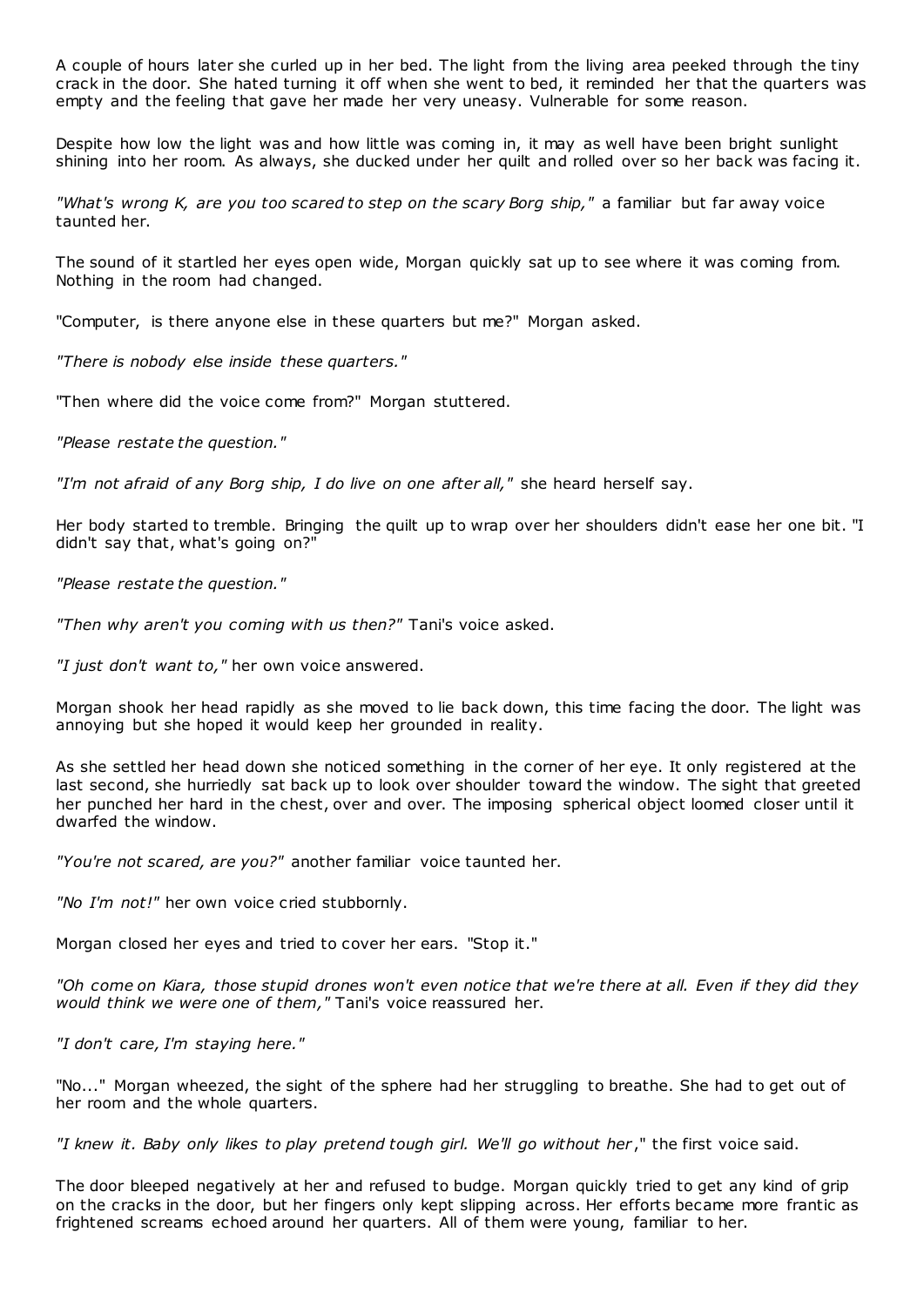*"No, they'll discover us,"* Tiran's voice stuttered in a panic .

Morgan gave up on trying to get a good grip. Instead she slammed the side of her left fist into the door desperately, as the screams were gradually overwhelmed by unified Borg voices.

*"We've got to destroy them,"* Tiran's voice said.

*"We can't. That'll get the Borg's attention too. They'll chase us across the galaxy,"* she heard herself say, only just over the noise.

*"At least this way we have a head start,"* Tiran's voice said.

"No," Morgan whimpered in unison with her own voice echoing around her.

The screaming ended abruptly, but the sound of the collective droned on still. Morgan then saw a blink of green coming from the other side of her quarters. She glanced over to find the wall melting into a Borg one. It spread rapidly to the carpet, the wardrobes, drawers. Once it reached her bed it melted down to nothing, the window beside it morphed into an alcove.

Morgan thumped the door harder with her left, her right scrambled once more to get a grip on the crack. The Borg technology crept closer until it had surrounded her.

"You are mine," a woman's voice hissed in her own mind as it made contact with her feet and hands. She screamed with all her might as it crawled across her skin, her eyes squeezed shut.

When they opened again Morgan found herself back in the living room, looking sideways. Her body weight pressed into something soft. She realised why but it was no relief. Her throat throbbed and her heart thumped furiously. She sat up from the sofa, still shaking with her entire head drenched in sweat.

It wasn't real, she tried to tell herself. Until she noticed the strange spherical object through the window beside her.

## **The Bridge:**

Seven entered the Bridge with her shoulders tense. The sight of a damaged Borg sphere on the viewscreen didn't help matters.

"Looks like it took a real beating," Chakotay commented.

Everyone's eyes instinctively fell onto Kathryn. She frowned at the people she noticed doing it.

"I recommend we keep a safe distance, it could still pose a threat," Tuvok said.

Kathryn nodded, if a bit reluctantly. "Match course and speed, while keeping a distance of ten million kilometres."

"Yes ma'am," Tom said as he began to hurriedly tap on the helm.

"I will kill him," Kathryn whispered to Chakotay.

Tom mouthed a few words first, "we're chasing a Borg ship so we can mug them. Can it get any crunchier than this?"

Kathryn rolled her eyes. "I'm sure I can manage it."

Seven walked over to her usual station and gripped it nervously. "Captain. I had an important flashback that may help this mission. Unfortunately it's made me a little anx..."

"Yeah yeah, I'm sure you did," Kathryn said in a patronising manner. "Make yourself useful and..."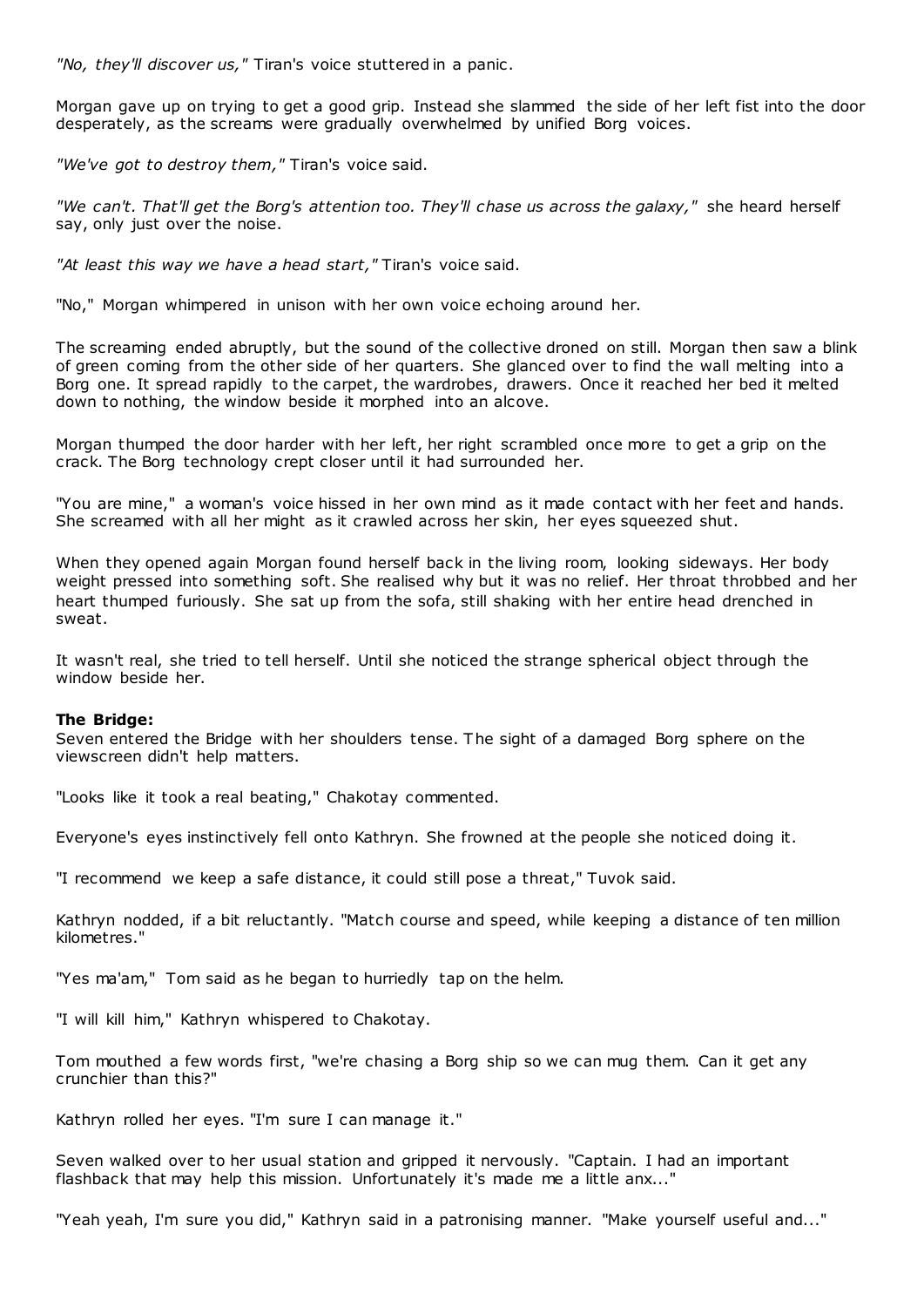"Check the Borg ship's status?" Seven questioned.

Kathryn scrunched up her face, "no, we have Opps and Tactical for a reason you job hogger. Get me a coffee, extra strong. It's going to be a long day."

Chakotay bit his lip to stop himself from laughing, failing miserably, while Seven quietly fumed. "Kathryn, she might have a better idea about the sphere than Harry and Tuvok would."

"It's a slippery slope Chakotay," Kathryn hissed at him. "Today it's Borg ship statuses, but tomorrow it'll be wrestler cameos and curing murder instincts with nanoprobes."

"That's oddly specific ," Jessie commented.

Seven meanwhile tapped away and tried to ignore the conversation. "Their weapons array is regenerating, but shields and transwarp drive are still offline. The latter will be completed in seventy two hours."

"That's nice but I can't drink it," Kathryn said. She glanced toward Tuvok, he gave her a nod. "Fine, we have less than seventy two hours to pull this off. Better get started."

She had barely finished speaking when she hurried for the Ready Room. Everyone assumed to pack seventy two hours worth of coffee and beam it to the Holodeck. Seven hurried after her.

"Captain, I think there may be something useful in my paren..." was all she had time to say before the doors closed in her face.

Chakotay shrugged with a sympathetic look on his face. "I'd give anything to Tuvok to suggest, if I were you."

"But, I can help. Why does she treat me this way?" Seven asked.

"She treats everyone this way. Your problem is you take it as special treatment. You're not, FYI," Jessie replied.

As she was only a few feet to Seven's left, Jessie noticed even with her head mostly down directed at her console, the ex-drone turning on her heel slightly to stare at her coldly with some contempt. Jessie lifted her chin up to smile at her, all while her eyes screamed danger.

"Oh, it's getting a little chilly in here," Tom said, genuinely shivering.

Chakotay nodded. "Yeah. You'll get your chance to help, Seven. It's a big crew, with people sharing similar skills and knowledge. You gotta learn to take some rejection." Seven glanced across, her eyebrow raised. "Look at it this way; the Captain's sparing you from some unpleasant memories being stirred. You'd feel better here."

"Yeah totally," Tom nodded quickly. "She's not doing that for her fifteen year old daughter, but hey. Details!"

Chakotay glared at him until he melted down a few inches and kept his gaze pointed at the helm, never to move again.

Tuvok lead the way down a Borg corridor lined with alcoves, Harry followed closely very nervously. They turned a corner to find two drones heading their way. Tuvok did not flinch, he kept going while keeping his rifle aimed, just in case.

Harry though almost leapt through the ceiling. Tuvok was passing by the pair when a phaser blast knocked one flying. Tuvok sighed while the second drone turned on him.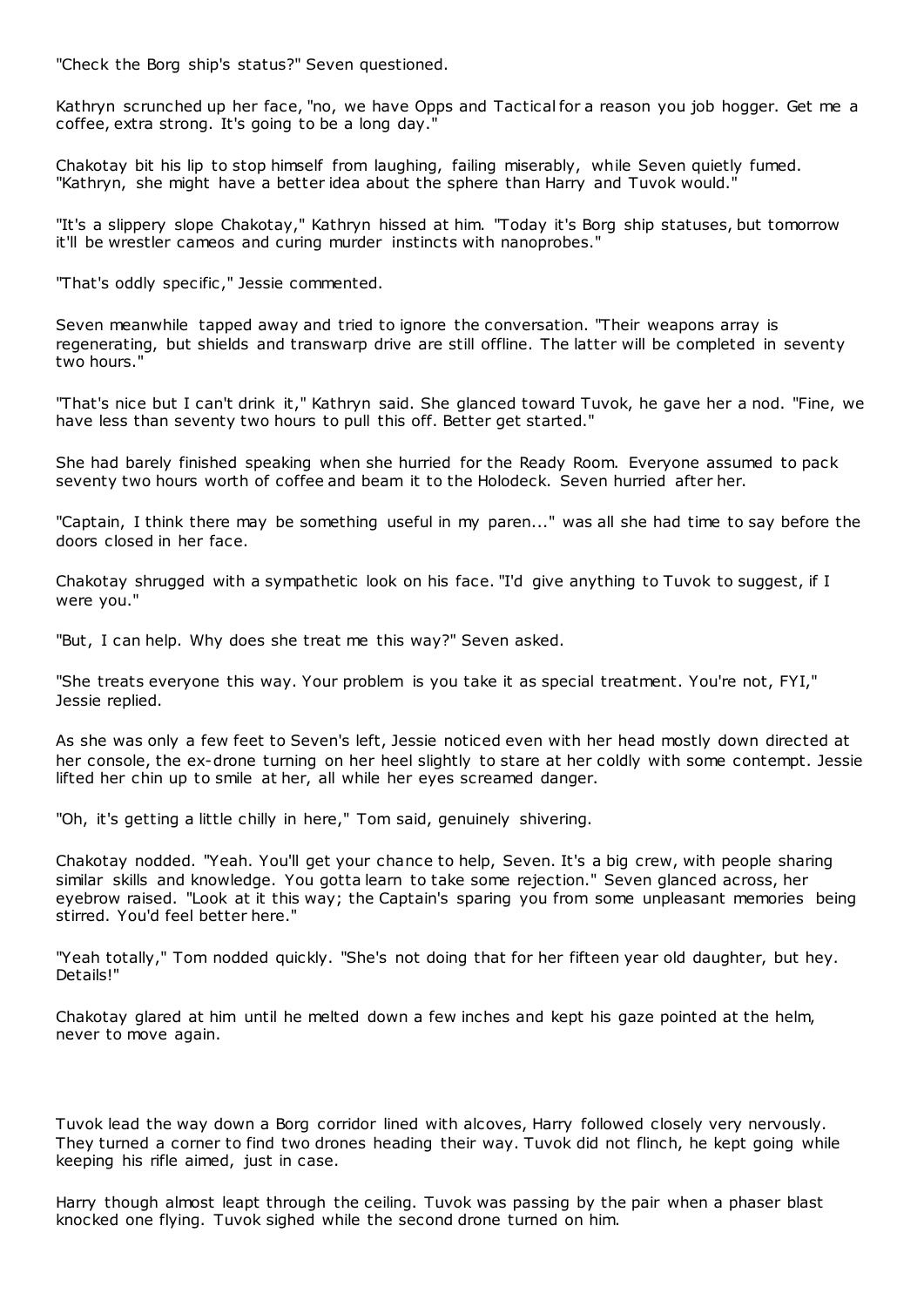"Mr Kim," he said.

Harry cringed as the drone started to assimilate the Security Chief. Only the t endrils bounced off his neck. "Sorry."

# **Take 2:**

Kathryn and Morgan entered a small chamber. Kathryn stood guard while Morgan crouched down to retrieve a circular object from a larger one.

Her nerves were making her tremble viciously, the noises she could hear and the surroundings reminded her of the nightmare too much. She grabbed at the device quickly, an alarm blared. The fright that gave her made her pull harder, snapping it clean in two.

Kathryn shrugged casually, "it's okay. We'll get it. Reset program."

# **Take 5:**

Tuvok sighed a little impatiently as he leaned against one wall, with his rifle clutched against his torso. Phaser fire kept going off in the background.

"I swear, that one looked at me!" Harry shouted from the nearby corridor. He knocked down two drones with his rifle before the shields sprung up. He still didn't stop shooting.

# **Take 9:**

"Mum, did you forget something?" Morgan asked.

Kathryn took a long, long sip from a giant flask. Once she was done she sighed contently. "Nope," she said finally.

The alarm began to blare and still Kathryn was not rattled. It wasn't until a drone approached her and tried to assimilate her, accidentally brushing the flask. Her eyes flared up, jaw clenched tightly, nostrils almost puffed out smoke instead of air. The next thing anyone knew, Kathryn and the drone seemed to be wrestling on the floor and it was clear who was winning.

"Keep your slimy mitts off my coffee!" Kathryn screeched.

Morgan could only sigh.

# **Take 10:**

Finally Tuvok and Harry managed to reach their target. Tuvok handed a box to him to his surprise.

"I will stand guard instead. You place the charges," Tuvok said. He pointed to two different spots, "here and there."

Harry took them off him, muttering to himself. He then opened it to retrieve the devices settled inside. Once he placed the first one on the wall he turned to do the other, but he was put off by an approaching not at all Borg like mechanical being.

"Intruders!" the giant fake looking robot from Captain Proton screamed, its arms flailing about. "Surrender!"

Harry groaned, "Tom! You can't be that bored."

## **Take 12:**

"Tom!" Chakotay barked.

Tom yawned while tapping the helm with one hand. "What?"

"Can you at least pretend this is real?" Chakotay said.

Tom's jaw dropped. "Commander, I'm shocked, hurt that you'd think I wouldn't."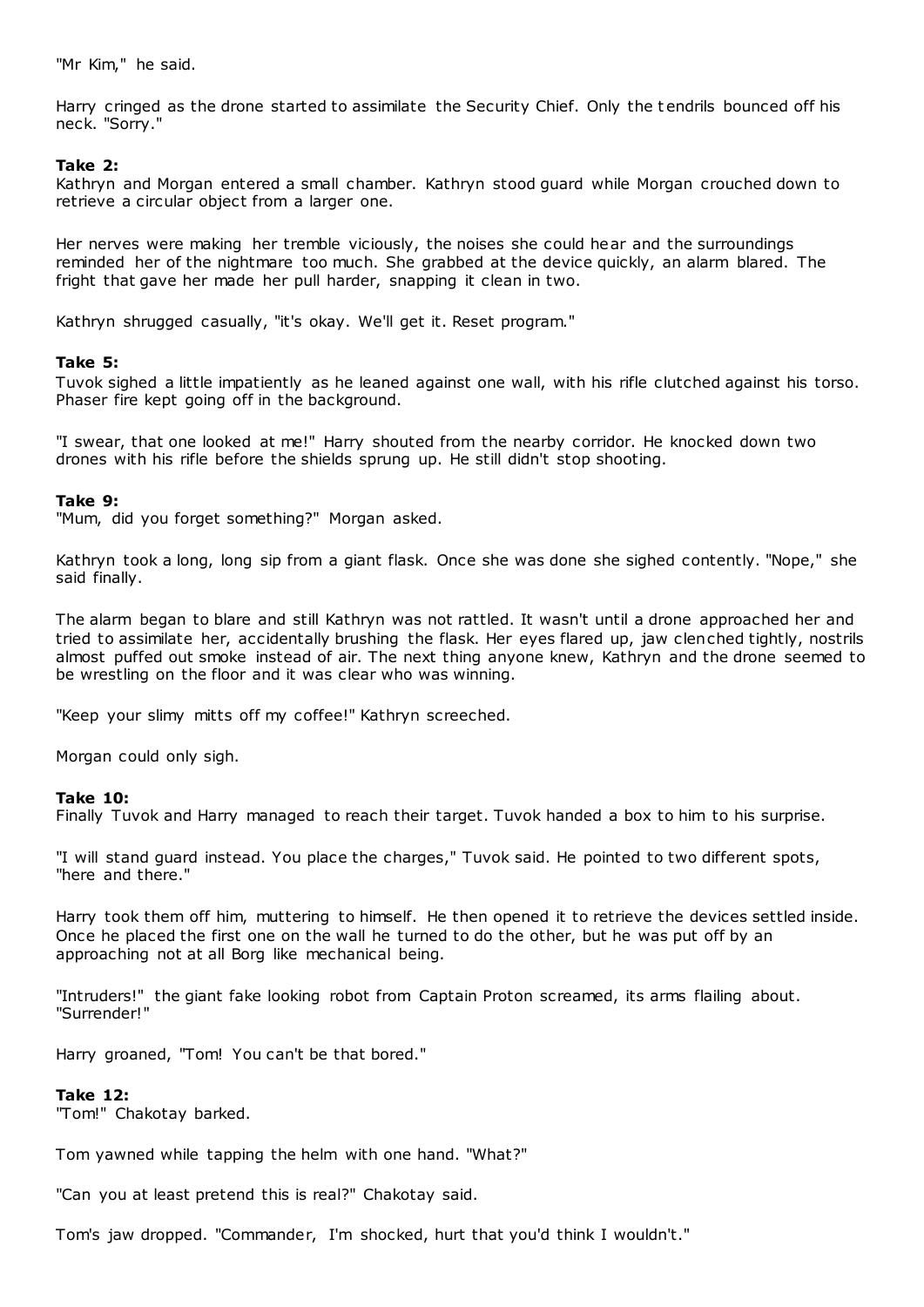"Really, so why does the viewscreen look like that?" Chakotay asked, pointing forward.

The helmsman's face turned a deathly white, he looked up slowly. Instead of the Borg sphere being a still image in front of them, only the edge of it was in the left of the screen, moving very quickly.

Sure enough outside the Borg Sphere had a Voyager shaped blur flying around its epicentre at full impulse power. Or it did until Tom quickly fumbled in the commands to fly it away. It did one spin and a half before it turned around to a stop.

Chakotay sighed in relief. "Thanks James."

James was now sitting at the helm. Tom lay in a heap, mostly sideways, on the floor next to him. "Anytime."

## **Take 15:**

Another Borg drone flew backwards with sparks flying from its chest.

"Mr Kim! Seriously," Tuvok grunted impatiently for once.

"What? It was following me," Harry complained. Tuvok stared at him blankly while the alarm blared, he snatched the rifle from him.

A drone walked up and poked Harry in the neck with the tendrils. He whined, "ow," and swiped it away.

## **Take 18:**

Chakotay's voice rang out over their commbadges, "you're out of time!"

Kathryn's whole demeanour perked up. "Time's up?" she squeaked. The first drone she saw come for her she armed her best glare and snarled, "futile is resistance. No wait."

"Mum," Morgan whined.

"Hang on, that's not right." Kathryn batted away the drone's attempt to assimilate her. "Dodge this. No not that either. I don't comp..." One drone approached behind her and poked her. "Hey, I almost had it!"

## **Take 21:**

A group of Borg drones rematerialised on the Bridge and no one blinked an eye. They began to converge. One drone was smacked in the side of the face with an empty plastic bottle of coke. It looked over to see a very annoyed and tired Jessie sitting at her station.

"Pick it up." It walked over to her, her eyes sharped. "I said, pick it up and get out!"

"Yikes," Tom stuttered.

The drone actually beamed away in a panic .

James laughed even with a couple drones standing right next to him. "I think this is the only progress we've made in the last few hours."

Chakotay sighed and nodded, "you're not wrong."

## **Take 23:**

A brilliant idea sparked in Kathryn's mind, and so her face brightened up greatly. "That's it!"

"What?" Harry asked wearily. Morgan shook her head rapidly, hinting too late not to encourage her. Tuvok decided it was best to meditate the day away or he'd end up throttling Harry.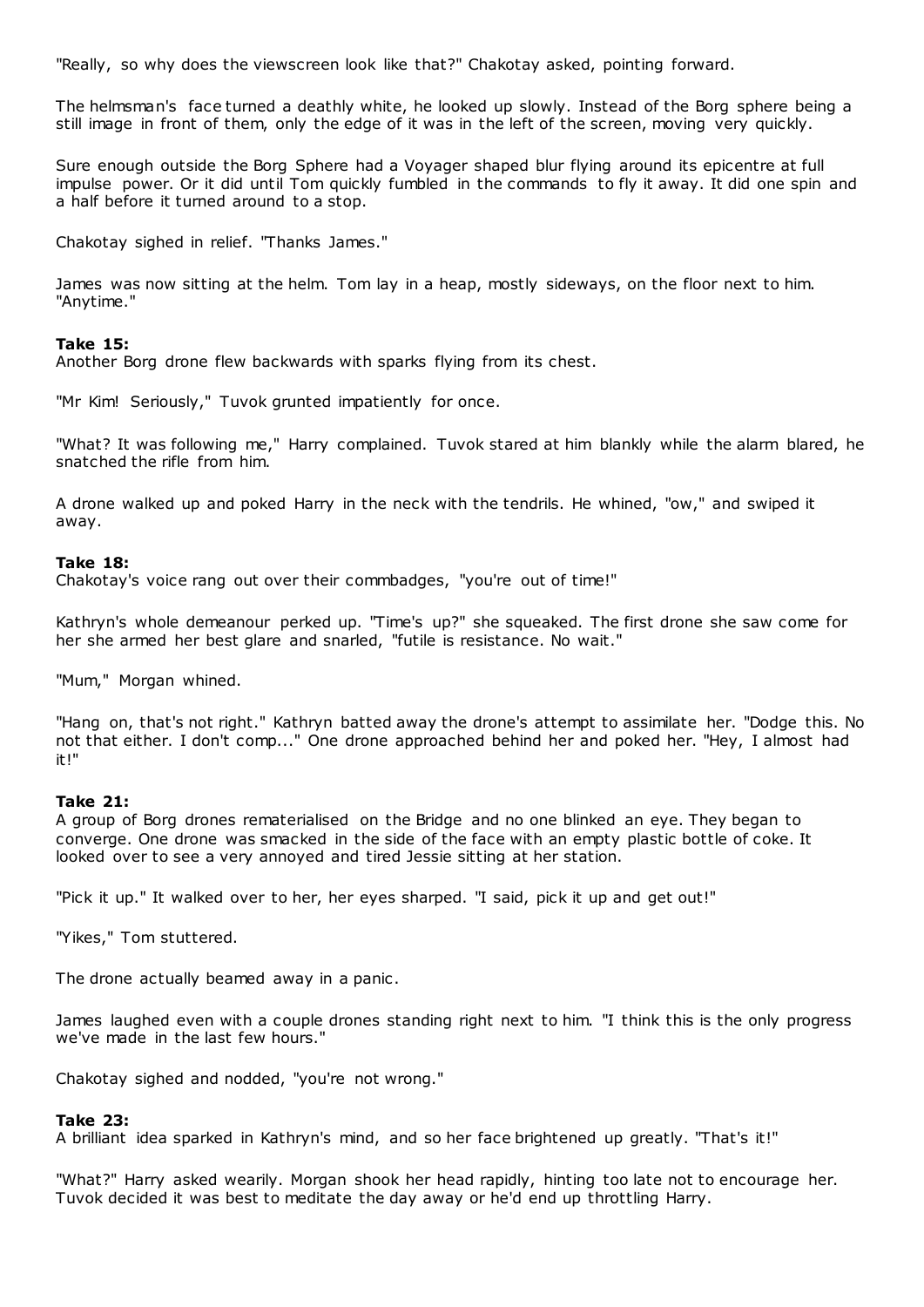"Go back to gel, coward!" Kathryn snapped, pointing at the former Ensign. She burst into hysterics afterwards. He meekly reached up to check his messy, unkempt hair that had fallen from its usual hold.

"Mum, my feet hurt. Can we..." Morgan complained.

Kathryn sniggered as she finished off her latest flask. Once done she tossed it into a sleeping drone. "There's coffee in that Borg's face."

Tuvok doubled his meditation efforts. It was for everyone's safety.

The infiltration team finally walked free from the Holodeck they felt they had been in for days. Well three of them walked, Morgan had to drag her snoring mother by both of her feet. The door tried to close on her head and quickly re-opened once it spotted her.

"How... how does she do it? I saw her drink thirty flasks," Morgan stammered.

Tuvok's eyebrows were already at critical height. "It's a mystery I have often wondered about for many years."

"I'm more impressed she's managed to down them all with only one toilet break," Harry said, dancing a bit as he walked faster. He ended up running off without them.

Seven stood in the Ready Room with a smug look on her face. Kathryn seemed almost ready to drop dead at any moment, nursing her head in her hands while leaning on the table.

"Two minutes goal, and the best we've managed is two minutes twelve seconds," Chakotay said. "I'm not even going to bother with our worst times."

Kathryn only groaned in response.

"The Hansens were able to remain inside a Borg Cube for several hours undetected. It can be done," Seven said.

"Who?" Morgan asked.

Seven didn't even give her a first glance. "I will continue to study their logs. It's painful but I will do what I must to make this mission a success."

"I wonder what else you'd find painful?" Morgan muttered.

Chakotay scolded her with only a stare. "You think your parents' logs have the answer we need? Maybe we should've got you to read them all while or rather *before* we wasted our time."

"Don't make me come over there," Kathryn groaned. She wobbled side to side a bit, "seriously, don't."

"Were your parents assimilated too?" Morgan asked.

Seven tensed at the abrupt question. "You think it is appropriate to ask someone that? You are an awful child."

Morgan smirked for a second before she giggled. "It wasn't meant to be awful. I'm just saying if they were then the Borg will know how already."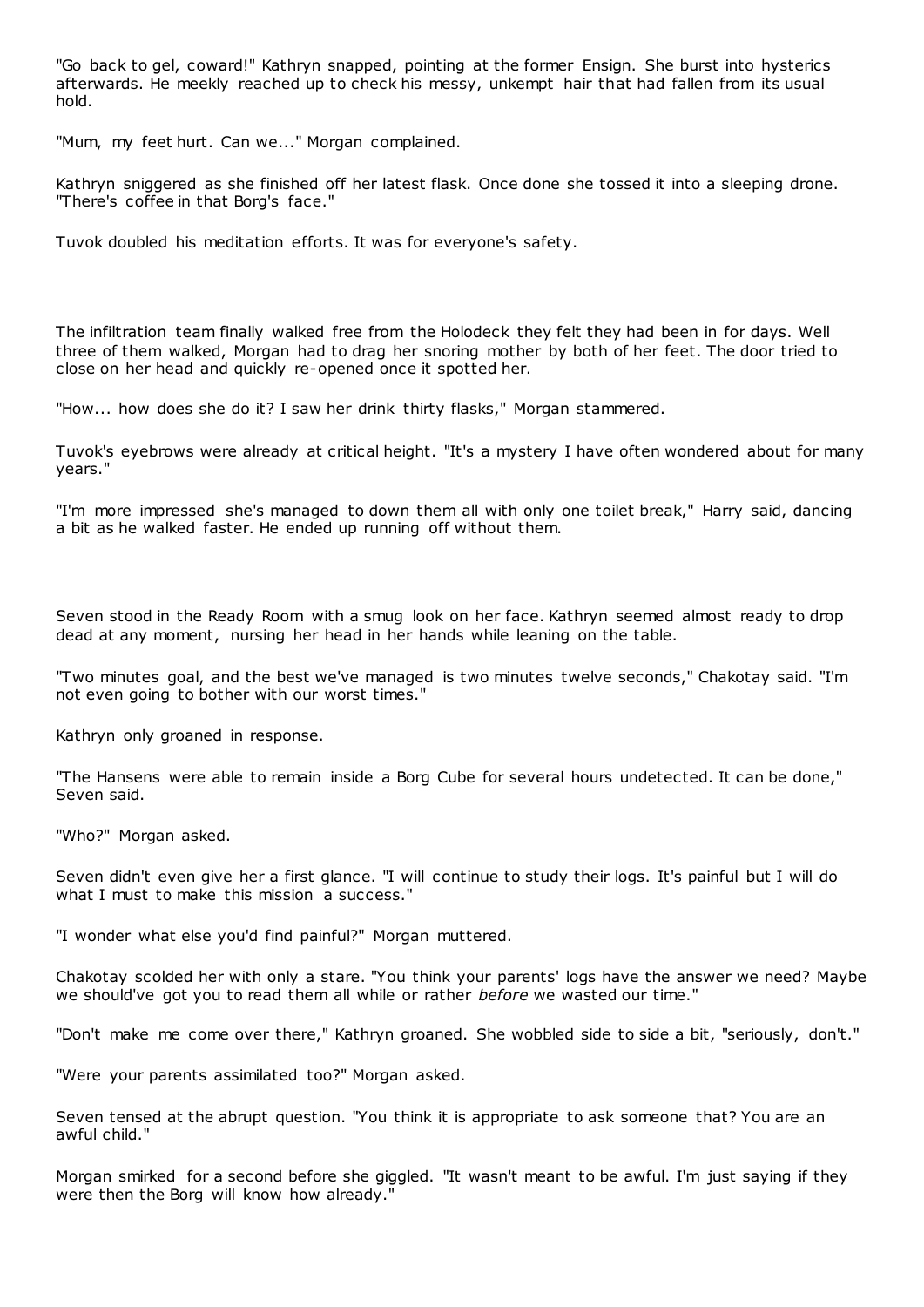"True, but they'd have to know we were there in the first place to counteract the Hansens methods. If we can pull off the low powered approach then we can be in and out without them even knowing about it," Chakotay said.

Morgan's shoulders rose as she tensed. "You're doing the cut power so they think we're irrelevant idea? I hate that plan."

Chakotay tried to exchange puzzled glances with Kathryn, but she was too busy pressing a coffee scented bean bag looking thing against her forehead. "It was what your sphere did during its raids. Your idea."

"No. Tani suggested it, it was her brother's idea," Morgan said. She fidgeted uncomfortably, the nightmare still fresh in her mind.

"Was there a problem with it that we should know about? I doubt Tani would give us this information if it did," Chakotay questioned carefully.

Morgan struggled to remember the mission the nightmare preyed on. She knew it wasn't entirely accurate. Even still, it felt real enough that she couldn't separate the two. The children's cries slowly fading out, drowned out by the Collective tried to distract her. Chakotay walked over to gently wrap his arm around her shoulders. It tensed for a split second until she realised who was doing it. It helped bring her back to reality, she gave him a thankful smile for it.

"We'll think of something else. Normally the Borg ignore ships they deem unworthy of assimilation, not a threat, but they know we're anything but," Kathryn said. "I think the shuttle distraction will have to be our Plan A after all."

"I agree. The future sphere failed on numerous occasions, Morgan said so herself. Since it was crewed by children..." Seven said.

Morgan felt like she had slapped her in the face. It did though help her realise something about her dream which made her a little hopeful. "We were not assimilated though. If any of us were, we'd have been hunted down and integrated into the Collective. They wouldn't have stopped until we were. A Borg sphere from the future would've been like dangling an espresso in front of mum's face and running off with it."

Kathryn's eyes widened a little at the thought.

"True," Chakotay smiled.

"I think... I think it wasn't the sneak up part. It was what the team did over there that got their attention," Morgan stammered, once more the voices crept back.

Seven's eyebrow raised, a curious expression emerged on her face. "You stated that no one was assimilated."

The voices stopped in an instant, Morgan flinched at it. Chakotay could feel her body tense harshly through his arm. "No. Not assimilated. Worse."

Kathryn dragged herself from her chair despite her forehead's throbbing complaints. "Not worse. I can't image a fate worse than becoming like Seven." Seven glared, Morgan managed to laugh lightly. "We can make this work then. All we have to do is not repeat the same mistakes your team did, no problem."

"Then I'd suggest taking Harry off this mission. He's still a little on edge after his time away. Throwing him straight into the thick of it clearly wasn't a good idea," Chakotay said.

"Yes, that's true. Apart from a little mistake in the beginning, he was the one causing most of the trouble," Kathryn said.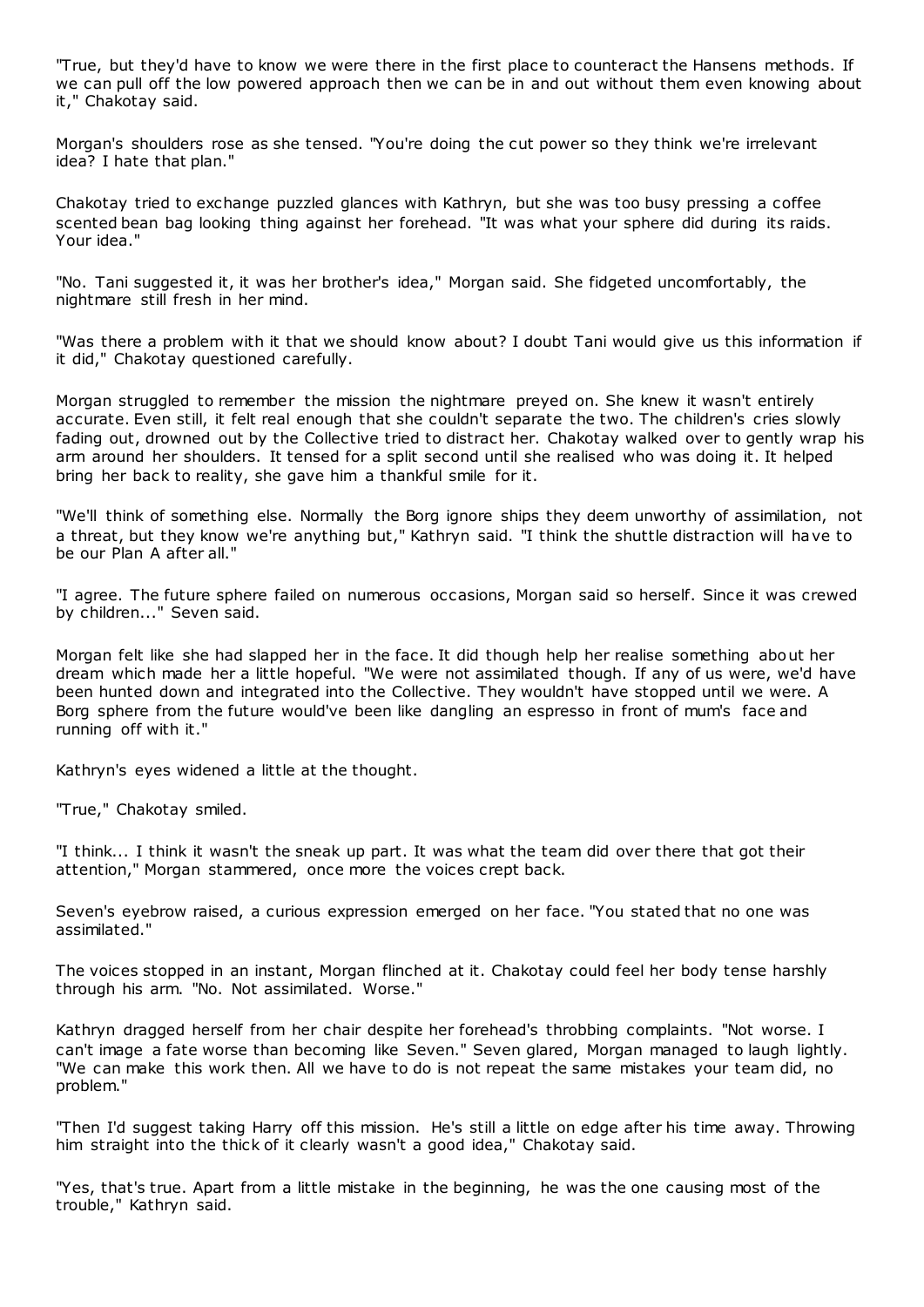Morgan sniggered briefly. Kathryn stared at her accusingly. "Good one mum."

"Oh right, Tom. Most of his antics won't be easy to repeat though, no problem," Kathryn said. Morgan shook her head.

"Uh huh, we still need to choose a replacement," Chakotay reminded them both.

Seven straightened her back and cleared her throat quietly so it wasn't obvious what she was doing. Kathryn glanced toward her looking a little disappointed. Seven knew that meant she was the first choice.

"Fine," Kathryn eventually sighed. "I'll tell Tuvok to catch James up on the training run throughs." She walked out of her office before Seven truly realised what she said.

"What?" she snapped in Chakotay's direction.

"You really didn't see that one coming?" he chuckled.

Seven sighed impatiently, but more at herself than anyone else.

## **The Cargo Bay:**

Morgan stood alone at the console near the alcoves. The room was empty, debris still remained littered all across the floor and on top of every flat object.

The doors opened, breaking the near silence and hum of the alcoves. Kiara hurried in and once she spotted her, ran straight over to her sister.

"Hiya Morgan," she greeted her.

"Why aren't you in bed?" Morgan asked as she pretended to work at the console.

"I had a bad dream, can I stay with you for a while?" Kiara asked.

Morgan frowned, confused to say the least. "What about mum or dad?"

"Mum's back in the holodeck with Jamesie and Tuvie. I think Dad's working on the Bridge. Please can I stay here, I won't bother you," Kiara replied, blinking more than usual and pouting. Morgan recognised this, it was something she used to use on Tani's brother Tiran whenever she wanted to leave the sphere for a while. She didn't realise until now how daft and obvious it looked. Still, her reason for using it was harmless enough.

"Okay," Morgan answered.

Kiara glanced around the room nervously. "It's creepy in here. All Borgy just like it."

"Like what?" Morgan asked.

"Bad dream," Kiara pouted.

A chill flew straight through Morgan, goosebumps quickly rose. "Um, you had a dream about the Borg?"

Kiara nodded, she began to pace around the station. A haunted look on her face. "Borg sphere firing at us. I saw it from my room. I ran, saw Borg people everywhere. Computer shouted Auto Destruct, over and over."

Morgan's face drained the more she spoke, Kiara continued seemingly unaware of this. "Somebody grabbed me. They chased. I ended up in a small room on my own, then the icky green transporter got me. Borg men standing in a room like this. I tried to run but they got me."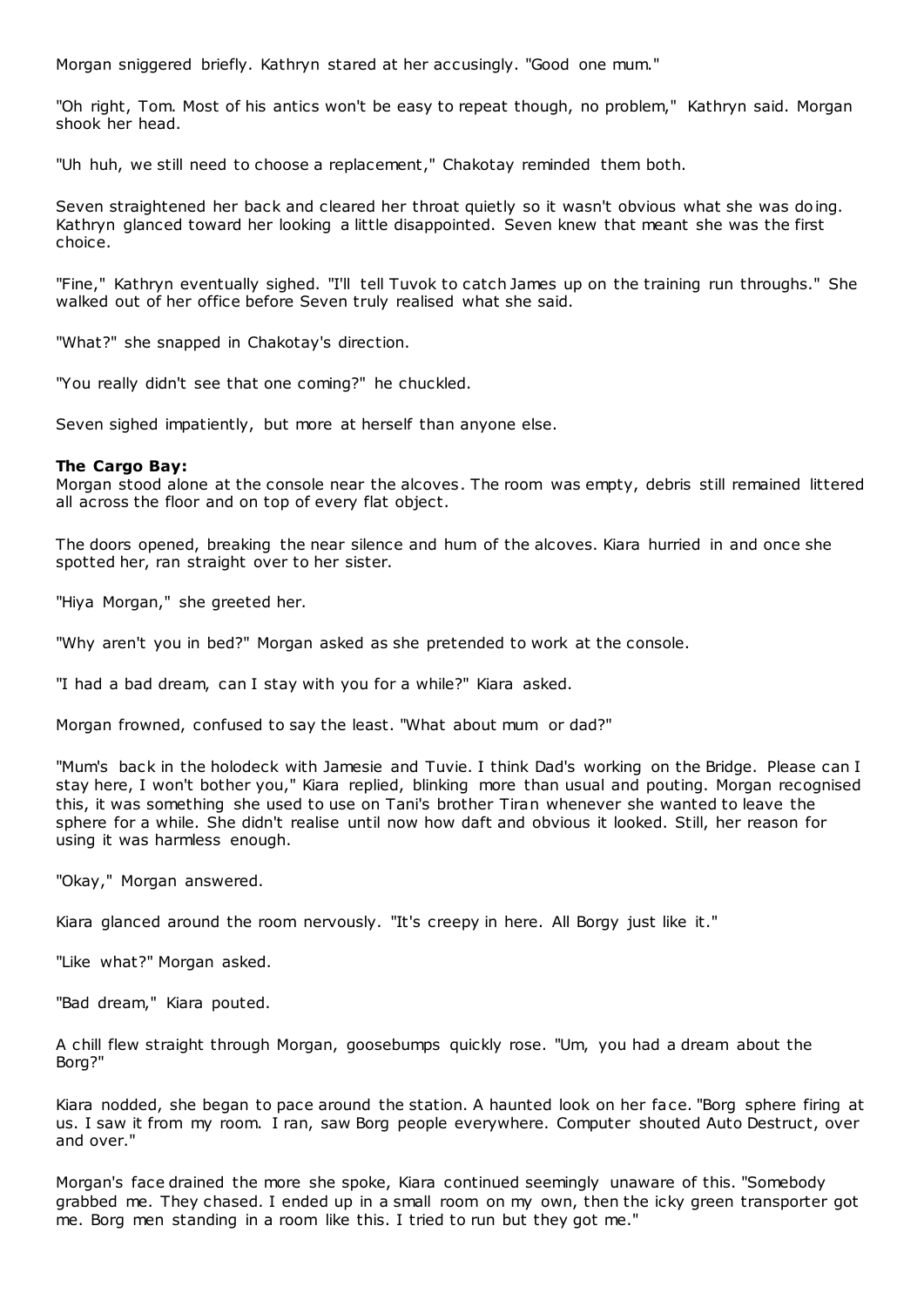Morgan was trembling by the time she was done. Every detail she gave had punched her over and over again. "Please go home," she stuttered in a panic .

Kiara walked up to her calmly, undeterred that she had upset her. "What's the matter?" A nanoprobe pierced through her cheek. She didn't even blink at it, she merely stared up at her.

Morgan backed away as the whole Cargo Bay faded away and morphed into Engineering. Crewmembers were running around everywhere. One bumped straight into her.

"Craig?" Morgan said once she turned and recognised him. "What's going on?"

Craig didn't look as surprised as her to see her there. Fear seemed to be distracting him. "We're evacuating the ship, didn't you hear?"

"But, why?" Morgan asked.

Craig gave her the same blank stare Kiara did. "The Borg are attacking us, you know that sphere that assimilated you."

"What? How is that possible?" Morgan cried out.

Craig shook his head before glancing around frantically. "It finally caught up with us. I bet that damaged one was a lure. We've got to go..."

A deafening bang ripped through the whole of Engineering. Smoke quickly settled over the lower floor. Morgan tried to look up but couldn't through it. She ran for the ladders by the core, Craig hurried after her.

Three quarters of the way up she saw the source of the bang. Fires, blackened consoles, some twitching and the rest still bodies lay across the floor. Two of which she recognised even through the blackened soot and burns over their faces.

"Mum, dad!" she screamed as she scrambled onto the ground and ran for them. Craig couldn't stop her, all he could do was chase.

Straight ahead of them the door opened. A small figure stood there, shaking for a few seconds. A toddler's cries filtered over as the figure ran off.

Morgan tried to follow but everything, even the drifting smoke froze.

*"You can't stop her," a woman's voice whispered.*

"Who are you?" Morgan asked, her voice still trembling.

*"I am the Borg. Six of Twelve, secondary adjunct of Unimatrix 005, you have become weak," the voice said.*

Morgan looked around to find the source of the voice. Confusion set in for the moment. "What? I never even reached the maturation chamber, how could I have..."

*"The nanosecond you were assimilated you were one of us. Always shall you be. Our thoughts are one."*

"My neural transceiver was fried when the link was severed. I don't believe you. This is a dream, another nightmare," Morgan stammered.

The voice chuckled maliciously all around her. *"Your dreams, a primitive but useful tool. Easy to manipulate, if a bit more vivid than a direct link."*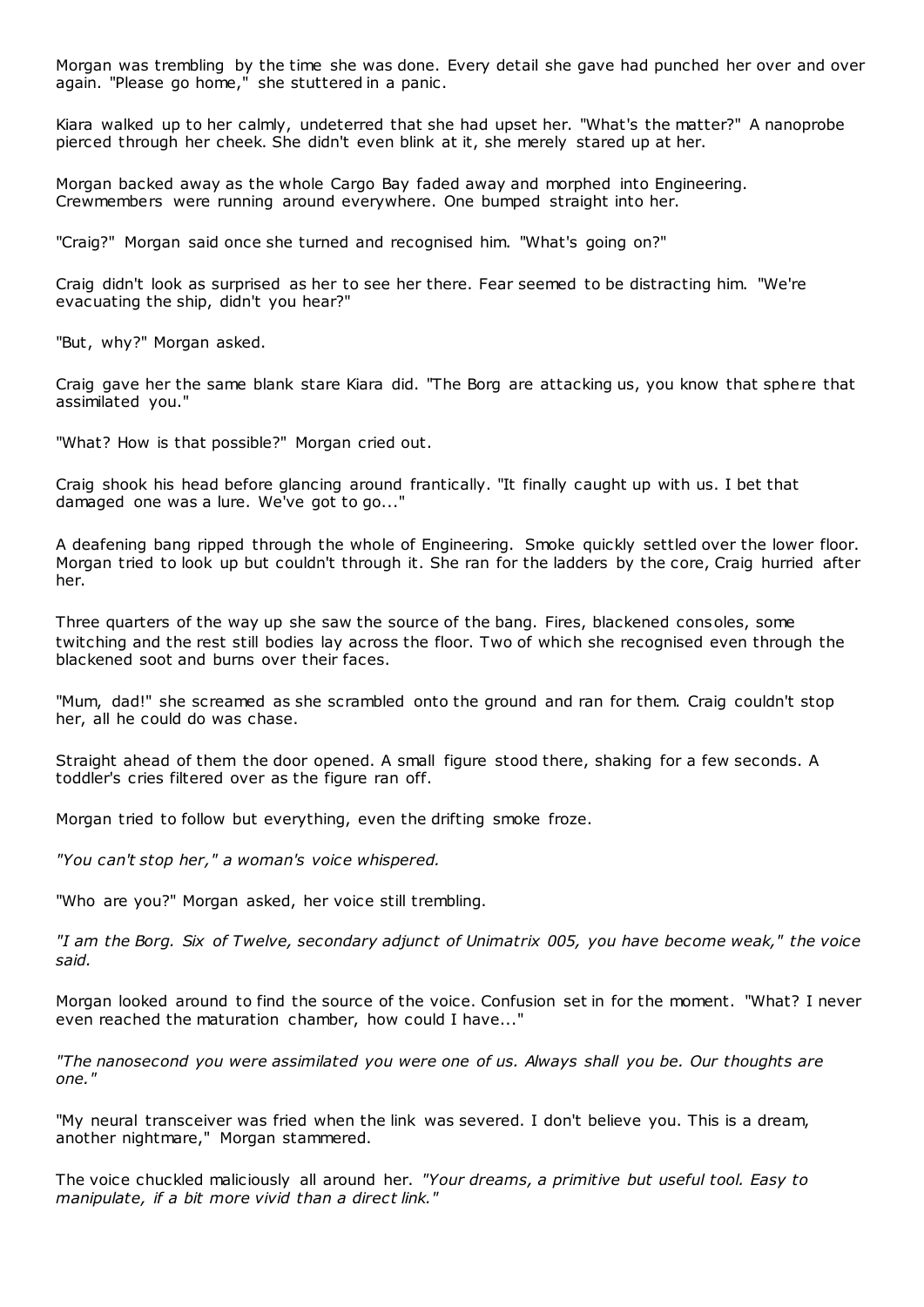Morgan breathed in deeply, struggling to keep any of the fear and anger at bay. "You've been trying to reach me for days. How...

*"We know about Voyager's plans to infiltrate this sphere, it will fail," the voice said.*

Morgan scoffed upwards, anything to keep her mind and eyes off the ground and the frozen bodies. "I dunno what you're talking about. Mum's sick of you always hounding us, why would we go looking for you?"

*"We've come to make you an offer. Join the collective, serve at my side and we'll spare Voyager," the voice said.*

"Why me? Why don't you take Seven, no one on this ship likes her and she's more yay Borg than anyone," Morgan asked.

*"We're not that desperate. Besides, you are a unique specimen. Too tempting t o res..." the voice said.*

*"Morgan, Morgan, wake up!" another more familiar voice shouted.*

Her body shuddered, eyes sprung open to find her mother staring back at her, worried and grasping her shoulders. Morgan looked around to find that she was sitting on the sofa. Then she remembered walking to these quarters, with Kiara. She walked her home. The Cargo Bay felt a little fainter than it did. The images of Engineering stubbornly tried to remain.

"I hope you don't make a habit out of this. Last time I dozed off on this thing I woke up buried in seat and back cushions. Felt like I was being eaten alive," Kathryn smiled.

Morgan stared at her. "What? How long have I been here?"

"I don't know, I've only just come home," Kathryn replied. "Are you okay? You were tos sing your head quite a bit."

"I'm fine, I had a bad dream that's all," Morgan quickly lied.

"Maybe have a glass of warm milk, then bed. That's an order," Kathryn said with a mild chuckle.

Morgan nodded and made her way over to the door. She stalled before going through it. "What time's the heist tomorrow?"

Kathryn's brow furrowed slightly, she sighed. "About that. Since James will be in the team, we need someone at Tactical in case the Borg attack. I nominated you."

That knocked any remaining sleep out of Morgan. Her head shook over and over. "What? But I'm in the team."

"I'm sorry, but I had no intention of ever letting you on that ship," Kathryn said firmly. Morgan stared with her jaw quivering and some anger in her eyes. Kathryn understood that perfectly and she expected it. What she didn't was the blood draining from her daughter's face. "You're only fifteen Morgan. Most of your life's been on a Borg ship. It was an easy decision."

"But, why would you bring me on the Holodeck test runs if I was never going?" Morgan asked.

Kathryn smiled weakly at her, "would you want to spend all day with Seven in her element?"

The dread truly sunk in, Morgan felt like she'd drop to her knees at any moment. "She's going in my place?" Kathryn shrivelled up her nose as she nodded. "Mum no, we've ran through the plan so many times, I know it by heart. She hasn't."

"You didn't object to James going, he's in the same boat," Kathryn said as if she was going to throw up for some reason.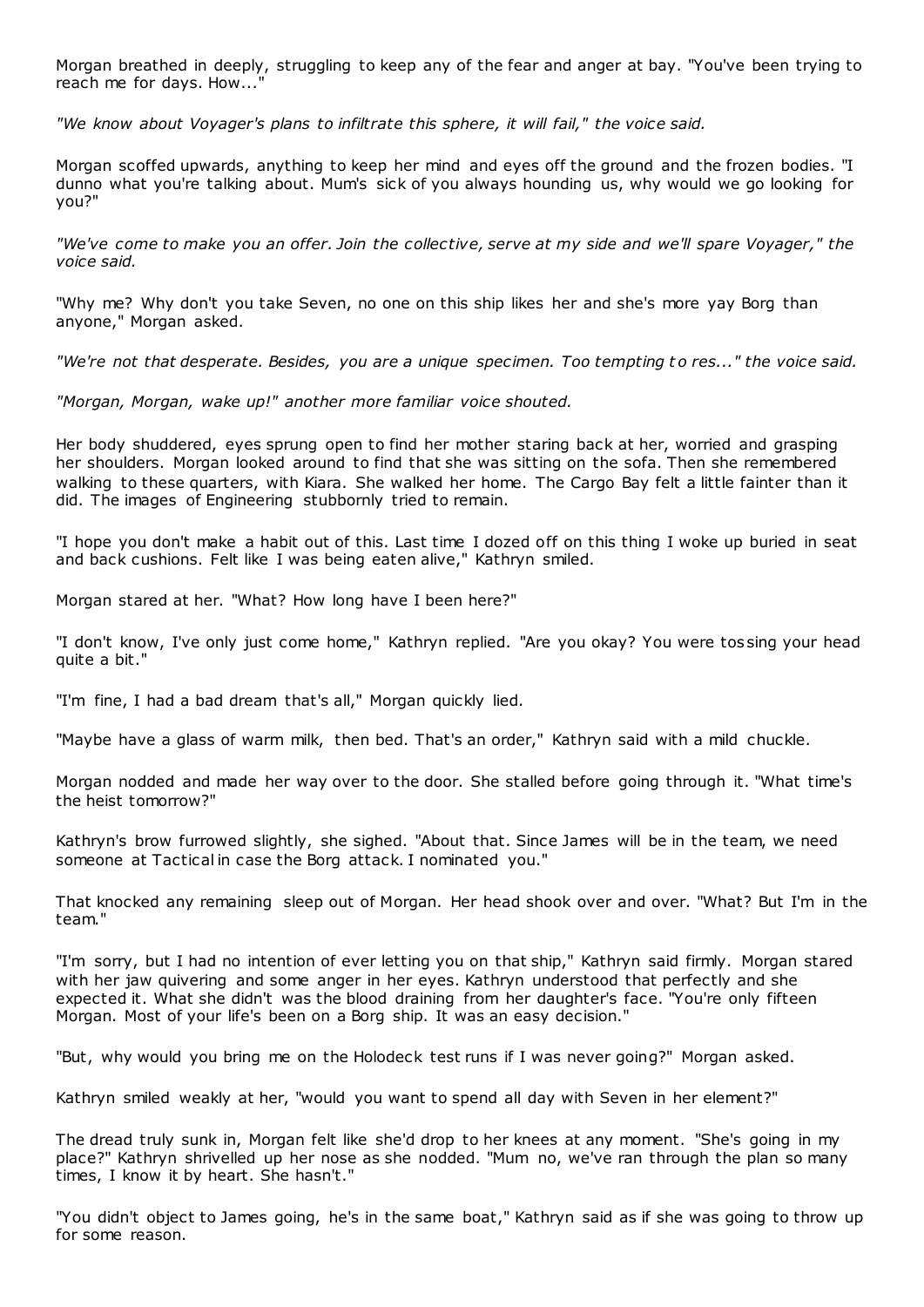Morgan saw that as a ray of light. "See, you can't even stand the thought of her going with you. I've done this before, I can do it again."

"You're putting words in my gags," Kathryn said flippantly. "I only thought putting James and Seven in the same *boat* was incredibly cruel."

Morgan wasn't completely buying it. "Yeah sure mum. Seven may have some knowledge, but I've stolen from Borg ships before. I lived on one as an individual. As kids we played hide and seek that would last for days, no exaggeration. James seems sneaky enough, but Borg wise he told me his connection lasted all of five seconds..."

"Like yours," Kathryn said.

Morgan clenched both of her fists over and over, the panic she was feeling was threatening to spill. "Please listen to me. I said I lived..."

Kathryn reached out to brush her cheek gently. She immediately felt how tense she was. "I know, but you're still my baby girl in my eyes. Literally in a sense. The idea of sending my young daughter to that hellhole. I have no word for it. No wait, I do. It'd be pure fanfic ."

"What?" Morgan said, blinking more than usual. "No, Seven will jump sides first chance she gets. You know..."

Kathryn shrugged with indifference.

"Oh fine, you want that. What about James? He'd be more useful at Tactical or Opps than me, I've never used either," Morgan said.

"That's true," Kathryn said tiredly. Usually it was her that was the stubborn one, or at least the most stubborn. Now she knew what it was like for everyone else to argue with her. Kathryn quickly changed tactics. "Why is it so important that you go? You didn't even like the thought of this heist."

"I... I don't want anything to happen to you, dad, Kiara, or anyone really. Not again. I... I don't want to see *that* again," Morgan stammered, her features darkened as she spoke. "Please, I'm the best one for the job."

Kathryn studied her carefully. Finally she sighed. "All right. You never leave my side, understand?"

"Yes. If I do; grounded for life," Morgan replied with some relief.

Kathryn nodded, "you're damn right."

*Captain's Log Supplemental: Operation Struck By Lightning Fort Knox is ready to proceed. To give us an extra edge, and hopefully the twelve plus seconds we need, we've taken a page from the Hansens Borg Heists for Dummies book, and replicated a device called the Bio-Dampener for each member of the team.*

*I've given two to Seven, just to be safe. I suppose she won't stand out too much in the bright sparkly purple catsuit on a ship filled with idiots in catsuits, but we can't take any chances here.*

Tensions were sky high on the Bridge. Everyone kept at least one eye on the viewscreen, on it a shuttle loomed in close to the huge Borg Sphere.

"They're still ignoring it," Tom reported.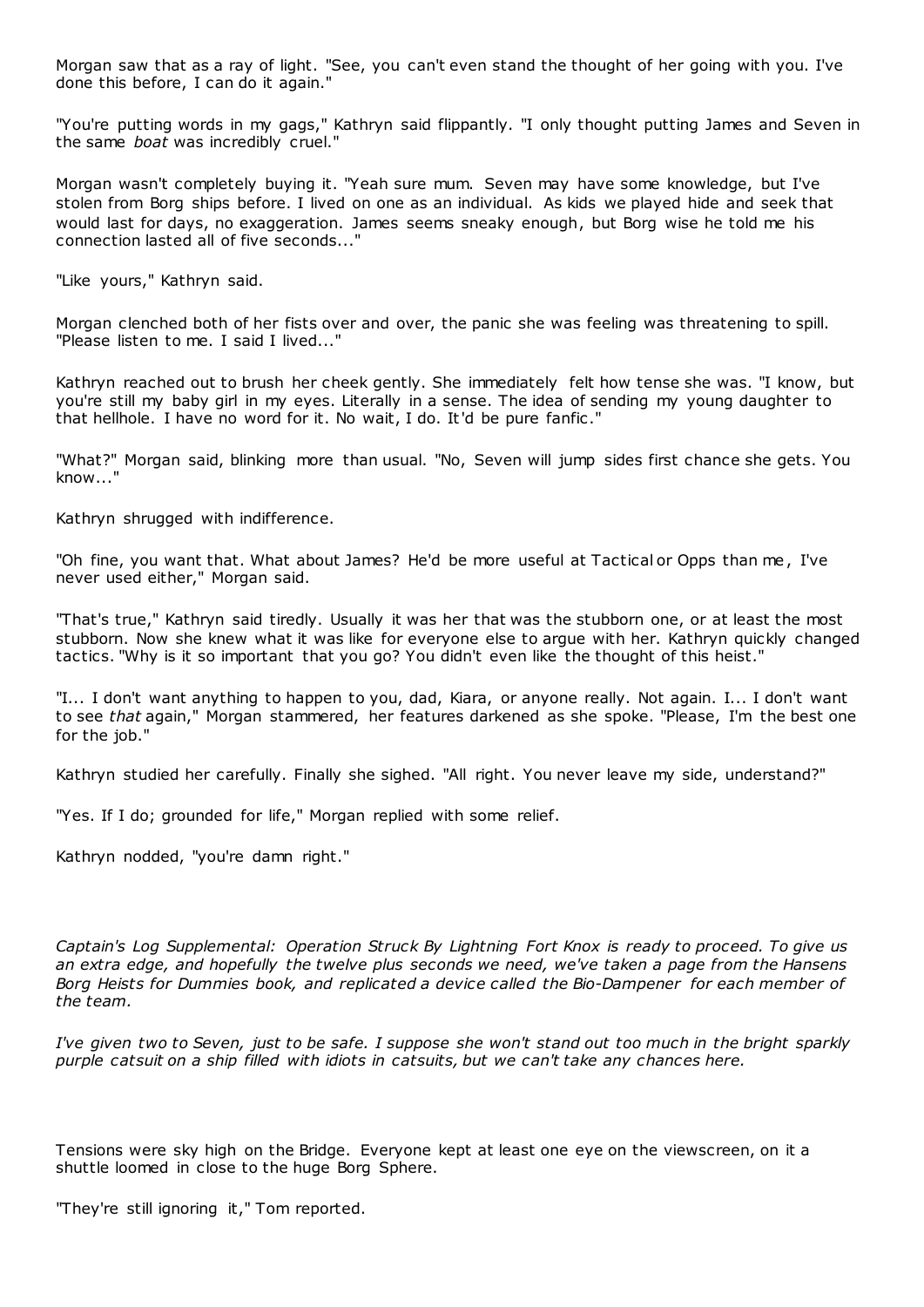Chakotay stared ahead, deep in thought over what to do.

"How about a phaser shot across the sphere's bow?" Harry suggested. "Might grab their attention."

Tom smirked to himself. "It's that line of thinking that got you here instead of there, Har."

"And yet he still hasn't learned anything," Jessie commented.

Chakotay nodded, "no phasers. We need to get them to lower their shields."

"It's a generic shuttle barely out of its warp nappies. To the Borg it's a crumb lying on its plate, they were never gonna bother with it," James said.

Tom looked over his shoulder all while turning his chair slightly around, his face scrunched in disgust. "Got anymore useless metaphors over there, smart guy?"

"If it were the Flyer we'd have the coil by now, is all I'm saying," James smiled darkly at him.

"You cold hearted bast..." Tom hissed.

Chakotay quickly interrupted, "we should make it more appealing. Is that what you're suggesting?"

"Well yeah. It shouldn't be too hard to mimic the Delta Flyer's specs as well as the false lifesigns. That should get their attention," James replied.

"Do it. Standby transporters Harry," Chakotay ordered.

Harry seemed disappointed and yet he nodded anyway.

The awayteam of four rematerialised in a quiet corridor of the Borg vessel, with a couple of drones napping in nearby alcoves.

"How are they *dummies* if you're using their idea?" Seven asked.

Kathryn glared at her, momentarily distracted from Morgan's jittery glances around and heaving chest. "They were assimilated anyway. Probably because they decided to have a domestic over leaving the toilet seat up in the middle of a Borg ship."

"Indeed. Let us proceed," Tuvok said. He wandered off one way, Seven followed him.

Kathryn turned to address Morgan, catching her take in a deep breath to calm down. "It's okay, stay close." She lead the way in the opposite direction.

Morgan nearly bumped into another drone as they crossed a junction. A close by door opened revealing a group of Borg putting technology on a small child. One drone moved out of the way so she could see the child's face. Kiara's face. Morgan stumbled up to them but as soon as she got there, they all disappeared.

*"Remember who you are,"* the Borg Queen's voice whispered.

Morgan felt a hand on her shoulder, making her jump and yelp a bit. She turned to see who it was.

"What's wrong?" Kathryn asked whispered.

"Fine. Nothing, I'm fine," Morgan stuttered.

They were already falling behind their strict schedule, Kathryn reluctantly continued onward.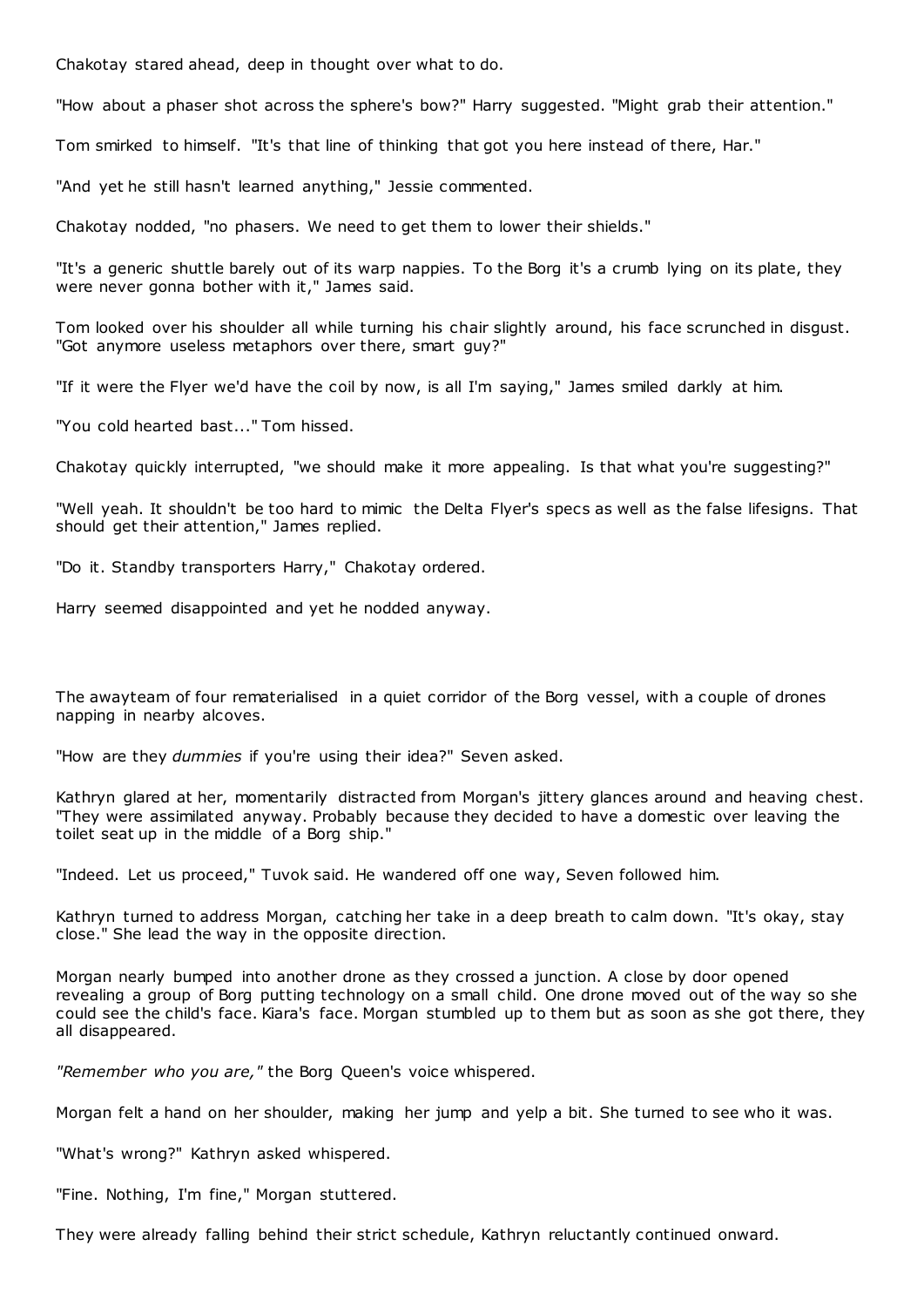Without Harry panicking at every bit of dust and Kathryn's lack of coffee, the rest of the heist finally went according to plan. Morgan and Kathryn silently watched the coil transport away to safety before they let themselves leave the chamber and return to the rendezvous point.

They were only a few corridors away when the Queen once more whispered her name in Morgan's mind, stopping her cold in her tracks.

Kathryn swung around as soon as she noticed the lack of footstep sounds following her. "Morgan!" she shouted back at her.

"I can't," Morgan stammered, avoiding eye contact with her mother. Her body trembled. "I'm staying."

Kathryn's confused stare evolved into one of her more deadly deathglares. "What, to hell you are!"

Morgan's whole body flinched at the tone of her voice. She didn't have to look to know what face she was using. "I'm sorry, I have to."

Kathryn shook her head as she marched over to her daughter to grab her arm. A Borg forcefield shot up to stop her. Soon the deathglare was nothing but a memory, all that remained was fear and desperateness. Kathryn instinctively raised the rifle in her arm, ready to aim it at anyone or thing that'd help to get rid of the barrier.

Morgan meanwhile finally raised her head to look her straight in the eye. The fear in them mirrored each other.

"Mum, please go!" Morgan begged her. Drones approached her from behind.

*"Chakotay to Janeway, the sphere has detected Voyager. We have to get you out of there now,"* Chakotay's voice said.

Kathryn aimed at the drones, even though she knew the forcefield would stop her. "No, I'm not leaving my daughter here. You're out of your mind if you think I'm gonna leave."

For a fraction of a second the Captain saw a glint in her daughter's eye. An all too familiar one. It was more than stubbornness. She couldn't quite label it. Once it was gone, Morgan only looked at her sadly.

"If you don't, Voyager... Kiara will be assimilated. Please," she said.

More drones approached Kathryn, killing any choice she had left. She aimed her rifle at one of them and fired. More kept coming until they blocked her view of and path to Morgan.

Kathryn had no choice now. She took off down the only remaining corridor, seething like she never had before. Any drone that dared to come within a few metres of her were shot without hesitation. None tried to stop her, every drone she shot were only walking around like she wasn't even there. It didn't matter to her, she didn't even think about it.

Meanwhile Tuvok and Seven almost walked into two waiting drones. They slowly approached on seeing them.

"They see us," Seven stated.

Tuvok agreed, he gestured to go another way. Seven followed while keeping her widened eyes on the Borg.

Despite the setback they arrived at the meet up point unscathed. That was until Kathryn barrelled down the corridor, eyes burning hotter than fire and a rifle almost certainly set to kill, not that she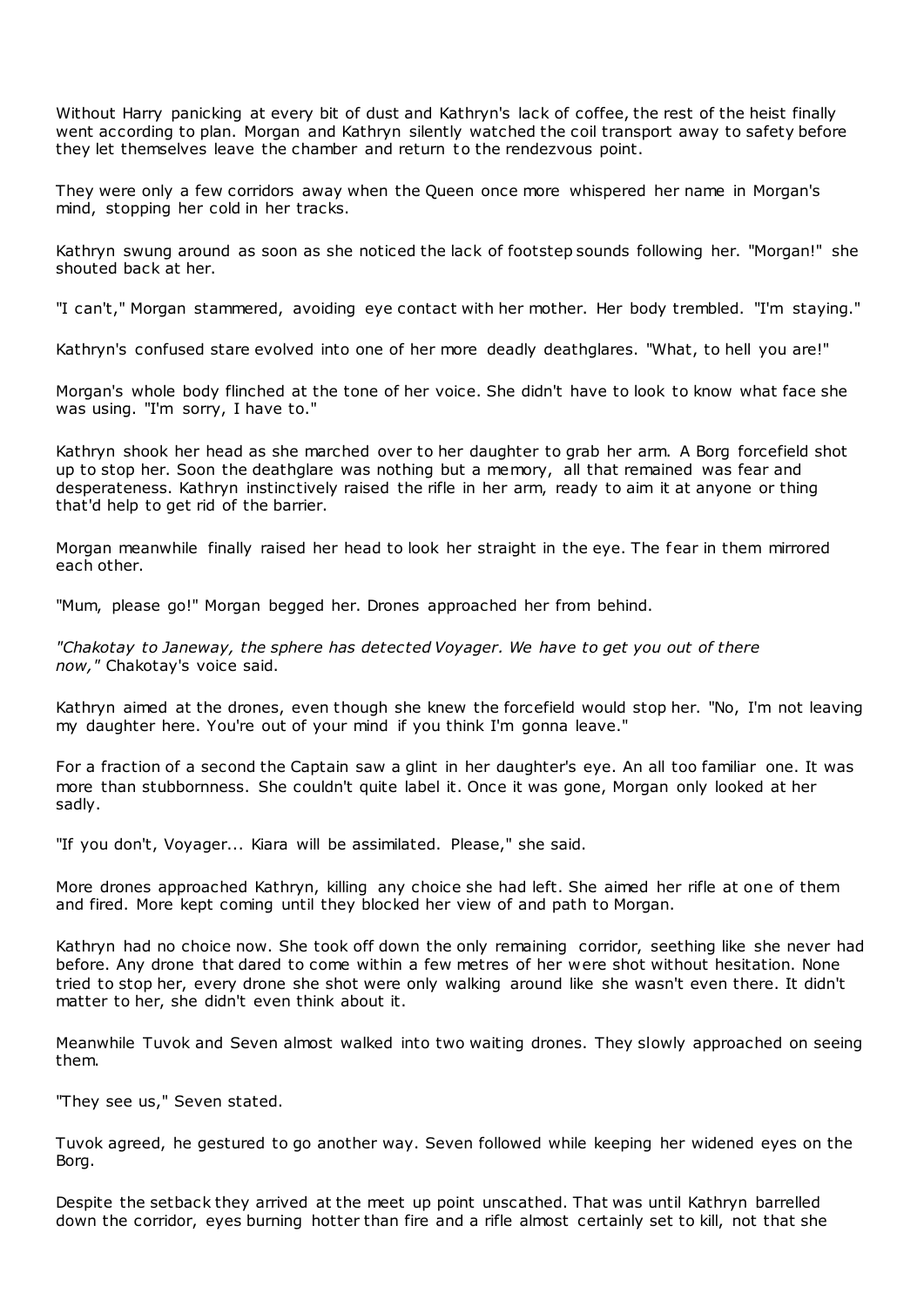needed it. They both flinched, thinking they'd be next. Fortunately she stopped next to them and turned away.

Tuvok and Seven looked on curiously, Seven more so once she noticed Morgan wasn't with her.

"Captain, the girl...?" Seven dared to ask.

"What? Do you want to go too?" Kathryn spat back at her.

Seven's eyebrow raised, "no."

"Damn it! Are you sure? No one likes you. Your only friend is a guy who carries around a severed arm as a security blanket. God knows what he does with that," Kathryn grumbled. "Bridge, we're in position. Three to beam up," her voice now so icy it sliced through the air.

*"Three?"*

"Yes, three! Do it!" Kathryn roared down toward her commbadge.

Even on another ship, Tuvok and Seven felt the entire Bridge wince.

## **The Bridge:**

Kathryn stomped off the turbolift with Seven and Tuvok in tow.

Chakotay didn't even dare look at her, just in case he melted on eye contact. "The sphere's changing course. They're retreating."

"They're powering up their remaining transwarp coils," Jessie warned.

Kathryn growled in the direction of the viewscreen, her hands firmly gripped the railing behind the command chairs. "Follow them."

Tom didn't dare argue with her, he swallowed hard and did what he was told.

Tuvok took over from James, who was the only one brave or more likely stupid enough to look in Kathryn's general direction. "Morgan? Is she..."

Kathryn's grip on the railings tightened. Chakotay meanwhile swung around, now not bothered about the effects of Kathryn's expression or voice. "Morgan is still there?" he snapped.

"I'm not hearing any torpedoes firing. This is what they're for, not for throwing them about for funsies!" Kathryn yelled over her shoulder towards Tuvok.

"Aye Captain," Tuvok stuttered fearfully for once.

Tom noticed the Borg ship glowing green. The moment it shot away he thought about emergency transporting himself into his precious shuttle, but even that wasn't a fast enough get away.

He wasn't the only one. Unknown crewmembers were inching their way out of the Bridge, fearing the worst. Most of the remaining bridge stood completely still, either sweating bullets and or firmly biting their lips with worry.

What they expected to happen didn't. Kathryn instead mumbled, "I'll be in my Ready Room," and walked off silently with her head down.

Chakotay watched after her with great worry. In his mind there was only one way to fix this. He whirled around towards the back of the Bridge. "If it isn't already, get the coil to Engineering. B'Elanna needs to get to work on it immediately."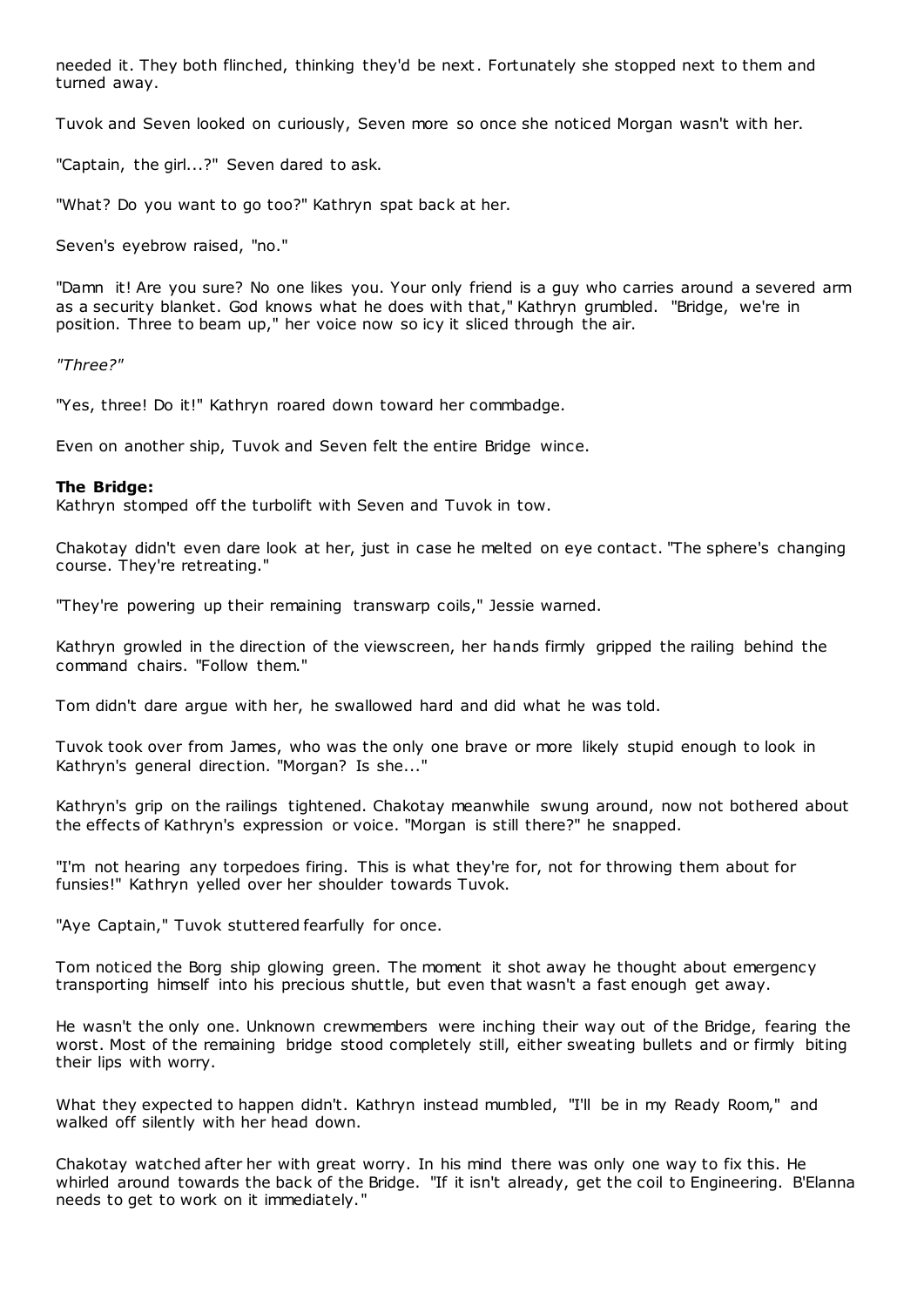"Yes Commander," Tuvok said first. He stepped around James, who looked a little distracted, to get to the turbolift. Doing so seemed to bring his attention back.

Seven folded her arms behind her back, "are you suggesting we pursue the sphere? They already have a head start, we do not know their heading and furthermore..."

"Furthermore Seven's head will soon be on a spike in Janeway's Ready Room if she keeps whining about other people daring to be Borg around her," James said sharply, cutting Seven off so much she forgot what she was saying. "I'm sorry, did I crash the *yey a 15 year old's been re-assimilated and so I can get attention again* party you were planning?"

Tom tugged on his collar nervously, even still he sniggered. "Oh boy, you really do bitch slap her around, don't you? I thought that'd be more Jessie's style than yours."

While Tom's very brief and likely airlock involved funeral played out in Jessie's head, James briefly pulled a disgusted face before rolling his eyes and sighing. "Why do I even bother?" he muttered.

The Borg Sphere entered normal space. It flew into a huge Borg structure, thousands of times larger than any of the cubes flying around its vicinity. A docking bay door in one of the central pieces opened and the sphere flew inside.

Two drones escorted Morgan through many corridors. She had kept her attention straight down at her feet in a vain attempt to pretend she was somewhere else. Her escorts lead her to an odd door, unlike any of the others they had passed. Shaped like an eye on its side, it had several layers open differently to each other creating an odd spirally effect.

They had to stop briefly to wait the couple of seconds it took to do so, forcing Morgan to look up to see where they were. She reluctantly walked inside, leaving her escorts behind, to find herself in a three sided screw hole shaped chamber. Straight ahead in the centre of it stood an empty circular alcove. Only a few drones worked nearby, none paid any attention to her.

The Queen's head and shoulders floated down from the ceiling, staring directly at her. Her metallic spine slivered in midair. The sight of it made the girl's skin craw, she resisted the need to vocalise her disgust. She mouthed a silent eew instead.

From the alcove's floor body parts rose up, assembling before her eyes into a headless torso and legs. The spine slid into the finished version, then the shoulders and head. All while the Queen continued to stare at her like a piece of meat.

Once it was over she cranked her neck side to side before as she walked over to Morgan, extending a hand to her cheek.

"Welcome home," she purred. "My daughter."

#### **Voyager:**

"Oh, Captain," Harry said. Kathryn turned around to face him.

"What is it now!" she yelled angrily.

"Well, remember that away mission with the shuttle crash and the *misunderstanding*," Harry said quietly, air quoting the last word with his fingers.

"That narrows it down," Jessie muttered.

"So?" Chakotay said with little interest.

Harry flinched. He was used to Kathryn's, but Chakotay's cold attitude felt insulting. "They're following us," he said in a neutral tone.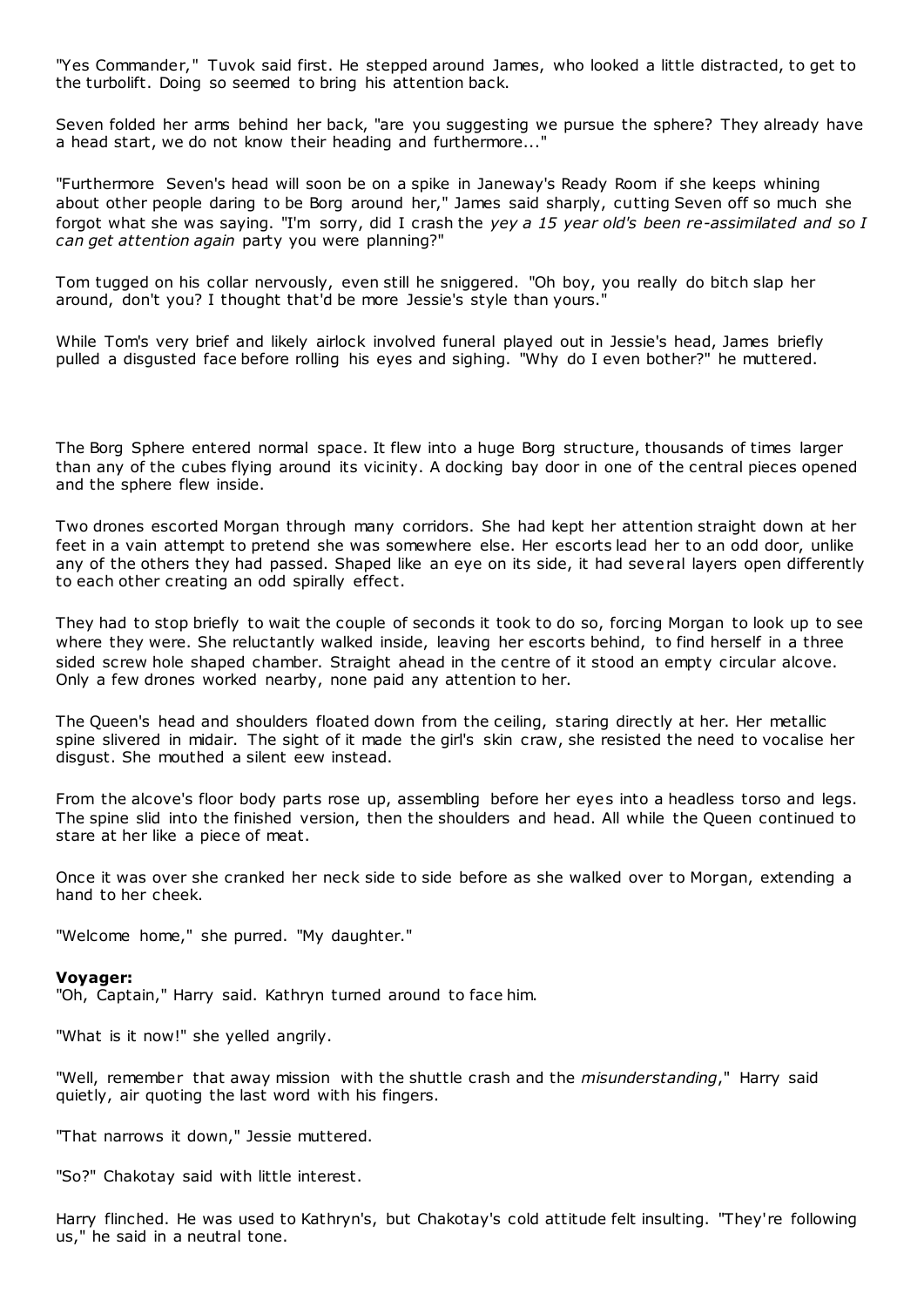"I am in no mood for them," Kathryn spat. Chakotay took a couple of steps backwards as a precaution.

"They're hailing," Harry said.

"Lets get this over with," Kathryn said.

The viewscreen was changed from an image of a strange ship, to a stranger still looking alien with horns on his forehead and shoulders.

"Voyager, give us back our treasure!" he yelled.

"I dont know what you're talking about," Kathryn said surprisingly calmly and even with a hint of a smirk.

The alien glowered, "the coffee, Janeway. Don't think we weren't aware of your reputation. Return it now."

"No, why should I?" Kathryn said huffily like a child who had been told to clean her room.

"Uh because it's ours," the alien said.

"Duuuuhhhh not anymore," Kathryn groaned before flipping him off and turning her back on the screen. "I'm sick of your ugly face, now go away."

"Er, Captain. Maybe we should give back what's theirs," Tom suggested nervously.

Kathryn dropped into her chair and slouched over the left side with little care. "Maybe you should stop thinking anyone gives any crap about what you say Paris. All that comes out is a waste of oxygen."

The alien snarled at her, "Janeway, this isn't over."

"I thought I was pretty clear on the ugly face, go away comment Harry," Kathryn said casually but with a dangerous side eye directed toward Opps. Harry swallowed hard and promptly turned the viewscreen off.

"They're powering weapons," James reported from Tactical.

"Torpedoes," Kathryn said.

James frowned at the readouts he was getting for trying. "We don't have any left."

Hearing that flicked another anger switch in Kathryn's head. "What did I tell that logical prat about the fricking torpedoes? Just lobbing them around like they're flipping snowballs or some crap. For god's sake, just use Seven. She wants to be useful after all."

James shrugged, looking indifferent. "Sure." No one else objected either. He worked for a few seconds. "Transport complete."

Kathryn smiled smugly, "now that we have something bigger in our torpedo tubes, it's time to shoot out the garbage. Fire."

"Direct hit," James said a few seconds later.

Kathryn looked up at the viewscreen to see a Seven shaped dent in the alien ship. She wasn't surprised to see the most damage was around the chest area. The sight of her flailing about made her laugh hard.

Nobody though knew why she was laughing. All they could see on the viewscreen was the alien ship occasionally firing energy weapons toward them. Chakotay watched her with great worry. Everyone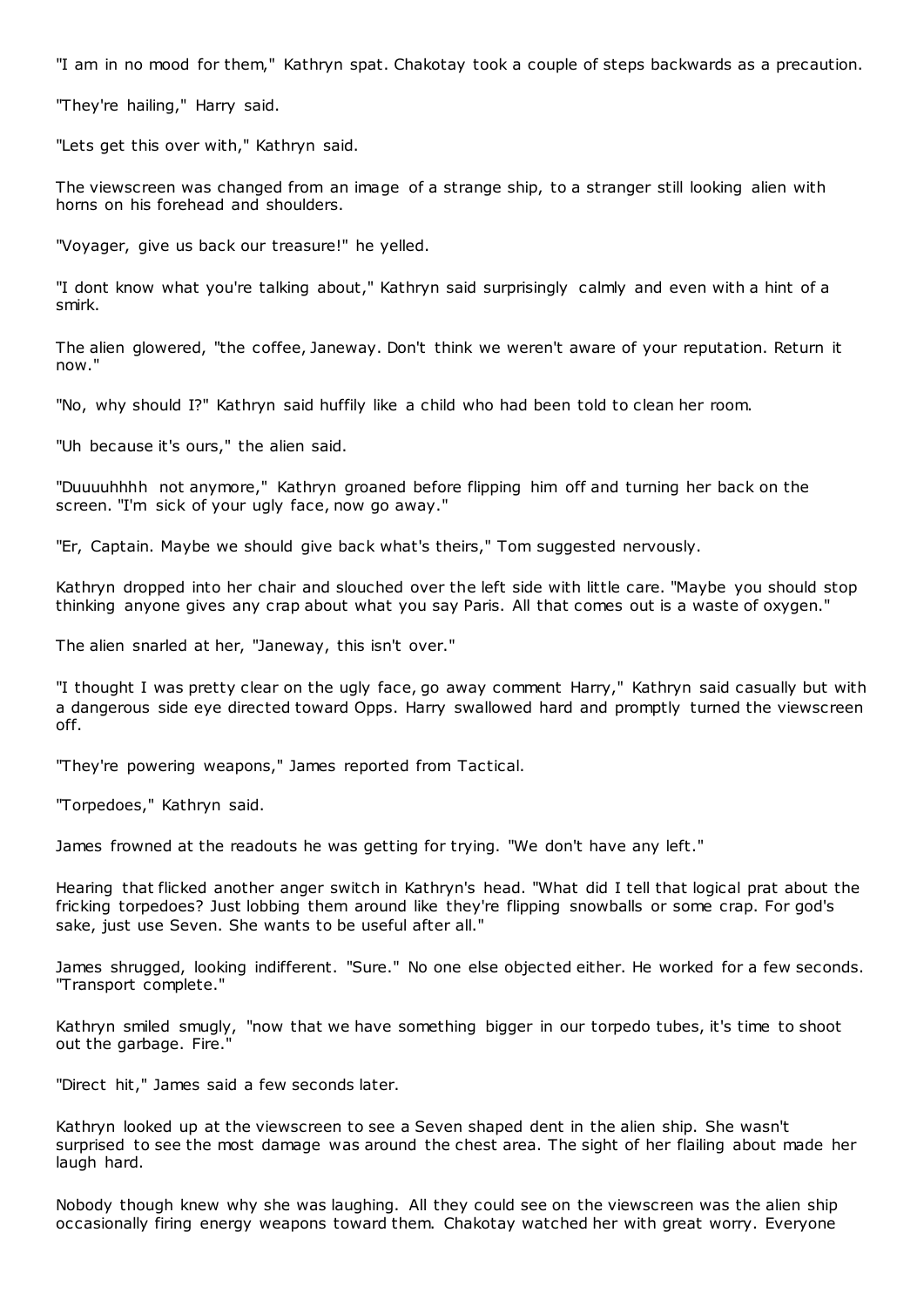but James were averting their wide eyes away from her. He hovered over the weapons controls with a raised eyebrow. "So erm, about their powering weapons," he said over the top of the ship shaking.

Chakotay sighed into his hand. Kathryn still laughed while wiping a few tears from her eyes. "Phasers, target their weapons array," Chakotay ordered.

James nodded and did what he was told. The shaking stopped after a couple more.

"They're hailing again," Harry said.

"On screen," Chakotay said. The viewscreen activated again.

"You may have beaten us this time but we'll be back," the alien grumbled.

"No you won't. We don't do continuity around here," Tom said.

Harry sighed, "if only that were true."

"Drat, we'll be back in Season Two," the alien said. The viewscreen was turned off.

"Finally," Kathryn sighed. She pushed up out of her chair to make her way around to the turbolift. Something dark reddish purple with a touch of gold caught her right eye, forcing her to get a proper look. To her annoyance it was Seven standing at her usual spot. "What? She's still here?" She swung around to glare towards James who looked confused at her back. "You lied to me. Got my hopes up for nothing. You're grounded."

James waited till she was in the turbolift and the doors were closed before allowing himself to laugh nervously. "I was joking about the head on the spike."

Chakotay shook his head.

Morgan swiped the cold, clammy hand from her cheek. "Gross. Don't touch me. I'm not your daughter."

The Borg Queen stared at her coldly like she was inspecting her. "But you are. All of my drones are my brothers and sisters, my children," she said in an airy and chilly voice. She circled the girl all while keeping her eye on her. "We are family."

"I have a family," Morgan spat back in disgust. "You're not it. They are why I'm here. You'd better leave them alone."

The Queen's grey eyes sparkled as they remained locked on her. "Of course," she said flippantly. "They are long gone, far away even with the aid of their new toy."

"Ok fine," Morgan said sharply, while inside she panicked. The realisation of her predicament kicked in finally. "Why did you want me here so badly? Don't you have billions of slaves already?"

"We can talk about this tomorrow my dear. You must be tired. I've made a bed up for you," the Queen said, gesturing to an empty alcove.

Morgan grimaced, her eyes widened and moved side to side. "A bed? Are you off your popper?"

The Borg Queen frowned toward her. "What is that, some kind of slang for medicine?"

"Yeah sure," Morgan said, rolling her eyes. "I'm not taking a nap with you around."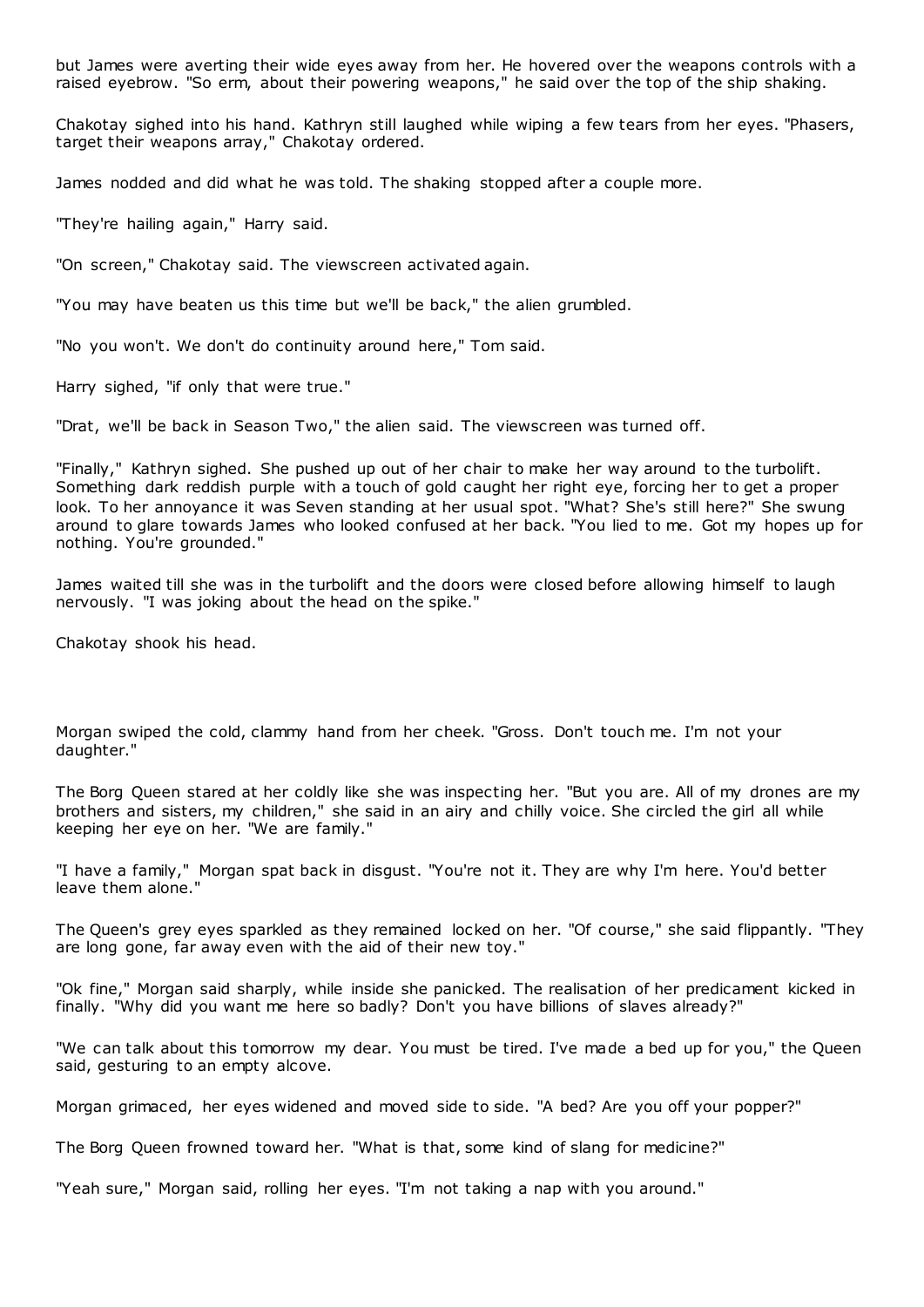"You speak like a true individual. Such insolence and peculiarity," the Borg Queen said. "You are unique."

Morgan instinctively took a step backwards after a quick glance over her shoulder. "I told you, you should've grabbed Seven if you have a problem with that."

The Queen smiled at her. "On the contrary. Your individuality, your uniqueness will add to our perfection."

"That's why you kidnapped me?" Morgan said.

"That is why we put you there in the first place. You believe that the temporal anomaly incident was an accident. Did you really think we'd not look for you?" the Queen said.

Morgan's eyes flew wide open, her jaw threatened to do the same. "What the hell does that mean? The anomaly? Did you do something to it, to lure us there?"

"No, you are correct that it was created but not by us. We took advantage of it. The Tolg thought they could harness its power. We preyed on their greed," the Queen replied.

"Why?" Morgan asked.

The Queen turned toward the empty alcove. "It has been a long couple of sleepless nights for you..."

"Yeah and whose fault is that?" Morgan grumbled.

"You cannot stay awake forever. You can either wait for your Human weakness to overcome you at any time, or you can control it and regenerate as we do," the Queen said.

"No," Morgan muttered.

"It will help order your thoughts. Once your cycle is complete we will continue our conversation," the Queen said. Morgan stared at the alcove nervously. "Comply," was said gently with a hint of authority.

Morgan tried to swallow the lump in her throat, but all it did was make it throb all the more.

#### **Cargo Bay Two:**

Many crewmembers had been tasked with moving the remaining Borg debris that was of little use. Tom grumbled under his breath as he was the only one having to clean the powdered metal and fire damage soot from the floor, with only an old fashioned pan and little brush.

Chakotay watched him, hoping it would distract him at least. Even when somebody treaded into one of the piles of dust Tom had collected, thus kicking it everywhere including his face, he couldn't manage a smile.

Tuvok stood in front of the first officer with his back to all this. "Lieutenant Torres wants to run every test she and her team can think of before we integrate it into our systems. I agree with this assessment, however in the circumstances..."

"We're no good to her in a million pieces. It's fine," Chakotay mumbled.

Tuvok nodded. "In addition, sensors detect no Borg activity within our sensor range or subspace telemetry."

"They'll probably be halfway across the quadrant by now," Chakotay said.

"They wanted only her. There's got to be a reason for it," Kathryn muttered from nearby. The two men turned their heads in her direction. She folded her arms across the station opposite the alcoves, staring at them coldly, Chakotay was surprised they weren't ice blocks by now. "Is this why they continuously bothered us? Why?"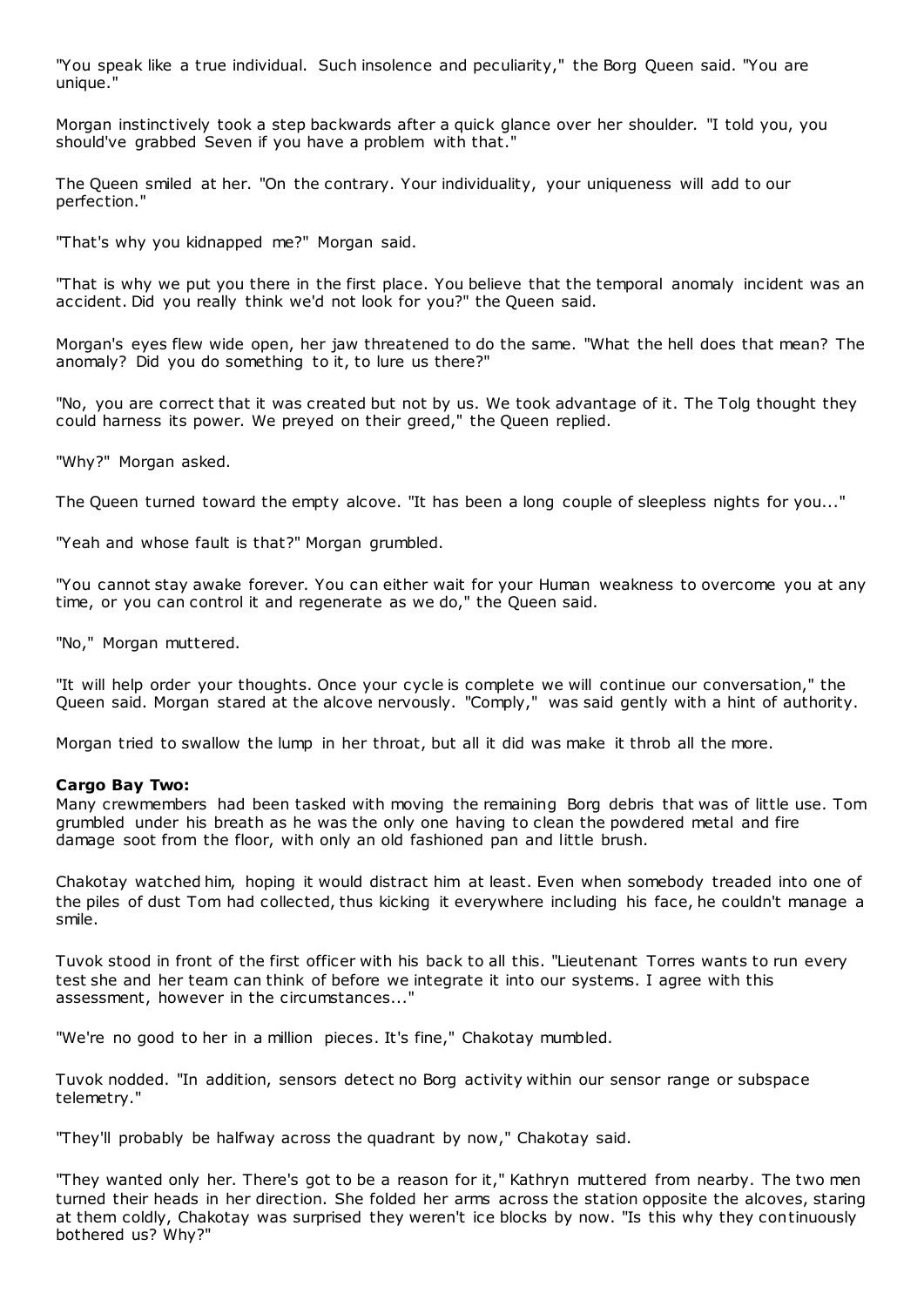Chakotay and Tuvok were not sure if she was even talking to them. Merely talking aloud towards herself. Chakotay thought to approach her slowly and carefully. "Kathryn," he said softly.

Neelix approached, even he knew better than to trouble the Captain now and targeted Tuvok instead. "Commander. We've cleared out most of the debris, but before we vaporise it I'd like to melt down the larger fragments. All sorts of goodies in there."

"Oh god, you're not going to cook it are you?" Kathryn hissed without even looking at him.

Neelix flinched briefly and carried on as if nothing happened. "Um the metal contains compounds that could be useful to us."

Tuvok nodded, "very well, proceed."

"Um, right erm..." Neelix started to stammer and shift uncomfortably. Tuvok looked at him, puzzled. "About the wall of alcoves. They require a lot of power, thirty megawatts each. Maybe we could..."

"Hook you to one of them, what a fine idea," Kathryn snapped, this time she did look at him. Neelix melted into a puddle. It took him a while to collect himself so he could run away.

Kathryn sighed and yet her eyes sharpened in the general direction the two remaining men were in. Both of them looked on in concern, but not only for her sake. They knew how far she would go in a usual situation. This was personal though, and Chakotay could not shake off the image of the Borg cowering beneath her heel.

#### **The Ready Room:**

Kathryn tapped away at her computer determinedly, barking commands now and then. Her eyes darted rapidly, scanning the screen for anything useful. Her cup of coffee sitting next to her had long since gone cold.

"Computer run an analysis on all subspace fluctuations," was the last order before the door chimed. "What?"

Tuvok edged in carefully, he knew to stay at the door. "A member of the crew has requested an appointment with the Captain. I told her that you were occupied but she was insistent."

Fortunately for him Kathryn kept her growing intense gaze fixed on the computer for now. "Right, it's not like you're the Security Chief who should logically be a firm hand. You know what, tell them to stick their appointment up their a..." Kathryn's voice rose, and so did her chin. Before Tuvok was hit by the deathglare of the year, she spotted a small figure peeking out from behind his legs. Her rage blew away quickly.

"Request granted, send her in," she said eventually.

Tuvok glanced down at the child to make sure she was still okay with seeing her. The little blonde girl gave him a nod. He scurried out.

Naomi walked up to Kathryn's desk holding a PADD, with her eyes still wide from the rant she overheard.

"Erm permission to submit a proposal for your review," she said.

"Proposal?" Kathryn questioned.

"It's a rescue operation for Morgan," Naomi replied. She handed the PADD over to Kathryn.

She had a quick look at it while murmuring, "I hope this has a lot of Borg shooting in it." Naomi wisely chose to not answer that. She waited patiently. Kathryn finished reading the first paragraph and looked up with a smile. "You wrote this yourself?"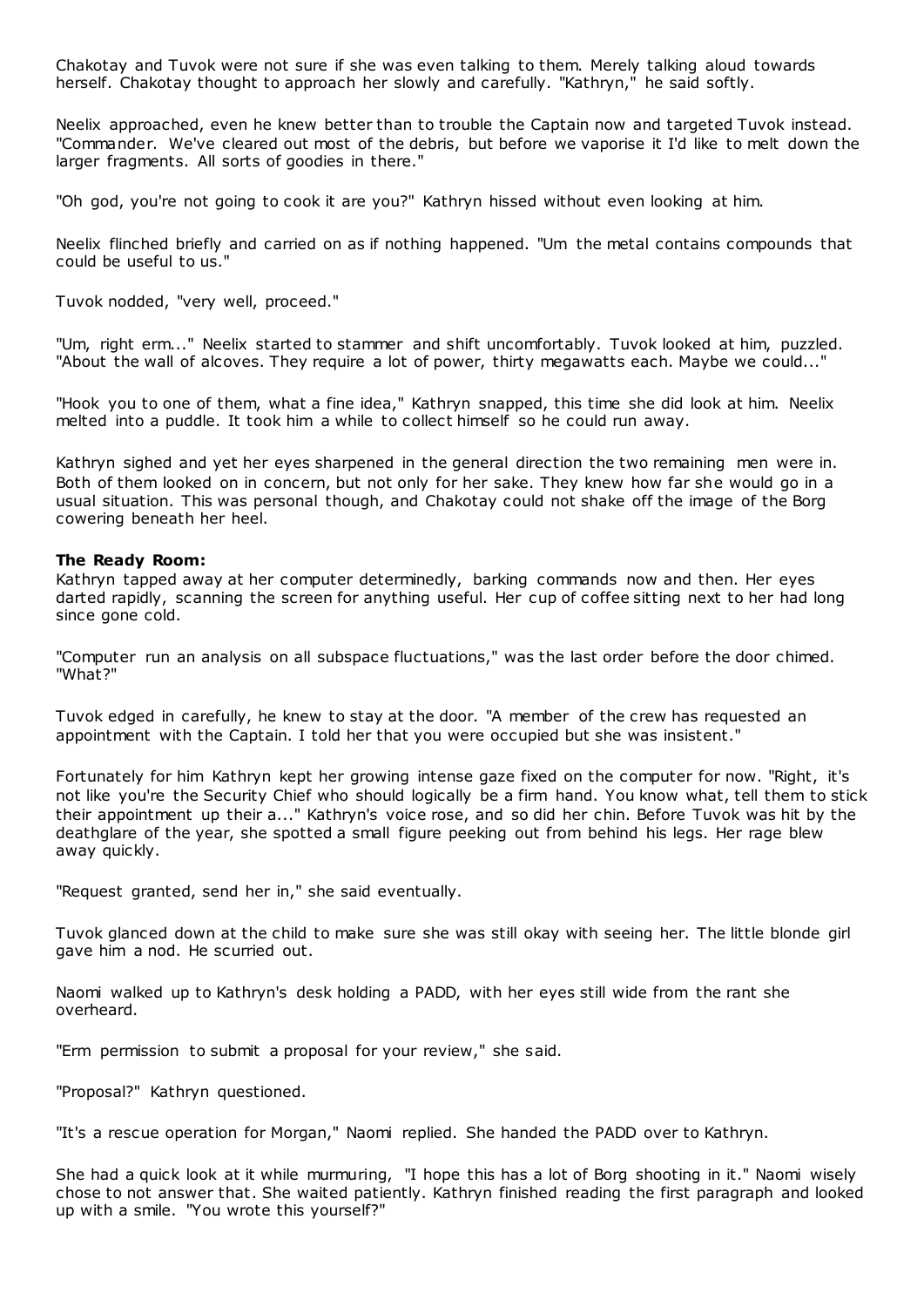"Yes ma'am. You see if we change the long range sensors to her cortical implant frequency, maybe we could find her," Naomi replied enthusiastically.

"The Delta Quadrant's massive, and she could be thousands of light years from here," Kathryn said tiredly, but not without a small smile. "At least you've tried and it's better than the lure them back here with Seven plan."

Naomi pulled a face, "that's silly, was it Tom?"

Kathryn's eyes shifted from side to side, she cleared her throat and tried to look like a picture of authority instead of shifty. It wasn't going to fool anybody. "Yes."

"What if we boosted our deflector range with power from the main deflector," Naomi suggested with her eyes lighting up.

"That's not the pr..." Kathryn said sharply, but cut herself off to avoid upsetting her. She smiled sweetly at the little girl. "It's not that simple, but I appreciate the initiative. Great job Crewman."

Naomi's brightened eyes began to wobble. Kathryn worried she did still manage to upset her. Then the bottom lip was pushed out and she looked like her mother had told her no desserts today. "You won't give up, will you? I don't want Kiara to be sad."

Kathryn flinched at the thought. She hadn't told her yet. Too soon, she thought. Then she wondered how Naomi found out, and if she did then it was possible Kiara already knew. "Did someone tell her, I'll ring their..."

"No. I asked for her, Seven told me. Told her didn't know," Naomi answered.

Kathryn's eyes narrowed, "neck ringing's still on." Naomi increased her puppy dog stare by ten, it was super effective against her rising temper. She walked around her desk to crouch down beside the girl so her head was level with the girl's. "There are a few things you need to learn about being a starship captain. Get one of those shirts that don't need tugging everytime you stand up. Don't suffer fools, they're slappable."

She leaned in closer to whisper the last part in the girl's ear. "And never abandon a member of your crew." Once she pulled back the girl grinned, which made her smile as well. "Unless they're a blonde bimbo with I'm perfect mummy issues in a stupid skin tight catsuit," she said flippantly.

"Huh?" Naomi said, blinking curiously.

The computer on the desk rescued them both. Kathryn hurried over to it and swivelled it around so they both could see it. The data on the screen gave her a sense of relief for a moment, then the anger began to bubble beneath the surface. Tempering it for now she glanced at the child standing next to her. "Take a look. What does this look like?"

"Sensor logs," Naomi answered.

"Yes, but these," Kathryn said, waggling her finger at a certain part, "aren't random fluctuations. They're Borg comm signals. These were directed at my quarters yesterday."

Naomi stifled a gasp for now, "does that mean they talked to Morgan?"

Kathryn studied the screen intently. Her head lightly shook absentmindedly. "It certainly looks like they tried."

Morgan awoke and the first thing she saw was a drone in her face, his arm raised near her ear working on something. Her instinct was to immediately shove him away. Once she did she saw the Queen watching her directly ahead with a small smile.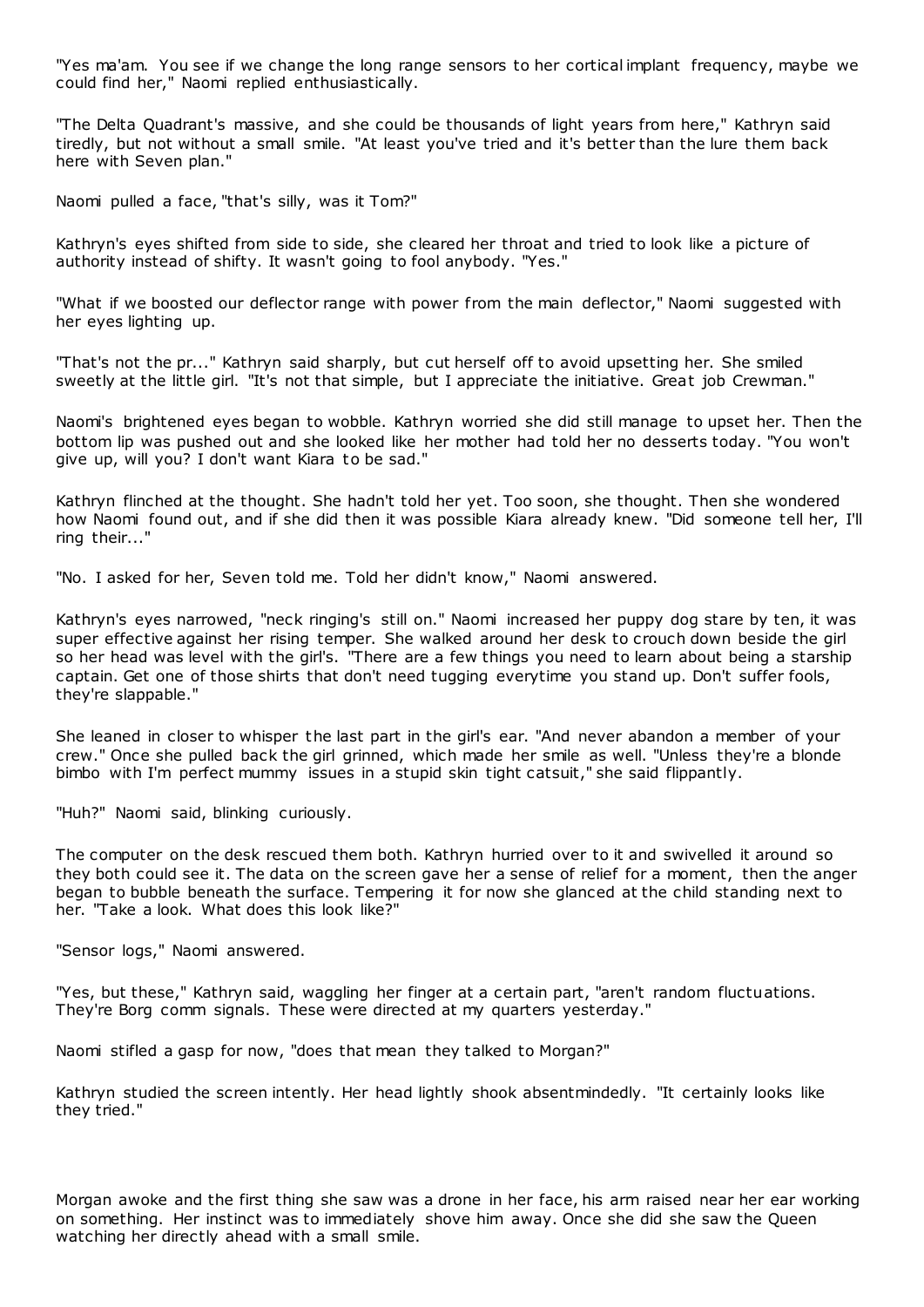"Good morning," the Queen said as the drone shuffled off to do something else.

Morgan hurriedly stepped down from the alcove whilst checking her neck and face for any new implants. To her horror she felt one on her neck, round and small.

"I wouldn't, if I were you," the Queen said on approach. "It's a neural processing adjunct. Designed to increase synaptic efficiency. One slight tug and you will be dead within a second."

Her fingers remained, circling around the new implant. It made her shiver. "What happened to wanting me for my uniqueness? I don't want it."

"You prefer to remain small?" the Queen asked.

"I'd prefer to be nothing like you," Morgan stuttered in panic and anger.

The Queen stepped closer, not breaking eye contact. Her voice lowered to a whisper. "Don't be afraid. We won't turn you into a drone. You're much too valuable the way you are, but you've left humanity behind, try to see past their petty emotions as well. Fear, anger, vanity, they've corrupted you," the Queen said. Her hand raised to caress her cheek once more.

Morgan cringed and pulled back to avoid it. "Cut it out!" she snapped. "You're not making any sense. I was never Borg, I've always been me. You want an individual but without the emotions? Why bother with me at all? Even Seven has that vanity crap you're talking about."

"Isn't it obvious? You're going to help us assimilate humanity," the Queen smirked.

Morgan froze for a moment, then looked at her angrily. The Queen ignored it.

"We failed in our last attempt to assimilate Earth, lousy Enterprise E," the Queen muttered.

"Uh huh?" Morgan said with a bemused expression. Before she could say anymore the Queen continued muttering angrily to herself. Morgan rolled her eyes. Doing so she noticed some of the drones nearby glancing over with worry, only to go back to work when they noticed the girl looking at them. Morgan was certain she saw one of them quickly hide a rolled up piece of large paper in between a crevice in between consoles.

"Anyway, as I was saying," the Queen huffed. "We failed in our last attempt to assimilate Earth and we won't succeed the next time unless we understand the nature of their resistance."

"Wasn't it an android that ruined your plans?" Morgan asked.

The Queen ignored her again. "You must be our eyes, let us see humanity."

"Would you let me go if I told you that Humans think assimilation sucks?" Morgan asked.

"No of course not. That's far too simple, the second part would be rather short then," the Queen replied.

"The second what?" Morgan mumbled. "It's the reason they resist. Isn't that what you asked for? I imagine we're not the only ones."

"You misunderstand. We require far more knowledge than that," the Queen said.

"If it's knowledge you want, why didn't you assimilate me? It's a lot quicker," Morgan snapped. "Oh and while we're on the subject, how did you manage to recover from melting?"

"You grew up on a Borg vessel as an individual. You have a unique perspective. We do not want another drone. We want you," the Queen answered.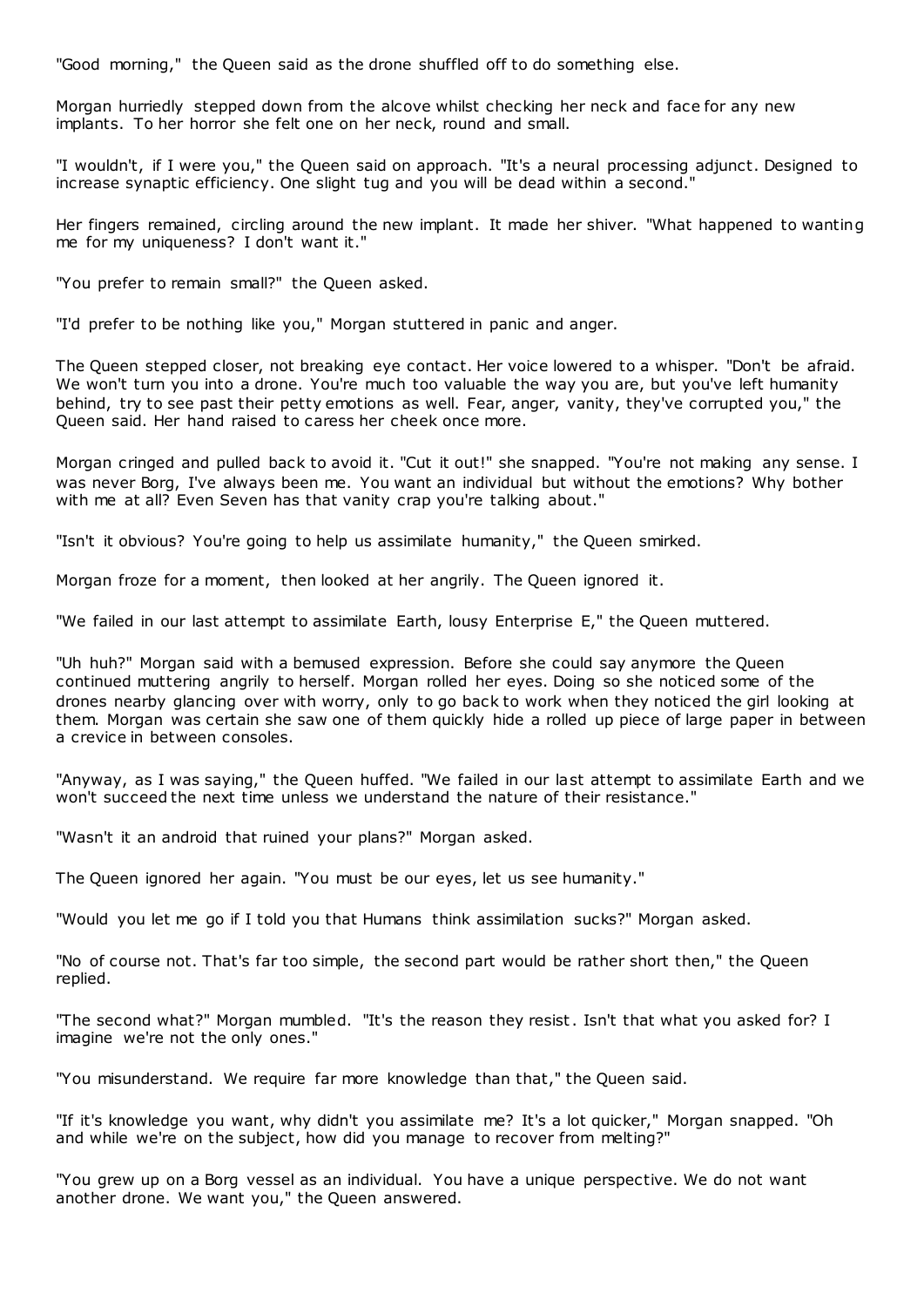Morgan shook her head stubbornly. "No, you never bothered Tani. If you wanted some Human perspective ninny who'd do as you told her, Seven would've been better. You wanted me, so far you've given me no good reason why."

"Shut up, you're here now and you will help us," the Queen hissed.

"Why should I?" Morgan said defiantly, arming her very own Janeway skunk eye.

The Queen wasn't fazed one bit. To her annoyance the smirk reappeared. "How many cubes should I send to pay Voyager a visit?" Morgan flinched, her face drained quickly. "One, ten? A hundred? It's your choice."

"Zero," Morgan mumbled as she looked down at the floor. She did not want to see the resulting smug face on her kidnapper. The ship shook slightly. "What's happening?" she asked.

"Our vessel is heading for sector 034," the Queen replied.

"Why?" Morgan asked.

"Does assimilation come to mind?" the Queen asked. Morgan gave the Queen another angry look. "Do not concern yourself yet, it is not Earth. Our presence is not required but I thought the experience would be a rewarding one for you." A small monitor appeared out of nowhere. It showed a large planet.

"How many people are there?" Morgan asked.

"Three hundred and ninety two thousand," the Queen said with a flourish. Morgan couldn't break away her gaze from the planet's image, no matter how much it made her tremble. "You're experiencing anger, a human impulse. You've forgotten what it means to be Borg. We will add their distinctiveness to our own."

#### **Kathryn's Quarters:**

"I've never seen anything like it," the Doctor said in dismay.

Kathryn nodded, feeling some sympathy for the hologram. She had similar difficulty too. "Yes, but I have confidence that you'll be able to figure it out."

The Doctor's brow furrowed. "What? You don't know?" Kathryn stared at him similarly.

Chakotay shook it off and took the opportunity to continue his own report. "The Hansens' logs mentioned a Borg hierarchy, comparing the Collective to a bee hive..."

"Papa found the tactical drone!" Seven's voice chimed in from outside. The Doctor shook his head in quiet judgment.

Kathryn sniggered, "papa."

"Erm, yeah it turned out his hunch was right," Chakotay said. "The tactical drone had received direct commands from this Borg Queen. I thought to analyse the comm signals."

"I suggested that!" Seven's voice complained.

Kathryn rolled her eyes while the Doctor continued to shake his head.

Chakotay tapped at the computer on the desk beside them. Once done he swivelled it around to show the Captain. "Look at the transpectral frequencies."

"They match the ones that were sent to Morgan," Kathryn said.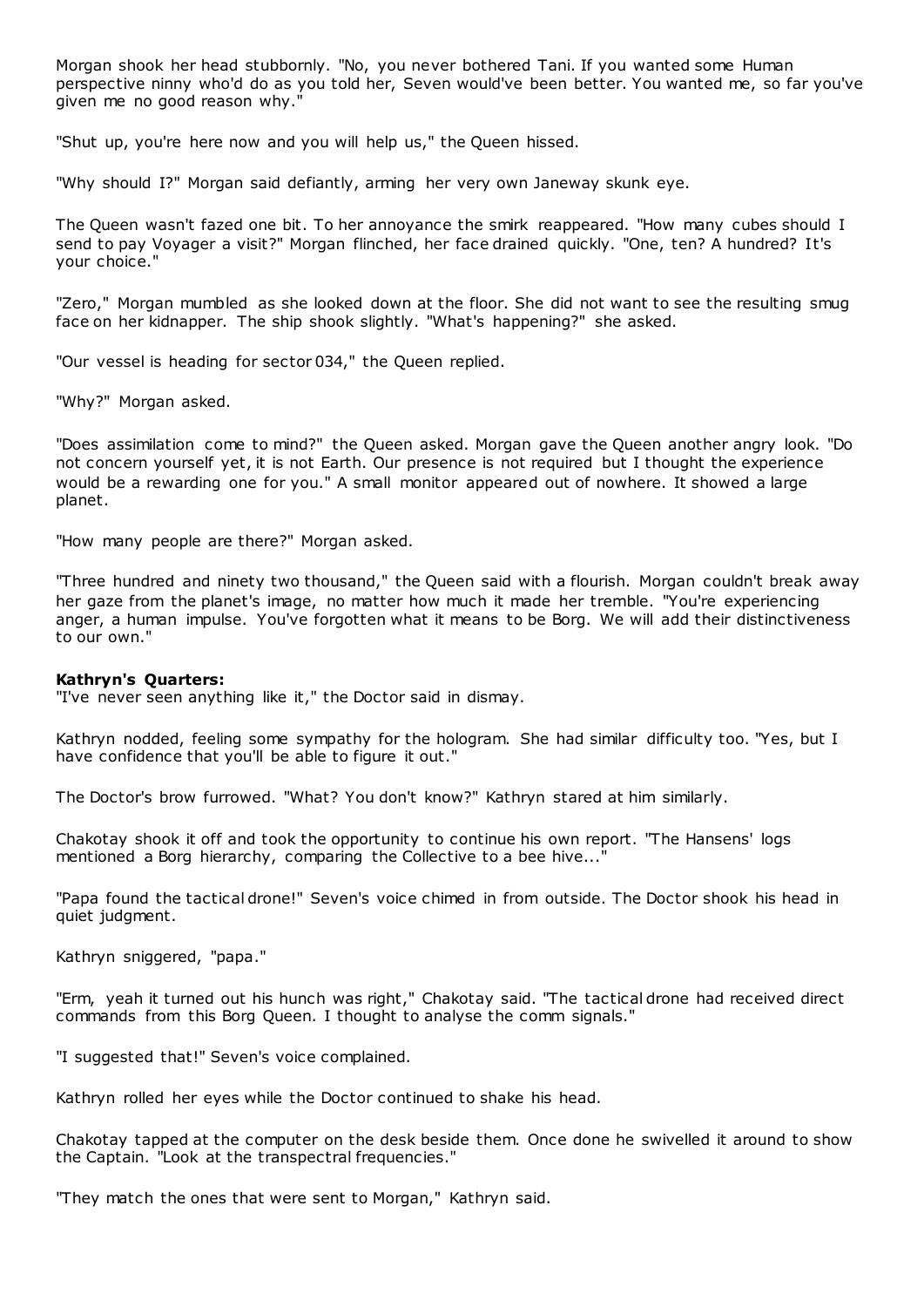"Not exactly. The variances you observed in the higher spikes, they're another signal hidden amongst the noise," the Doctor said.

Kathryn looked on, impressed. "You figured it out already?"

The Doctor frowned once more. He shook his head rapidly, "no, I recognised it the nanosecond I clasped my eyes on it."

"Then why claim you'd never seen it before!" Kathryn snarled at him.

Seven's voice once more dared to chime in, "they're not commands anyway. They're a hive mind! You said it wrong."

The Doctor pointed at the door with a knowing look. "That's what I meant."

"Oh I know," Kathryn groaned tiredly. "Have you got any Valium on you? She's one whine away from humping my leg."

Chakotay bit his lip to try not to laugh. The Doctor's jaw meanwhile dropped. Kathryn didn't register either of them and kept a straight face.

"What kind of signal are we talking about Doctor?" Chakotay asked to hopefully change the subject back.

"To put it in laymen's terms, it's to stimulate pathways in the brain linked to memories while the subject is sleeping. It's most effective whilst in REM sleep as it makes them more..." the Doctor replied.

"Vivid?" Kathryn questioned.

"Susceptible to manipulation. Harder to detect too, unless you're me," the Doctor said proudly.

"The Queen can talk to any drone with an interplexing beacon," Seven's voice rang through again.

Chakotay glanced at the door then to the Doctor with a frown of concern on his face. "Does Morgan still have hers?"

The Doctor worried about what Kathryn would do to him if he answered. Still, he had to. "Since she was from a disconnected Borg Sphere, from a future now non existant timeline, removing it seemed low priority compared to the implants that were painful or damaging to her."

Kathryn didn't delete him on the spot like he thought she would. Instead she wandered to the window to stare out into the stars. "What do we know about this Borg Queen?" she asked. The Doctor thought now was the time to escape before anything happened.

"I don't know. The Hansens never got the chance to find out," Chakotay replied quietly for Seven's benefit. If she was still outside.

"Well, it's as I thought. Morgan was contacted by her, she threatened her to get her to leave," Kathryn said plainly. "As soon as she started having nightmares, I should've done something. I knew something was wrong. I didn't follow my gut. I let my daughter go."

Chakotay passed her a look of sympathy, even if she couldn't see it. "The threat was probably *if you don't, we'll assimilate Voyager*. That would include her. It's not your fault."

"What's running through that Collective mind of yours? You've got thousands of species to choose from. Billions of individuals. Why her?" Kathryn ranted, her voice sharpened on the final sentence. "You could've assimilated us all. Why violate her dreams? Why threaten her like this? Is it a game, a sick game?"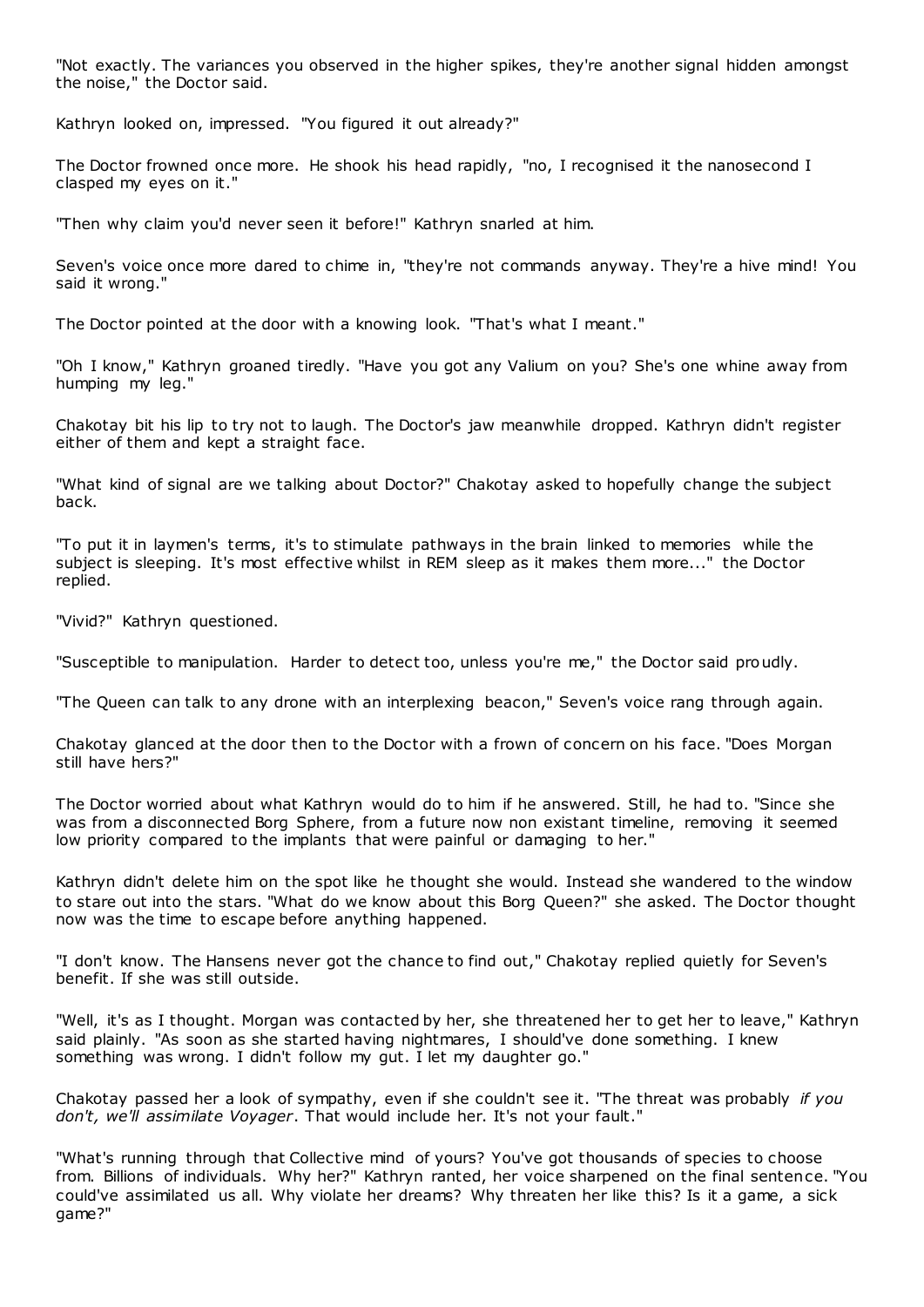Chakotay dared to take a few steps forward, hoping he could calm her down. Before he could she swung around, a newfound determination had burned into her eyes.

"I want you to keep studying the Hansens' logs. Compile a list of every single gadget they used to spy on the Borg. Assemble anyone other than Seven to assist you," Kathryn said. His eyebrow raised. "Oh fine, use Seven if you need her. It's petty not to."

"Oh really?" Chakotay teased her. Kathryn narrowed her eyes slightly. "Look, if you're planning on using their methods to find and rescue our daughter, you should remember one thing."

"What?" Kathryn wondered.

"As brilliant as the Hansens were, they made one mistake," Chakotay said. Kathryn opened her mouth to reply. "And I don't mean having a daughter."

Kathryn huffed once. "Oh Chakotay, as if I'd say that." An awkward silence followed as Chakotay tried to resist commenting on that, and Kathryn knew as much. "Fine, what was it?"

"They became overconfident. You know where it got them," Chakotay answered.

"Don't worry. I'm not going to bring Kiara along and start beaming Borg drones in front of her, giving them stupid nicknames like Junior or Needleface," Kathryn muttered.

Chakotay couldn't manage it this time, he laughed. "You couldn't just say *we won't make the same mistake?*"

"I did," Kathryn said in a confused voice.

"This will be a long range tactical mission. It may take days, even weeks to find our missing crewman. So if anyone has a gag or some tape, I'll be forever grateful," Kathryn said whilst pacing.

Tom looked on in shock. "That's no way to handle a sarcastic know it all, and I'm not going near him to apply it." Someone tossed Kathryn a roll of very wide black tape. She smiled at the helmsman darkly, that's when he realised who she really met. He gulped the air, giving him the hiccups.

"Lieutenant Torres is equipping the Delta Flyer with the transwarp coil we borrowed. We'll be able to use the Flyer to track down the Sphere that abducted Morgan," Kathryn continued.

"Uh, how?" Harry asked.

Kathryn's hands shot to her hips. Everyone braced themselves. "Isn't it obvious?"

Tom couldn't resist, he had to answer this one even with his hiccup attack ongoing, "yeah Harry. The sphere will obviously be fly-eh-ing in a straight line, making it dead easy to follow-eh them. We'll even catch them up be-eh-cause they stopped for gas and sandwi-eregh-ches. We'll blast them with the rereh power of friendship, rescue the damsel in the dis-reh-tess in the nick of time. Scedaddle and still have plenty of trans-er-erp time to get ten years closer to Earth."

Harry tried to keep a straight face, it brought tears to his eyes. "Oh of course. It's so simple."

"If that's not sarcastic and know it all, I've been doing my whole life wrong," James sniggered.

Kathryn's eyebrows both raised briefly, then her eyes rolled to one side. "Mmmhmm," she managed to say behind tightly sealed lips. She breathed in a bit before continuing, her voice slightly sharper than before. "Using the Hansens research we have equipped the Flyer with some special shielding that will hide it from the Borg. We'll need to modify the bio dampeners that Seven suggested since they were *soooo* useful before."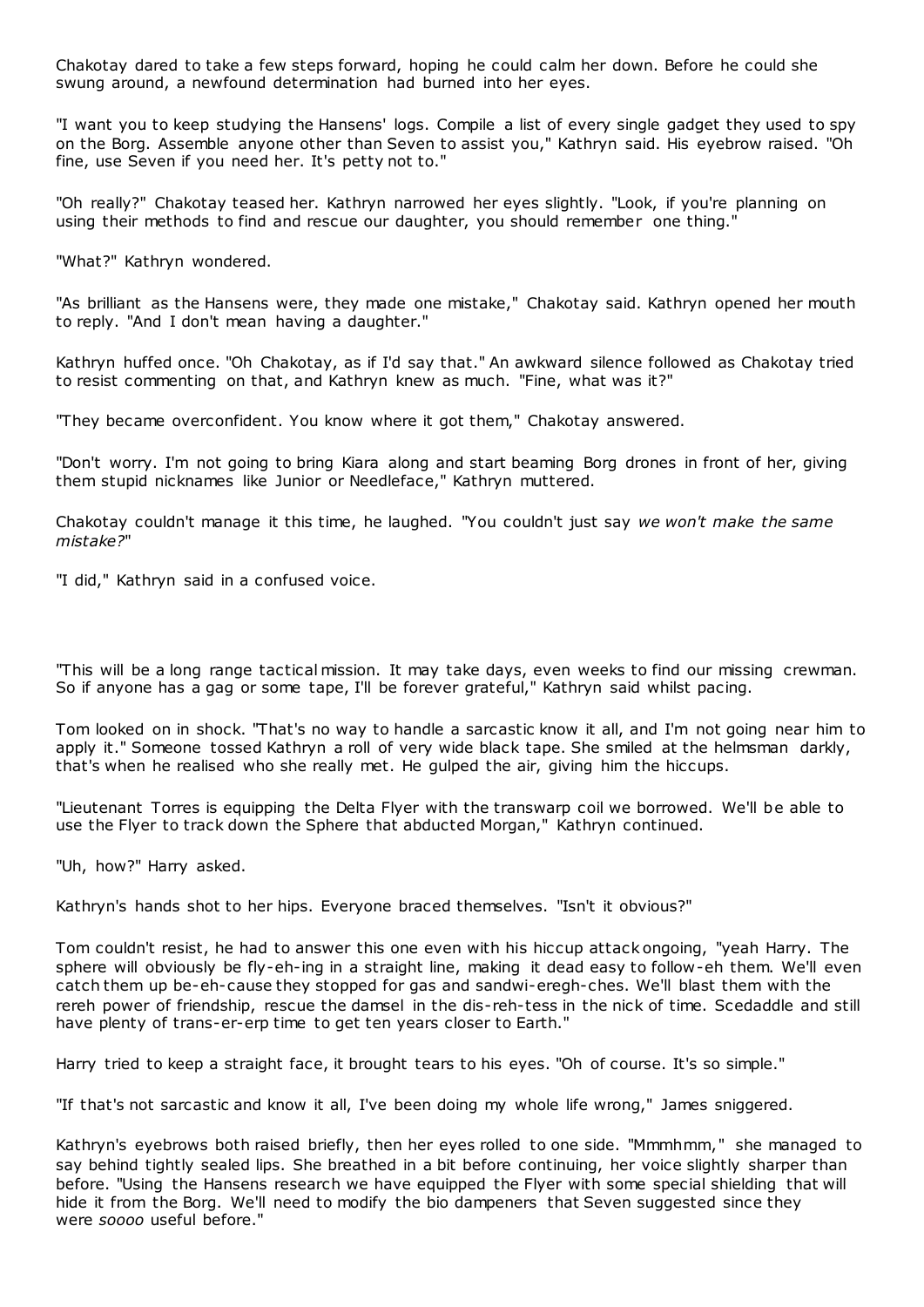Seven held herself back for the time being.

"Giggles will pilot the shuttle. Doctor, you'll come along to help Morgan if she needs medical treatment. We'll need someone at Tactical who knows Borg weaponry and would be able to handle a Borg encryption code or two," Kathryn said, actually looking toward Seven for once. She raised her hopes. Kathryn swung around at the last second. "James, this sounds like the perfect job for you."

"What?" Seven snapped.

James smiled in Kathryn's direction, "you already asked me to go an hour ago."

Kathryn smiled deviously back, a mischievous glint in her eye matched it. "And now it's public."

Seven's eyes looked ready to fall out at any second. The Doctor had been standing beside her the whole time, he quickly side stepped a couple of times to get away.

"Anyway I'll be leading the away team. The rest..." Kathryn continued as if nothing happened. Jessie put her hand up. "Yes, what is it, hurry, I don't want to forget my speech."

"Can I come?" Jessie asked.

"She only wants to come because he's-her going," Tom said as he pointed at James.

Jessie pulled the Borg arm out from behind her back and raised it up to threaten him with, the Doctor gasped in horror.

"I'll be quiet," Tom squeaked.

"I've been looking all over for that!" the Doctor whined at the same time.

"I know. Anyway, I thought you'd need all the Borg help you can get," Jessie said. Seven's cheeks flexed, eyes managed to bug out even more. She tried to shake it off and scoff.

"Yes, that would be most helpful, thank you," Kathryn replied sincerely.

Seven's jaw almost fell out. "What?"

"Ooh, maybe you should have volunteered first Barbs," Jessie teased.

"Yes, now the seats are all taken. Too bad. I'll continue my speech," Kathryn said. Everyone silently groaned. "We will need tactical support when we return, that's why I'll need Commander Tuvok at his post. Until I return you will be taking orders from Commander Chakotay. Let's get started."

## **The Delta Flyer:**

Tom lowered himself into the helm seat slowly, savouring the moment for as long as possible. He let out a relaxed sigh once he was done. "Feels like I've been waiting for this moment my whole life."

At the station behind him to his left, Jessie watched with a look of disgust. She then looked to James on the opposite side of the shuttle. "I thought we were gagging him. That's the only reason I volunteered."

Tom rolled his eyes and grunted. "Hey, I'm not super keen on seeing you two making out on my shuttle's consoles again either."

Jessie looked ready to explode at any second, she was even trembling. James looked on with worry. Neither of them had to wait long. "It was a hug!" Tom smacked his lips together to prove a point. "Fine, a cheek kiss. Just friends do it. We were alone, you walked in. Only thirteen year old twats laugh at that."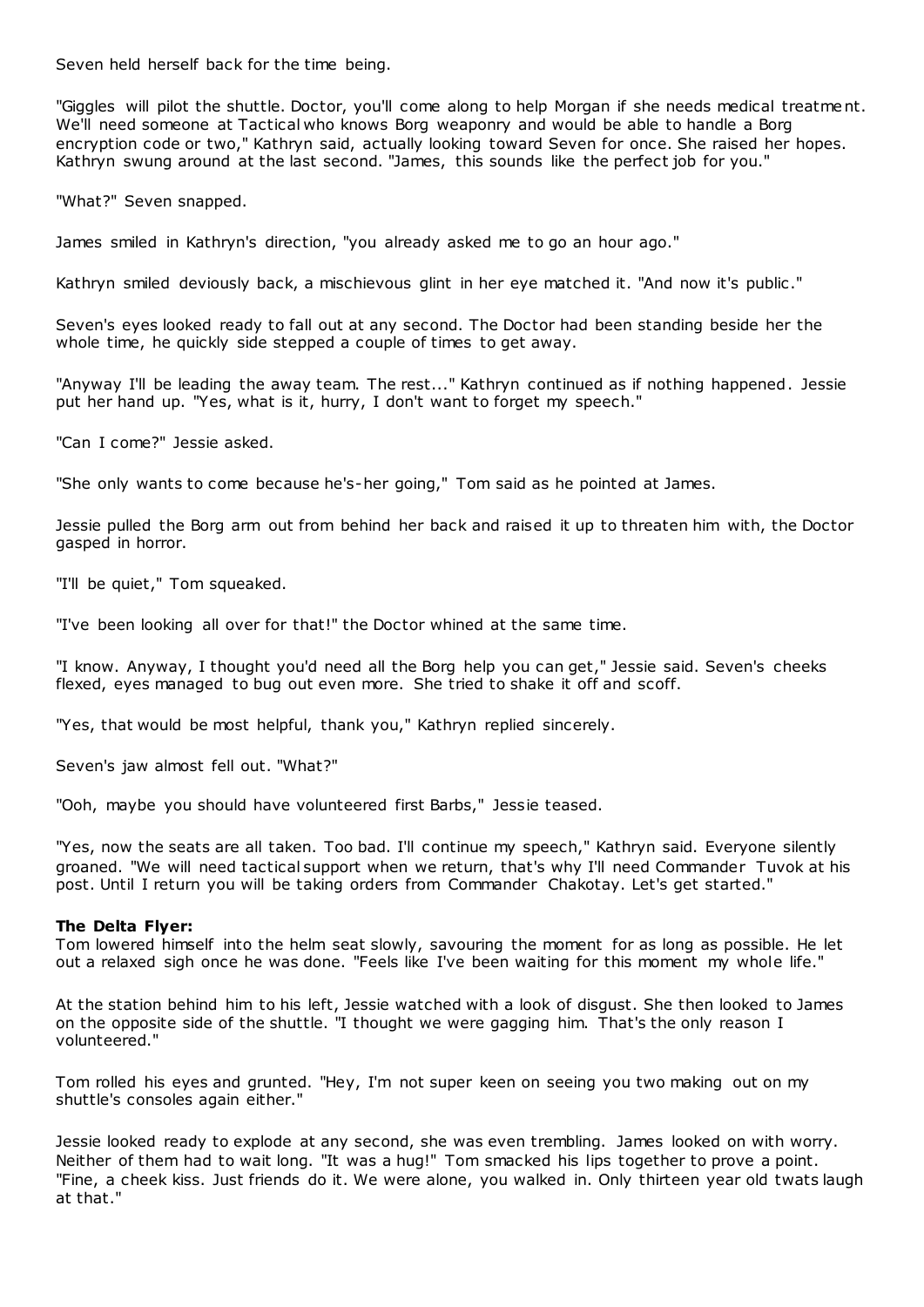Tom sniggered obnoxiously as Kathryn entered the cockpit with the Doctor behind her, James glanced over his shoulder. "Where's the black tape?" Jessie snapped.

Kathryn sighed hesitantly, "oh, I knew I forgot something." She turned around to go back. The Doctor was still in the way of the door with little room to move out of it.

"Please. If I hadn't come in, that just friends quick cheek kiss hug would've turned into a full on sno..." Tom chuckled.

"What were you saying before Tom? That you're so happy Morgan was kidnapped, as you can now finally take the Flyer for a transwarp spin," James interrupted.

Tom turned very, very white in a matter of seconds. Kathryn's eyes widened as much as Seven's normally would. The entire shuttle was quiet. Eerily quiet.

"Well played," Tom squeaked.

James smiled, then looked back at Jessie mouthing the words *I know* to her. She sniggered quietly.

Kathryn meanwhile walked up to stand in between them. A phaser was quickly dumped onto James' console. "Be my guest."

"To gag him or...?" James asked.

Kathryn shrugged, "use your better judgement. I trust it's the right one."

Tom swallowed a lump in his throat. He quickly started the Flyer up in a blind panic, "coil is online. Transwarp powering up, which only I know how to do might I add."

"Pull lever to go?" James said.

Tom narrowed his eyes and muttered, "imbecile, as if." He leaned forward to block the view of him pulling one of the levers.

The Delta Flyer lurched forward harshly, it shuddered for a few minutes. "Compensating for idiot boy racer turbulence," Jessie muttered while tapping on her console quickly. The shuddering was reduced.

"We're at critical velocity. Flux capacitor is charged and ready," Tom reported. He looked smug about it, "bet you didn't know that part."

James and Kathryn rolled their eyes in disgust. The Doctor shook his head and sat down near the back.

"Yes, you're a very clever boy with B'Elanna's cheat sheet there," Kathryn said in a patronising tone. "Now go."

The shuttle suffered further tremors as the view outside eventually changed into a bright green tunnel. The sight of it, coupled with the shaky launch left Jessie a little light headed, the heat drained from her skin. Kathryn noticed her absent minded hand press on her stomach, and was about to comment when she heard the Doctor groan behind her.

"Tom really, you couldn't have had a toilet break before we left?" Kathryn snapped harshly. Tom had his back to everyone so was naturally confused. "Even the hologram's affected by it."

"What, what's my fault now?" Tom snapped.

James shook his head, equally confused as him. "I'm not following either..." he then noticed Jessie as well. "Jess?"

"I'm fine. Motion sickness, I'll get used to it," Jessie mumbled.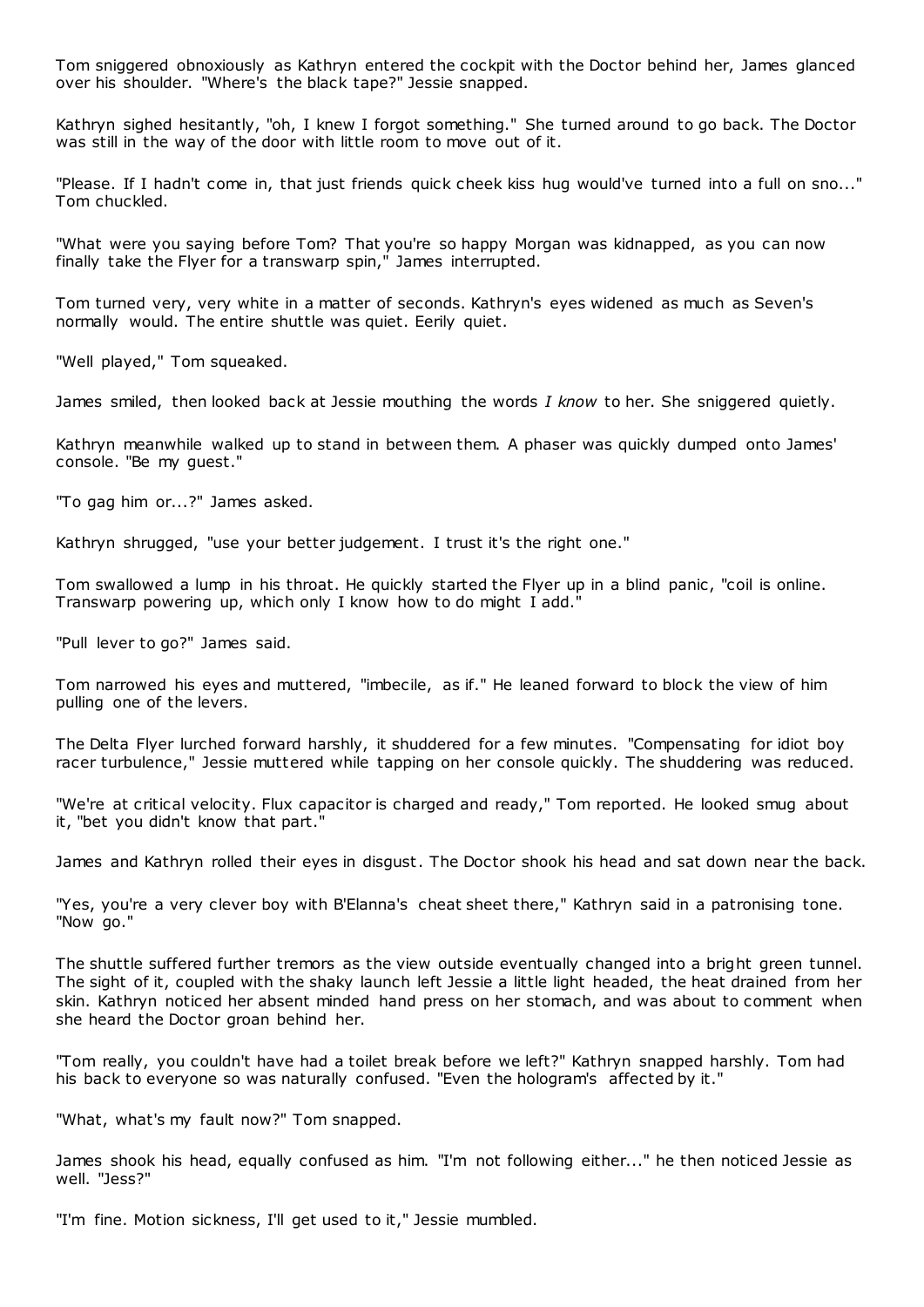The Doctor overheard, so he tried to get up. His matrix objected similarly to her. "It seems my matrix isn't accustomed to extreme velocities. I will need to adjust."

"I'll take a look if you want. Sooner the better," James said. He didn't wait for an answer, he got up anyway and hurried to the back. Kathryn took his seat.

"Oh I dunno, if I have to be sick I'm in the best seat in the house," Jessie said.

Horror shot onto Tom's face when he remembered which station she sat at, "don't even think about it."

"There's the Sphere's trail," Kathryn smiled. "You should be getting the co-ordinates now."

"That was fast," Tom said. His hand reached for a different lever. The shuttle swerved violently. James had been looking at the Doctor's mobile emitter during it, he stumbled a bit into the wall, grabbing something a little too late. The Doctor felt his matrix flip upside down, while Jessie hoped her stomach wasn't doing that. Tom quickly ducked down just in case.

"You know, it's almost like you're trying to get everyone to hate you," Jessie mumbled through her nausea.

"This is quite fun," Tom said with glee.

James recovered, he had a sheepish look on his face as he tossed something in his hand to the floor. "Oops."

The Doctor's head snapped toward him in a panic , "oops?"

"Full speed ahead," Kathryn said, ignoring everyone's comments.

"Not you Doc ," James replied. Two more taps to his emitter and he was done. "Try that."

The Doctor attempted to stand. Satisfied his matrix wasn't going to fall to pieces, he walked over to tend to Jessie.

Kathryn sighed, for a moment there was peace in the Flyer. That was until Tom frowned and glanced over his shoulder. "Wait, what *was* that oops about then?" The Captain growled.

Three Borg ships, two cubes and a small diamond shape, entered orbit around a planet. An armada of alien vessels hurried toward them to stop them.

Vasts amount of information lined the screen in front of Morgan; images, text, diagrams. She wasn't paying any attention to them, only looking in the general direction in a daze.

"We've arrived, are you ready?" the Queen asked on approach.

Morgan felt her arms trembling at the thought of what was coming. She tried to hide it by rolling her eyes and tightening her fists. "What do you want, a clap?"

"Tactical weakness?" the Queen asked. Morgan turned around to see her expression when she shrugged with little care. To her disappointment there was not even a flicker in the Queen's eyes. "Tactical strength?

"Oh!" Morgan said with faked enthusiasm, her eyes wider than usual. "I know this one. They have a weapon that can actually damage you. Too bad," she said with sarcastic pity.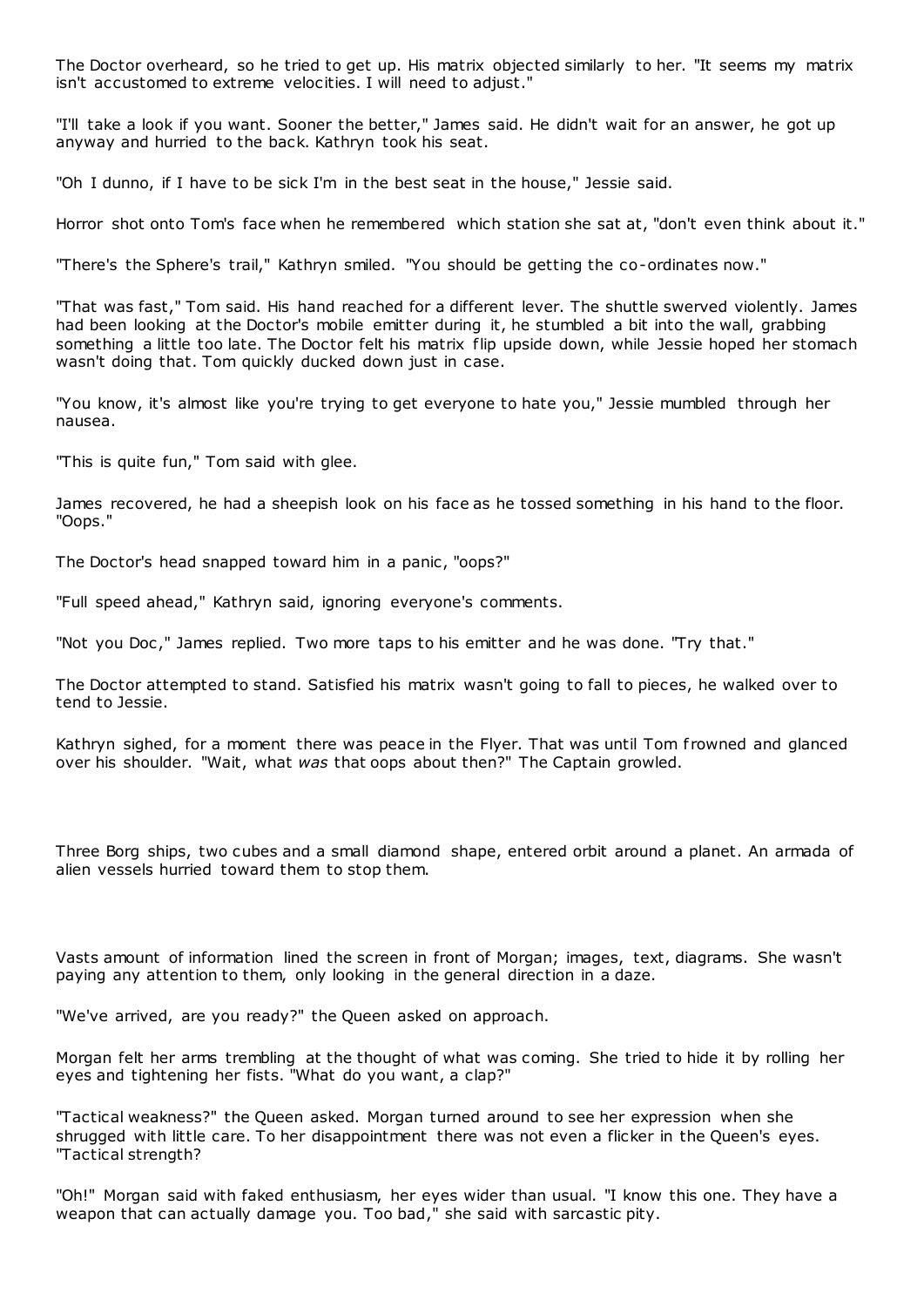"How do you suppose we adapt?" the Queen asked.

Morgan pretended to think it over, the Queen's eyes drilled into her. "I dunno, self destruct?"

"Thirty nine vessels are approaching our position. They're firing weapons," the Queen said. The ship trembled. She stepped closer to the girl, eyes locked on. "We will be destroyed, you included," the Queen said. The ship shook again, a station nearby exploded.

"Yeah and?" Morgan said with a tired sigh.

The Queen still wasn't fazed, she even smiled a little. "Triaxillating our shield geometry will absorb their phaser pulses." She titled her head slightly for a couple of seconds. "Adaptation complete. They're no longer a threat."

Morgan froze, dread began to sink in. The helplessness made her feel sick.

"See, resistance gives you nothing but pain," the Queen said. "Go to the primary assimilation chamber. You'll monitor the bio-extraction process."

"What?" Morgan stammered, eyes widening so much they stung. This time she couldn't hide her tremors. "No! Go duck yourself."

"Cute," the Queen smirked briefly. "You're correct though, I'm pushing you too quickly. You can assist with the repairs to our shield matrix instead."

Morgan's shoulders fell, no longer able to hold the tension in any longer. Her fists remained clenched for now. She didn't want to do the repairs either, but at the very least she could get out of the Queen's sight for now. That thought reminded her; as long as she was around Borg she'd never escape that.

"Whatever," she tried to say with some attitude. It came out as a mumble. The best she could do now was leave behind one of her mother's deadliest glares as she walked out of the chamber.

"Morgan," the Queen said softly. The sound of it brought the teen's shoulders back up high, she hesitantly looked over her shoulder to find the Borg already turned around and staring. "Be efficient."

Morgan gave her one more glare and she stomped out of the chamber. The Queen smiled in response.

Many corridors away Morgan fiddled with one of the terminals. Anguished screams of pain echoed everywhere, each one made her breathe in much more deeply and quickly.

A drone walked up to her and it tried to do some work there. She groaned and was only just moving away when the console exploded. Instead of point blank in the face, she fell sideways to the deck.

As she tried to pull herself up two drones approached her and pulled her harshly to her feet. Her whole body flinched. Memories of needles coming for her neck flashed back into her mind. In those few seconds between being grabbed and elbowing one of them then making a run for it, they healed the burn mark on her face and walked off unscathed. She barely had time to move.

Morgan hurried away from the scene, eager to escape the sounds. All she could see though was drones escorting lines of people in the direction she was going. Turning on her heel she fled in another direction. Every drone could potentially grab her and take her back to the Queen, or worse, so she told herself to walk normally.

She turned a corner, what she saw there stopped her dead. Starfleet crewmembers mixed in with some of the aliens. Amongst them she saw a boy who looked like Craig. He managed to push a drone out of the way and run in her direction. He definitely was him, what she didn't get was how. Did the Queen assimilate Voyager anyway despite what she did?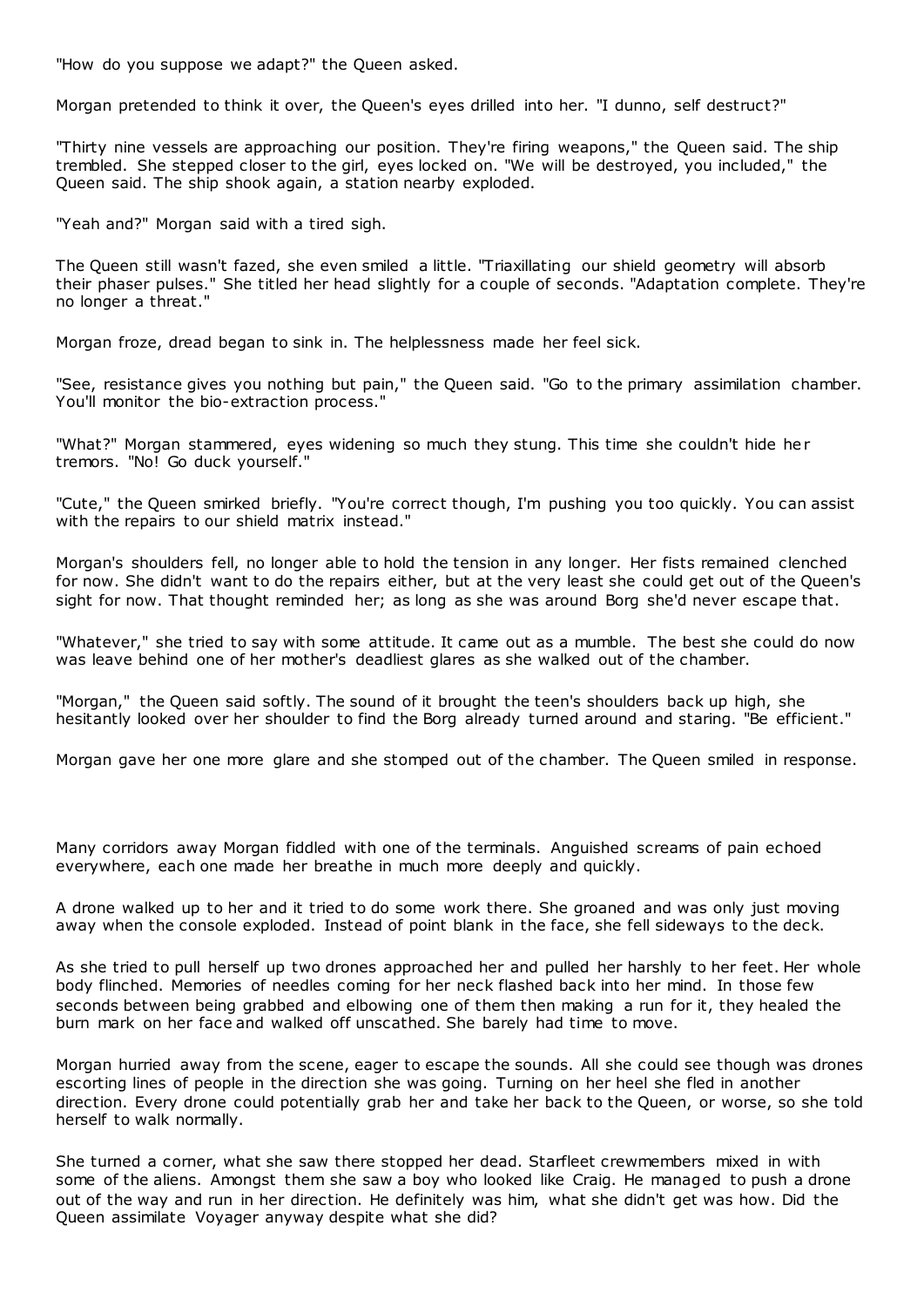Craig almost ran into her, his eyes widened in further panic on recognising her too. "Morgan, we've got to get out of here."

"How did you get here? Why?" Morgan stuttered. Drones caught up to them. "Watch out!" she screamed.

Craig clutched her arm and ran around her, pulling her with him. No matter where they went, drones seemed to activate and head for them. The pair stumbled backward as their last possible route was the assimilation line. Morgan felt her arm pull back, she swung around in time to see tubules pierce Craig's neck.

"No!" Morgan cried. She felt the assimilation tubules going through her own. Everything went blank.

She woke up to the sound of an explosion. A quick scan around she found she was lying on the deck, near the console that exploded. She felt her neck, there was no new implants or anything else Borg like. She tried to move but the pain in her face stopped her from moving too fast.

Two drones walked up to her like before and pulled her to her feet. One healed the burns on her face. As soon as they moved away she ran back the way she had came.

She finally reached a small room. She stopped at the door way. One drone was busy attaching a mechanical arm to an alien. There was another drone standing guard. There were three other aliens standing near by, looking like they'd given up all hope, staring blankly into space. Resigned to their fate.

A console outside exploded. The second Borg drone walked out to repair it. Morgan quickly turned to the side so he'd have room to walk by her.

The sight of the man on the table, his severed arm, the operation. At first all she could feel was revulsion. It quickly turned to anger. The image of Craig, the Starfleet officers. The Queen was still toying with her, probably because she was being diffic ult. It was all she had.

That realisation flipped a switch in her mind. It was all she needed. She lunged for the lone drone with all her might.

When she had walked out of the Queen's chamber, she was disgusted, terrified. The tables had turned. She walked back inside with newfound confidence.

"Congratulations," the Queen said with her back still on her, as if she could sense it.

"What for?" Morgan asked.

"Assimilation is complete," the Queen replied.

Morgan walked halfway and stopped, her arms tightly folded. "I suppose you'll want me to go out for the banners and balloons."

"I see you're still drowning in ignorance. This is a wonderful moment for them and us. They've been reborn with a greater purpose," the Queen sneered, she turned to face her. "We've delivered them from order into chaos."

"Yes, hearing billions of voices in your head, twenty four seven, that sounds very orderly. Had any suicides lately?" Morgan said angrily.

"You cling to sarcasm because you are afraid to see the truth. Those people are already adding to our perfection. You can feel their distinctiveness coursing through us, enhancing us. Stop resisting, take pleasure in this," the Queen said as closed in.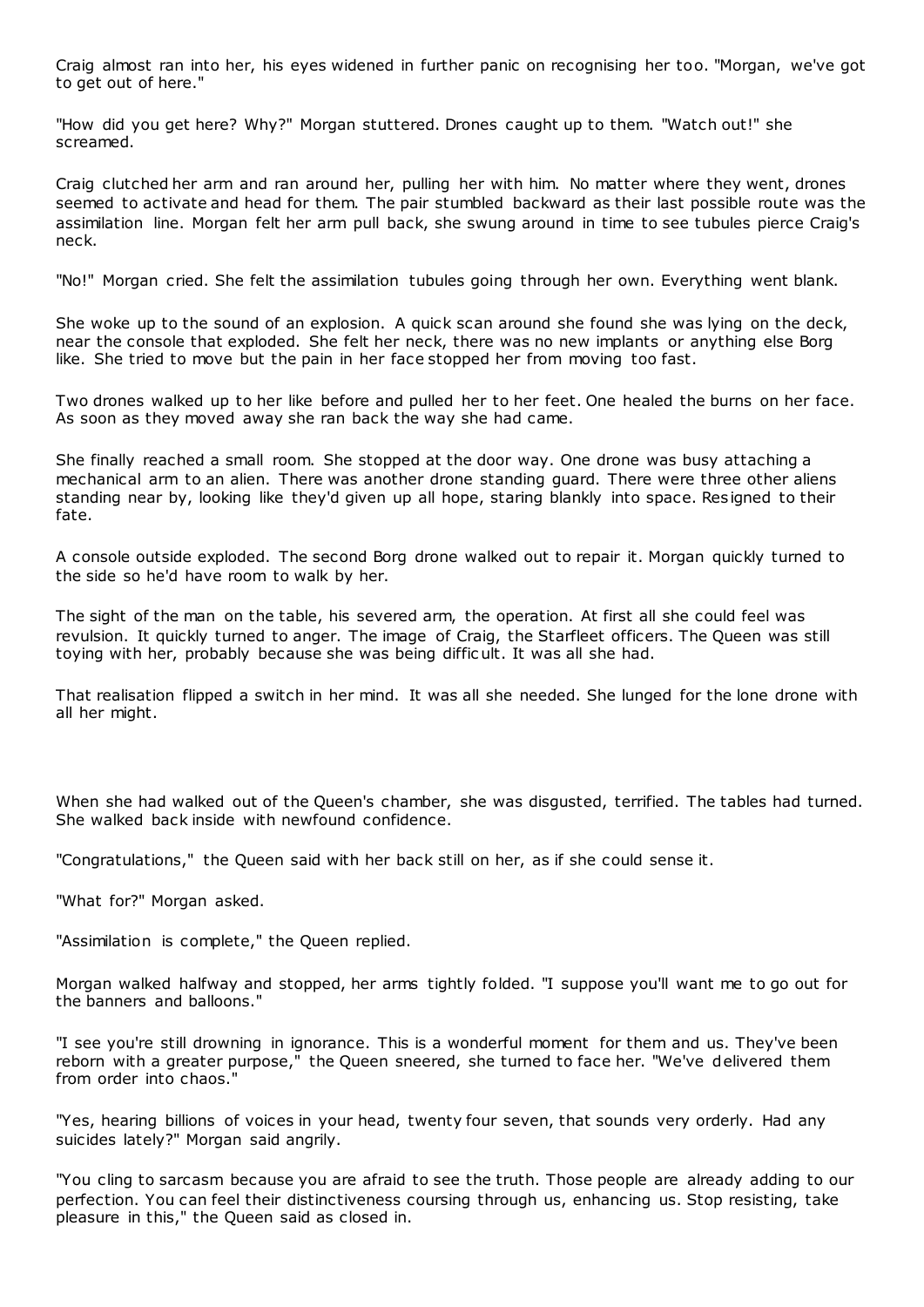"I won't, I'm not as disgusting as you are!" Morgan snapped.

"There is that anger again, you are using it to hide your real feelings of guilt, compassion and sympathy. They're all irrelevant," the Queen said.

"No they're not, they're only irrelevant to boring, ruthless and disgusting people like you," Morgan said.

The Borg Queen seemed distracted for a second. "We've overlooked something, a ship. Ten lifeforms." Morgan's confidence took a hit, she tried not to let it show. A holographic screen appeared in front of the Queen. It showed an alien ship flying away from the carnage. "How do you suggest we proceed? Destroy the vessel or assimilate it?"

"Or let it go. You've got thousands of new slaves already, you've learned everything they know. What's the point?" Morgan said as calmly as possible.

"As usual our thoughts are not one. If those people escape then this species will survive and continue to resist us. But that was what you're hoping for wasn't it?" the Queen asked.

"Resist you? One ship, a few people. You're pathetic ," Morgan grumbled.

The Queen's dark smile returned, unnerving her. "Did you have fun? Those drones you incapacitated to save ten *poor wretched souls*? It made you feel superior, didn't it? You judge yet you are no different."

"What?" Morgan said quietly, once more shaking as before.

"You forget; we are one, so I see everything. I know you masked those lifesigns, transported them to that ship. I detected them," the Queen whispered.

On the screen a Borg Cube flew up to the ship and a tractor beam was placed on it.

"What the hell are you doing?" Morgan snapped.

"I'm sorry that this has to be so painful for you but you are a difficult pupil. Abandon your human frailties, they are the cause of your pain," the Queen said, her voice breaking.

"Just let them go!" Morgan yelled desperately.

The Queen stared at her for a couple of seconds. On the screen, the tractor beam was released.

Morgan looked on shocked. The Queen smiled at her and she walked away.

The Delta Flyer dropped out of transwarp and entered the massive Borg complex. In comparison the shuttle was a speck of dust. It didn't ease the tension on board.

"Holy crap," Jessie whispered. Tom nodded in silent agreement.

"Report," Kathryn said as she leaned over the back of James' chair.

"There's thousands of Borg structures and ships, give or take," James answered.

"There's a cube heading our way off the port bow," Tom panicked. He didn't have to say it, they could all see it through the front window, taking up the entire thing. The massive Borg Cube flew above them, the shuttle briefly shuddered.

"Did they see us?" Kathryn wondered.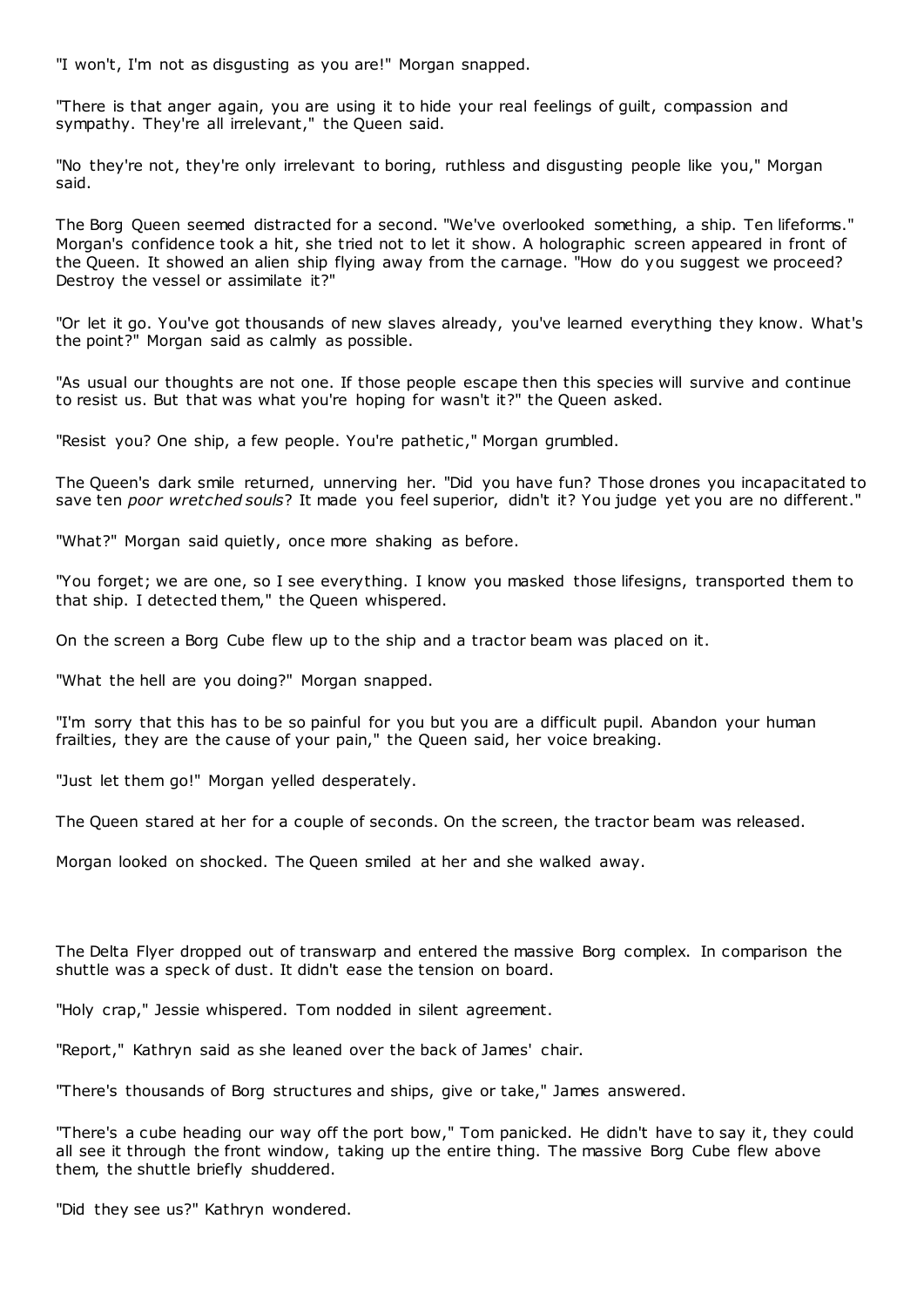James triple checked to make sure, "no, their course didn't change, no other ships are coming."

"Any sign of our sphere?" Kathryn asked.

"Yes ma'am. Its ion trail leads directly into whatever it is," Tom said.

"Plot a course, minimum thrusters. Begin scanning for Morgan," Kathryn ordered. James nodded and kept his head down. She meanwhile turned to address the Doctor at the back, working on something. "How's it coming?"

He waited a bit before answering, "I believe I've isolated the translink frequency for Morgan's interplexing beacon. All we need now is a message."

"I have a task for you," the Queen coldly said while walking toward the dead centre of the chamber. "We are planning a new form of assimilation for highly resistant species. I want you to program the nanoprobes."

Morgan huffed through her nose, turning her head away from her. "Yeah, I'll get right on it."

"Your knowledge for the target species is invaluable," the Queen said.

A holographic human man appeared wearing only his knickers, Morgan saw it in the corner of her eye and whispered, "eew pervert."

"Species 5618; Human. Warp capable, physiology inefficient, below average cranial capacity, limited regenerative abilities," the Queen said, circling the near naked hologram. "Creative, obnoxiously sneaky, suffer from delusions of grandeur, lying manipulative scum snorting coffee in between breaths," her voice rebounded to bitter ranting by the time she was done.

Morgan stared at her trying badly not to laugh or smirk at her. She had to turn her head away once more. "I see, I get it now," she said quietly.

The Queen didn't hear or chose not to reply to that. Her voice was back to her usual cold calmness. "Our previous attempts to assimilate them were all direct assaults, they failed. So we've created a more effective strategy."

"More than one ship?" Morgan muttered.

"No. We need something far more subtle. A detonated biogenic charge in Earth's atmosphere will infect all lifeforms. Assimilation would be gradual. By the time they found out what was happening, half their population would be drones," the Queen said.

The funny image of the bitter Queen of the Borg ranting about her mother was ancient history. What she suggested horrified Morgan she had trouble getting her words out. "What's, why bother? It would take years. It's far more likely to be caught and stopped. You'd have to get close to do it, so it couldn't happen."

"I'm sure taking pity on a poor orphaned teenaged girl, the only survivor of Voyager, will have no trouble getting *through the door*, so to speak," the Queen smiled.

Any remaining colour drained from Morgan's face, making her paler than any of the Borg there. "What, but you said... Detonate a charge."

"The delivery system is still a work in progress. For the moment interface with the central alcove, you may work on the virus there," the Queen said.

Morgan shook her head, her folded arms were less defiant and more like a scared self hug. The Queen quietly approached her, looking her straight in the eye.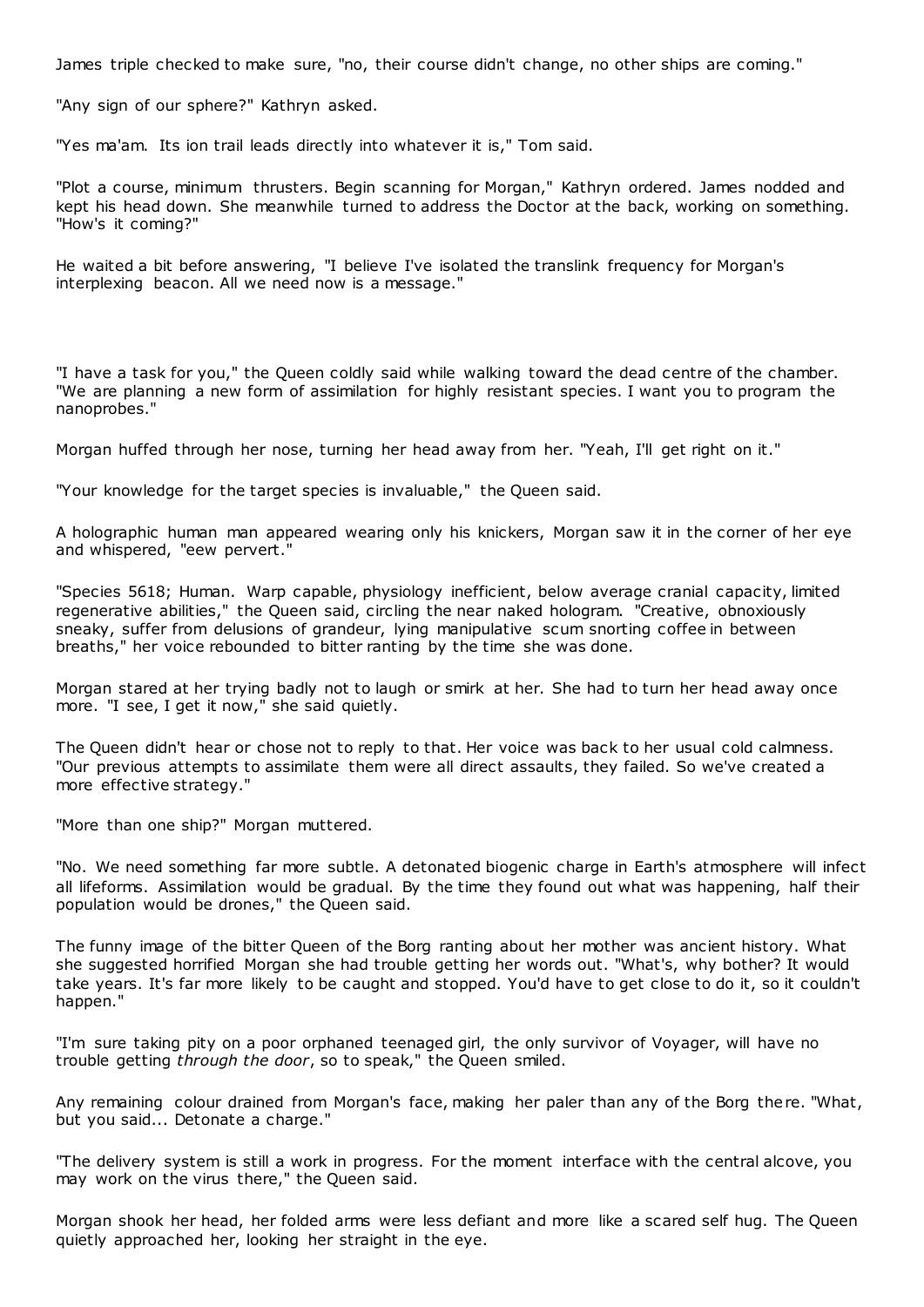"Why do you resist? They abandoned you. Twice," she hissed. Morgan tried to look away but she followed her every move. "You do not belong with them, you are merely a copy to them. I know better. You've surpassed them, you are but one step away from perfection. I can help you. They cannot. This is but another assimilation, no difference."

"It is to me, this is my species you're talking about here. I'm not going to help you destroy them," Morgan said angrily. "Or anyone for that matter."

"There you go again. My species, I'm not. I don't," the Queen groaned. "There is no me, there is only us. One mind."

Morgan rolled her eyes to the left, then to the right. "I have a task for you. I want you to do this. I detected them. I see this." The Queen's stare turned even colder somehow. "Practice what you preach, hmm?"

"You're merely imitating your foul mother. You sound like a mindless automaton. Comply, or we we will bring Voyager here and make you watch, starting with your family," the Queen said harshly.

"Go ahead, it won't get you anywhere," Morgan said.

The Queen wavered briefly. "I beg to differ, their..."

Morgan locked on with her own stare and even closed the gap between them with a few steps. "You won't. You know it as well as I do. Threatening them is the only way you can control me." She smiled, "and you still can't."

"Your resistance is nought but hope that they will rescue you. Once that is vanquished..." the Queen said smugly.

"Bring them here and you'll lose your only hold on me. You think I'll stay, think I'll hold back with them gone?" Morgan said with another step forward, her stare turning more and more Janeway like. "I won't help you and I think that was never what you wanted. Not really. A *lowly* Human bested you and you can't handle it. Let me tell you, I'm much more of a pain in the ass than *her*."

To her annoyance and worry, the Queen reacted with disinterest. "Very well. If you will not co-operate, then I'm sure Janeway will appreciate being assimilated by her very own daughter. I don't know why I didn't think of it before."

The entire chamber of drones stopped what they were doing to surround t hem. Morgan flinched, they all stared in her general direction.

The Queen made the final step forward, they were almost nose to nose. "Ignorant child. Did you think you were the only one of use to us?"

Morgan's mind instantly leapt to Kiara. Anger and fear turned her into a shivering wreck with constantly balling fists. "No, you can't. She's... I won't let you."

The smile that appeared on the Borg Queen's face disgusted her it was so malicious. "You really know nothing, don't you? Don't be afraid," she whispered.

"I'm not afraid of you, heartless bitch," Morgan stammered.

"You are one of us," the Queen said.

Another voice echoed inside Morgan's mind. It was familiar, comforting, it gave her the hope she desperately needed. *"Morgan, we're coming for you, try to hang on."*

"Mum," Morgan merely mouthed.

"What did you say?" the Queen snapped, her eyes flared.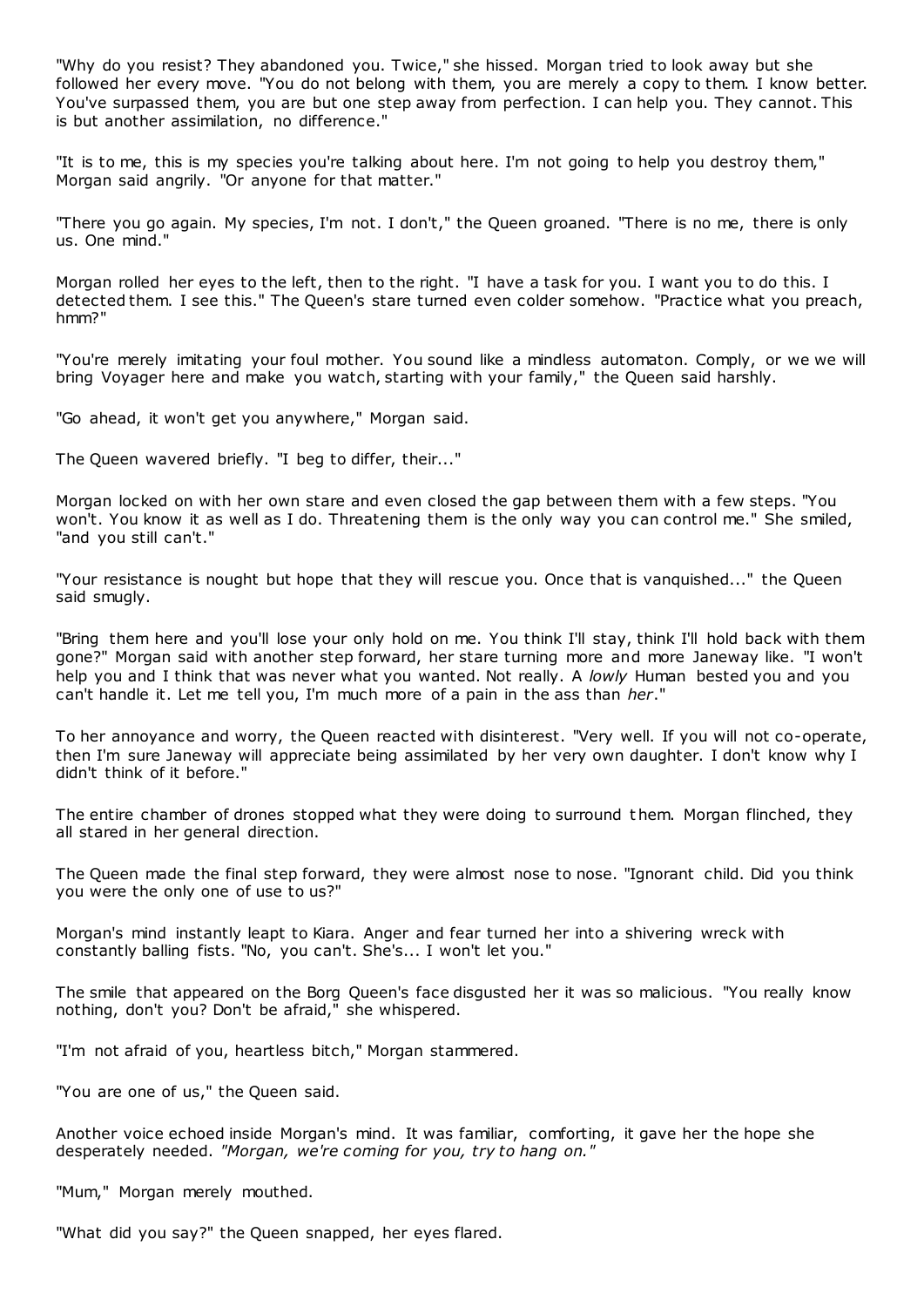"Nothing," Morgan replied. The Queen grabbed Morgan's chin with her right hand. It was immediately slapped away.

"Janeway!" the Queen barked, hatred spewed from every inch of her.

## **The Delta Flyer:**

Kathryn once more stood behind James, watching what he was doing carefully, both her arms resting across the back of his chair.

"I've got her. There's a large structure about six hundred kilometres away," James said.

Kathryn patted the chair as if it were his shoulder. "Good job. Tom set a course."

"Already on it," Tom responded.

"She's here," the Queen growled. Her manic marching around in circles was making the drones all dizzy. "Close. She thought that I wouldn't notice the blatant message to one of my own?"

"It's through subspace. It doesn't tell you where she is whatsoever," Morgan said.

The Queen wasn't listening. "We can't detect her vessel. But I'll get her. I will," she said within a croak. Her next stomp off was toward a particular drone. "You, it's your fault. You and your showoff wife. Your precious daughter told her, didn't she?"

The drone's eyes slipped barely to the left. Still, the Queen spotted it. "Again?" she barked in contempt. Half of the drones moved to surround them both instead, the rest seemed to miss the memo and only moved when they did. "Take him apart, I'm tired of this." Two of them dragged the first drone away kicking and screaming.

"Connection issues?" Morgan said smarmily once he was gone.

"Hmph. No matter. We assimilated this multi adaptive shielding your mother stole. We will adapt," the Queen sneered.

Morgan's brief smugness was instantly wiped away.

Tom glanced up, his face turning an interesting pale green. "That cube's altered course, coming right for us."

"They found us. Re-modulate the shields, evasive maneuvers," Kathryn ordered.

While everyone hurriedly worked, the shuttle rumbled for a couple of seconds, then stopped. Tom sighed in relief and wiped the sweat from his brow. "Oh, false alarm. It's gone."

Kathryn rolled her eyes. She rewarded him for that with a nice slap across the back of the head. He whined like a child and rubbed it with a pout on his face.

"James, have you got her location narrowed down yet?" she asked.

"It looks to be a small ship buried inside the structure. She seems to be in the centre of it, a large room with a few lifesigns," James replied, twisting his face for no reason Kathryn could see.

Jessie though frowned with worry. "Is it like a diamond?"

"Wishful thinking?" Tom snickered to himself. It didn't go unheard. Jessie glared into his back.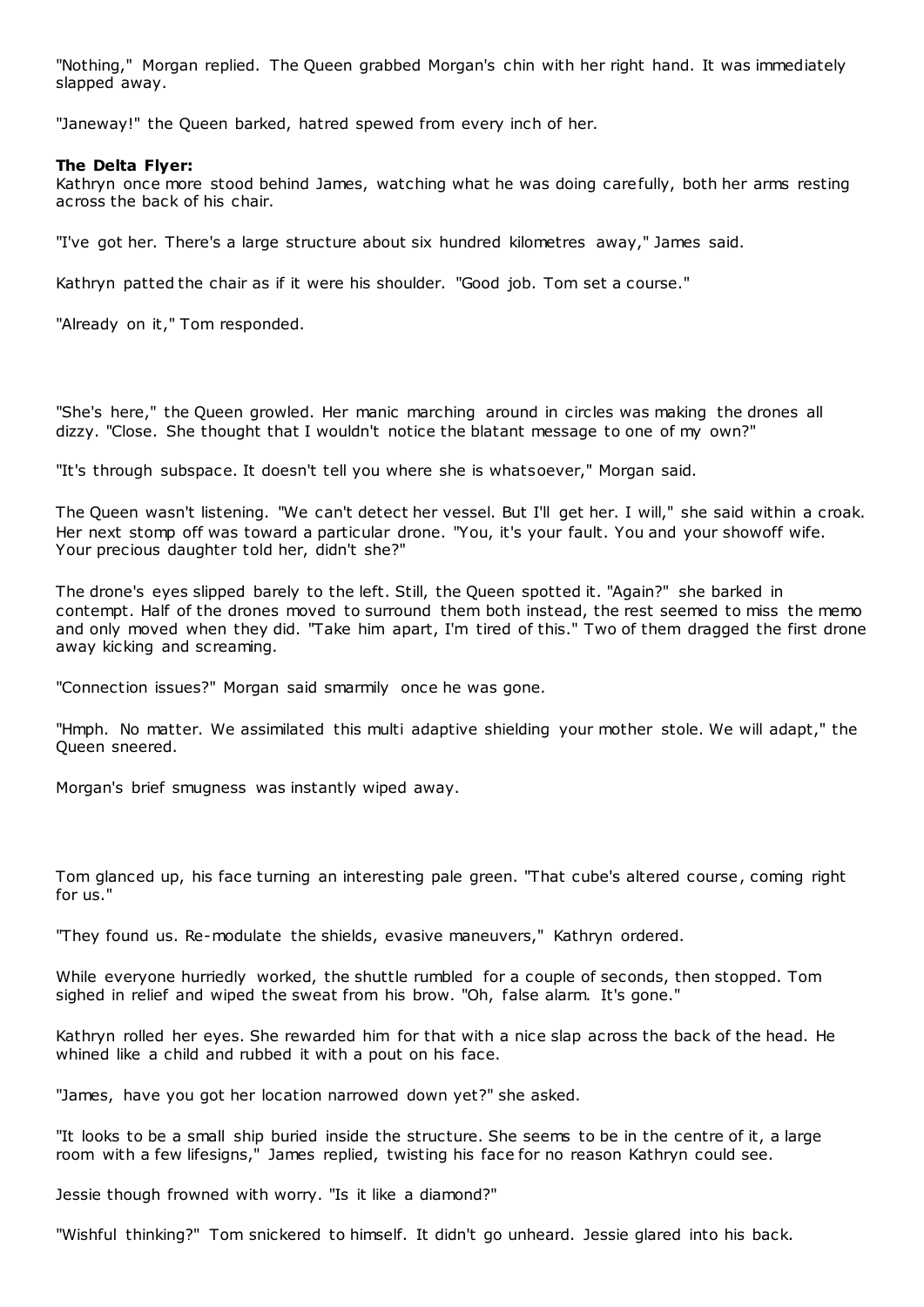James nodded, "yeah, you could say that. It's familiar, not sure why."

Kathryn turned her attention to Jessie, "why? Something we should know?"

"I think I do. It's like command central, in a way," Jessie replied with distaste. It eased the confused expression on James' face, but it did nothing for hers.

"Command central, so like the Queen Bee's Ready Room?" Tom questioned.

"I hope for your sake you're not comparing," Kathryn said dangerously.

Jessie scrunched her own face nervously, gritting her teeth. "Could be. My memory of it is hazy."

"Better than mine," James commented.

Kathryn shrugged it off as if it were nothing. "Can we transport Morgan out?"

Jessie glanced up at her to shake her head. "We're too far."

"Say no more," Tom said. "Please."

The Borg Queen's lips curled as she turned her back on her captive. "We have their ship. Federation shuttlecraft. Four lifeforms, one hologram."

Morgan scoffed. "Yeah right. If you captured them you'd be cackling evilly and have already beamed her here for me to watch. I don't buy it." The Queen clenched her jaw, fire had replaced her eyeballs. "What's wrong, is she besting you again?"

The Delta Flyer gently approached one of the many huge structures. They came to a stop so close they'd see people in the windows if there were any.

"Nope, still can't. It must be too heavily shielded," Jessie said.

"Can we beam into one of the adjoining corridors?" Kathryn asked.

"We could do," James replied.

"Time for the bio dampeners," Kathryn smiled.

The Doctor was on the case, he quickly brought out two devices from a case. Kathryn walked over while gesturing her finger at James. He knew that meant to join her. Jessie didn't look too happy about it. The Doctor wrapped the first device around Kathryn's forearm first.

"Hold this position. Jessie take Tactical until we return," she ordered. Jessie edged out her seat unenthusiastically to swap over. "Keep a weapons lock on that room, standby to fire on my command."

Jessie was barely an inch away from sitting on the chair when she froze. Instead she swung around to look behind her with a glare so strong Kathryn was a little envious of it. "What? I'm not shooting while you two are still there!"

James quickly turned aside to not only grab a couple of phaser rifles, but avoid the stare. The Doctor huffed as he missed him by a matter of seconds. He moved to compensate.

"Fine, I'm sure Tom will do it," Kathryn said.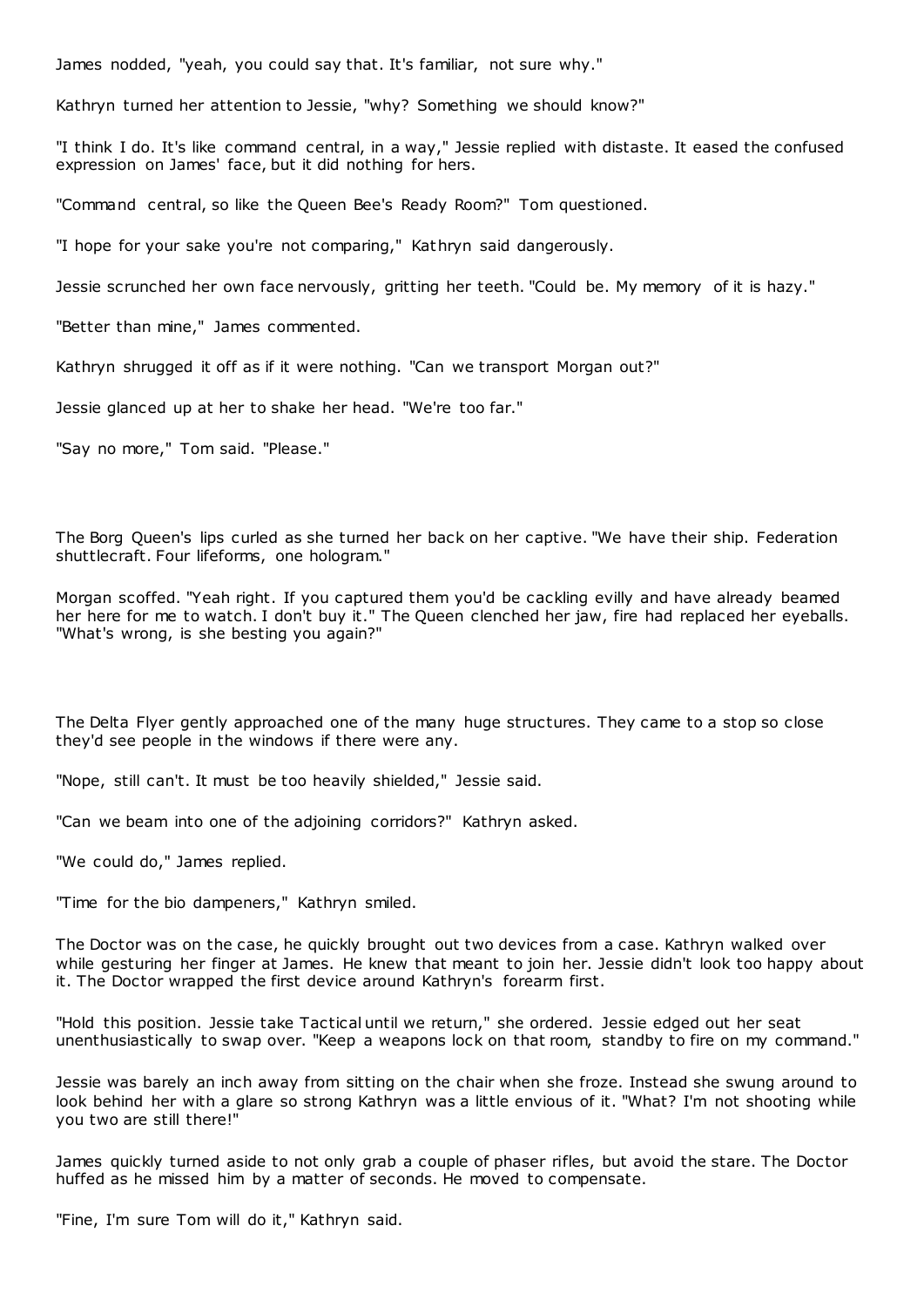Tom turned his chair around looking deeply offended. "Hey, she's not touching my helm controls."

Jessie shuddered, looking disgusted. "No I don't really want to do that either."

Kathryn sighed, not out of impatience like anyone expected, but understanding. She shared a brief glance at James who still knew better than to look in Jessie's direction right now. "It shouldn't come to that."

"Maybe I'd be more helpful over there with you," Jessie suggested.

James couldn't help it, he glanced over to her anyway. Jessie's glare was long gone, worry was in its place.

"If we run into trouble, we might need you here," Kathryn said. By her tone her mind was more than made up, she was ready to go. James handed her one of the rifles, or tried to. She shook her head and pointed at the one he chose. "No, I always take that one."

"They're the same," James said plainly. He shrugged and swapped them.

"Energise," Kathryn ordered.

Moments later the pair were strolling down one of the many Borg corridors. James kept an eye on any Borg drones that passed by or were slightly close. Kathryn only kept her gaze trained straight ahead, she only was looking for one.

She didn't see the Borg forcefield coming until she hit it. "Damn it. Is there another route, preferably a quick one?"

James quickly looked down at a tricorder in his left hand, "I doubt it'll matter. They'll probably be in all possible ones." He didn't have to look up to see the expression that told him to check anyway.

While he was doing that a drone walked by like they weren't even there. It also acted as if the forcefield wasn't either. Kathryn stared after him. "Only Borg can walk through them. Of course."

"Yeah makes sense," James mumbled. He gave her the tricorder to try and touch the forcefield himself. It bounced his hand back too. "Nope not Borg enough."

Kathryn wasn't put off though. "I didn't think you would be. I've got a better idea."

"Does it involve further Borg slapping?" James asked with a smile.

Kathryn chuckled, she turned her head toward him with a twinkle in her eye. "That's Plan B. Did the Doc give you the subdermal probe?"

"I'm..." James hesitated. "Not sure. He listed off some Hansen inventions and I only grabbed the ones I think I understood." He checked his pocket to fish out a few items.

Kathryn shook her head as she took one of them. "Lucky guess," she smirked.

The Delta Flyer hovered on the holographic screen in front of the Queen and Morgan, the latter tensed.

"It's not too late to save them," the Queen said, she turned to look at her captor. Morgan folded her arms again and she gave the queen an icy death glare. "As you wish."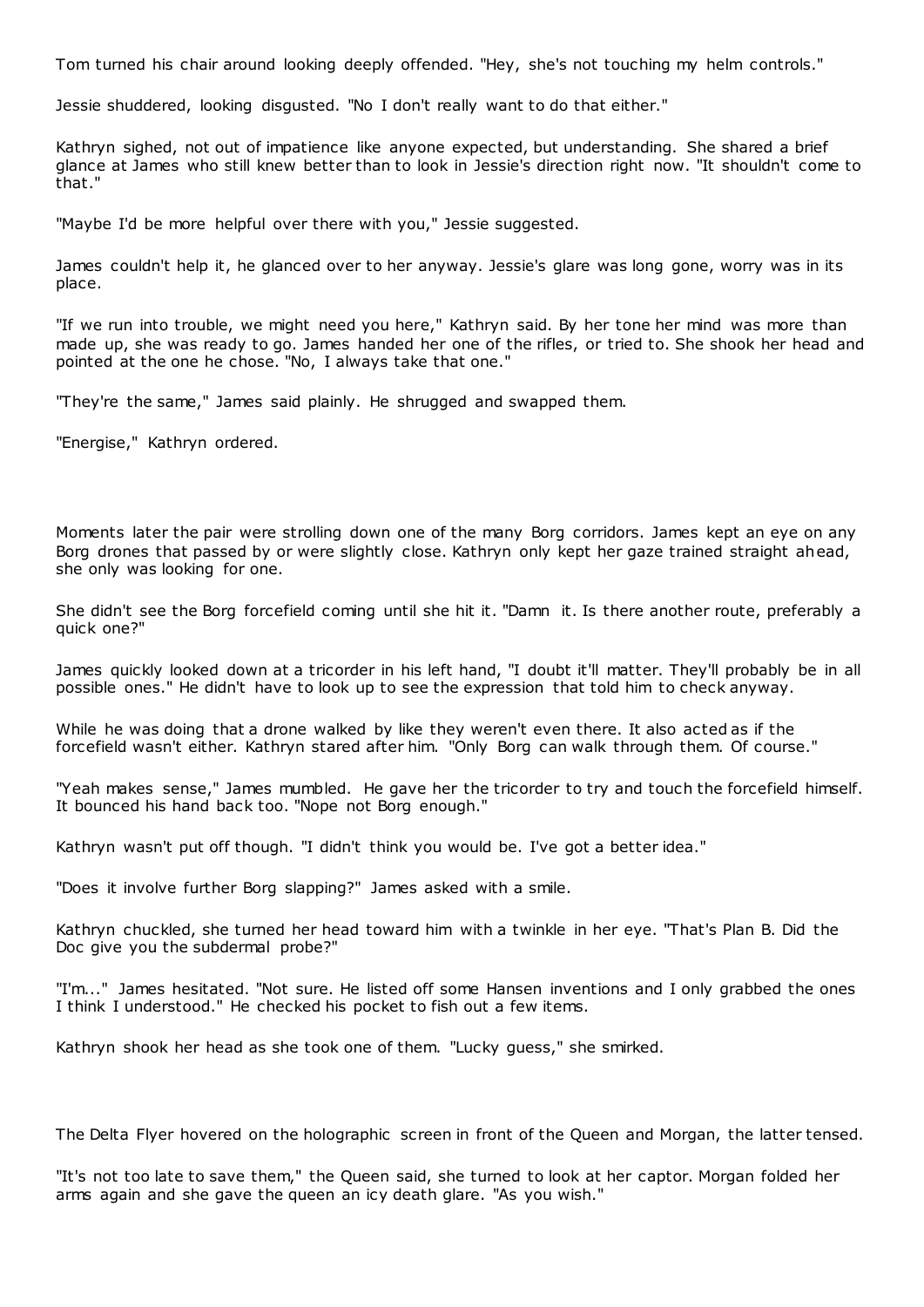"They've isolated our shields again," Jessie stuttered.

Tom tried to talk through the lump in his throat, it came out as a croak, "three vessels this time. They're definitely coming."

"Re-modulating, make sure you move slightly when I give you the ok," Jessie said.

"Not gonna argue with Captain Jessie right now," Tom muttered.

The Doctor could only stare at the cubes in fear.

On the screen, the Delta Flyer shimmered out of sight. The Queen glared at the monitor as if it were at fault.

Morgan smirked, "they're not stupid."

"It's time for a more aggressive approach," the Queen said.

#### **The Delta Flyer:**

The shuttle shook violently.

"I thought they couldn't see us," the Doctor stuttered.

"They can't, they're firing blind," Tom said.

Kathryn injected a sleeping drone with the probe. She stepped back and gestured to James. "Wake him."

James patted both of his pockets, mouthing *how?* She shook her head with a *I don't know*. He rolled his eyes and stepped up to join the drone on the raised alcove. He tapped in something on the small panel beside the arm.

The drone woke up and stepped down. James did as well and readied the tricorder.

"Ah, good. Now it..." Kathryn said cheerily until it wandered off in the opposite direction to the forcefield. "Son of a bitch."

James sniggered, "yeah, I saw that coming a mile off." Kathryn groaned and was ready to take on Plan B herself when James handed her the tricorder. "Get ready."

"For what?" she asked cautiously.

James didn't answer, he followed the drone to her shock and concern.

Everyone clung on as the Flyer was rocked many more times, triggering sparks flying everywhere.

"It's not working anymore. They keep adapting to every new frequency I put in," Jessie said, frantically tapping the console in between her left hand dabbing her brow.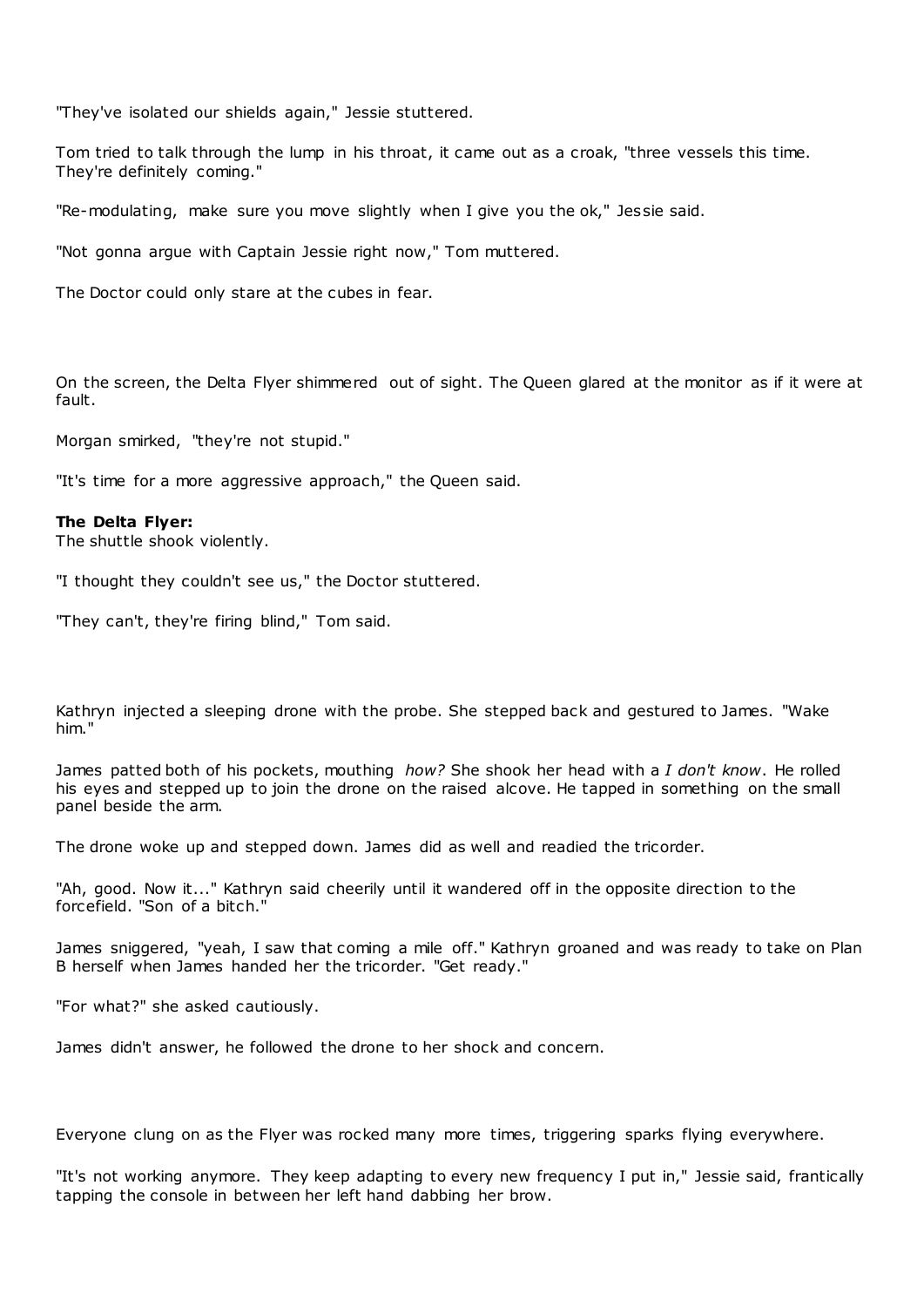Kathryn shook her head, her eyes had rolled up and remained there.

The Borg drone she had probed now was on the other side of the forcefield, looking dazed as it stumbled onto its feet.

James walked back to join her and stared at her curiously.

"Field modulation 324.95," she said in monotone. Her eyes were sharp, clearly annoyed.

"What?" James asked innocently. Kathryn sighed, she pointed at her neural dampener. James walked over to work on it. "It was only a push, he didn't see me."

"Mmmhmm," she said with judgement. He shrugged it off, then pulled back as he was done. "Okay. Let's do this." She walked toward the forcefield and straight through it. The dampener though wasn't happy about it, it sparked before going off.

James cringed, "hang on, I'll join..." His hand flew to his own.

"No!" Kathryn snapped. "Someone needs to disable the shield matrix around that room. I trust you can handle that without anymore pushing and *slapping*?" James answered with an unsure murmur. "I'll pretend I didn't hear that, be careful." She hurried off.

James sighed, "you too."

No sooner had she gone, a trio of drones turned into his corridor and began to walk toward him. A slight head turn over his shoulder and he smiled, the rifle raised.

His whole head was sweating, Tom could barely see through the rain.

*"We are the Borg, you will be assimilated..."*

"Resistance is futile," the Queen said. On the screen one of the Borg ships had put a tractor beam on the Flyer. "You have failed them."

"You," Morgan growled in fury, she took a swing at her. The Queen grabbed her wrist in time.

"We thought you'd be an asset to us, we were wrong. You are weak," the Queen said.

"Get your hands off her!" Kathryn snarled as she entered the room, phaser rifle pointed at the Queen.

"Janeway!" the Queen hissed. Morgan pulled her arm away from her.

"Call all of them off or I'll destroy you." Kathryn icily said.

The Queen tried to hold back her rage, "your weapon is useless."

"Don't be so sure. I've got someone here who'll have already torn down the shields around this room," Kathryn said.

The Queen smiled maliciously, "oh him, yes. It's always nice to have a backup..." She turned her head robotically toward Morgan, "plan."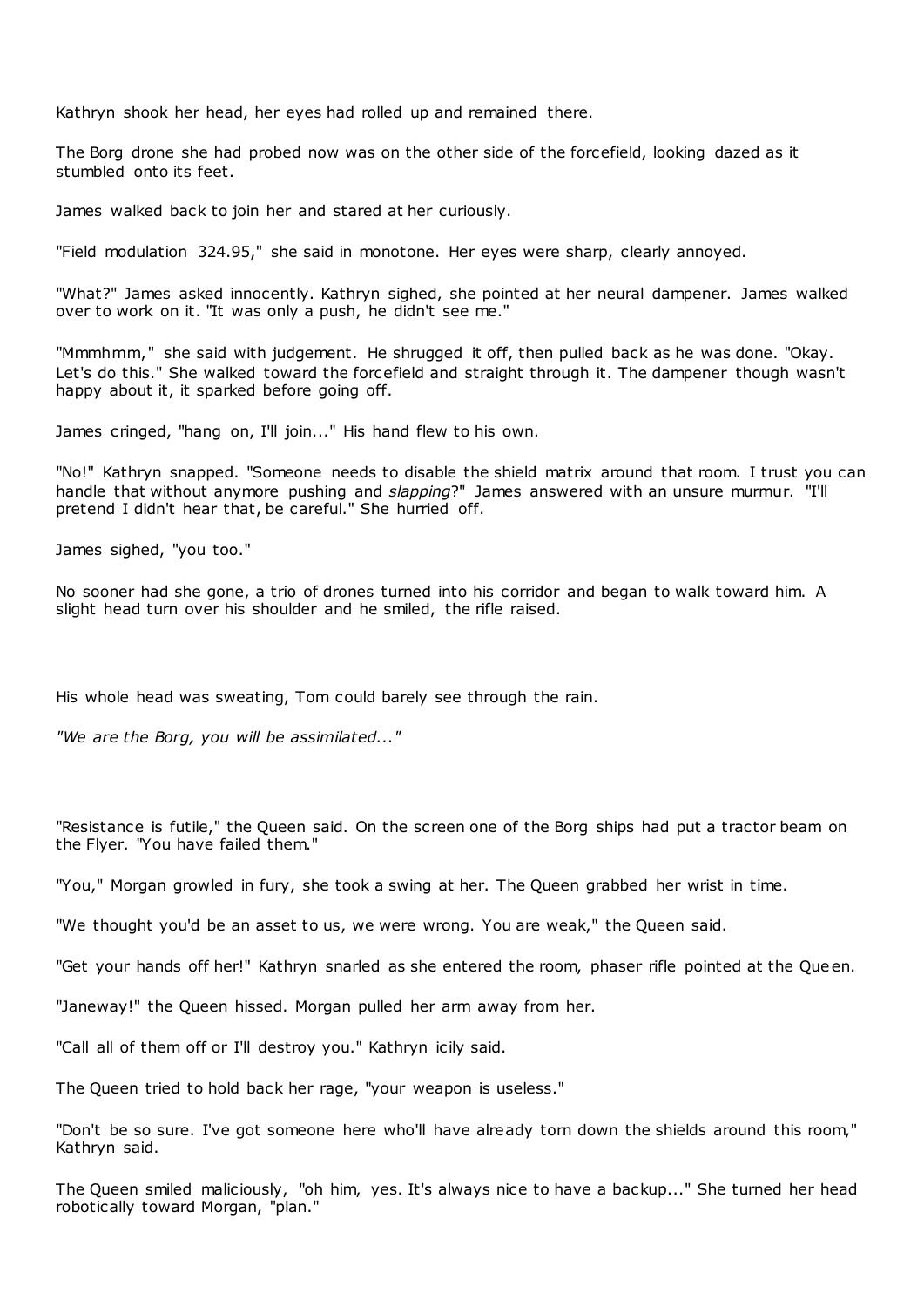Kathryn set her deathglare to pulverise while taking a few steps forward. She tapped her commbadge. "Janeway to Flyer, status."

*"Jess has targeted the chamber, Captain. We're ready for your order,"* Tom's voice replied.

"Let her go or I'll give the order to fire," Kathryn said.

"You'll be destroyed as well, along with your daughter," the Queen said.

"Better than being one of you," Kathryn said. Drones approached her. "Jessie, torpedos full spread, fire on my command!"

The Borg Queen closed her eyes briefly, sighing impatiently.

*"They've released the tractor,"* Tom's voice said.

"Hold your fire, beam us out of here," Kathryn said.

*"The shield's gone up again. I can't beam you out,"* Jessie's voice stuttered.

Kathryn exchanged death glares with the Borg Queen. In the corner of her eye, her daughter stood tense and unsure what to do. The Captain only directed her eyes toward her, "Morgan, can you shut them down here?"

"Don't listen to her. This is the same woman who dumped you into an escape pod, the same one who shrugged and let you go. You are not Kiara, she has her daughter already. She does not care about you, only your potential," the Queen said.

"Fine assimilate us, because it worked so well the last few times," Kathryn grumbled.

The Borg Queen's eyes narrowed. "I knew it. I knew you were responsible. How did you do it? A virus that disrupts the interlink frequency, planted in your own children. You are... pitiful."

Kathryn bit her lip to avoid laughing, "yeah sure, whatever. I did that."

"Then the solution is clear. You will assist the collective as drones," the Queen said. Most of the drones in the room moved in closer to Morgan and Kathryn. "Assimilate Janeway first."

"Mum, target the power node above the central alcove, it'll disrupt her command interface," Morgan said quickly.

The Queen glared at her. Kathryn eagerly fired her phaser rifle up at the central alcove, it exploded. Seconds later Morgan and Kathryn beamed away.

## **The Delta Flyer:**

The Doctor scanned Morgan as she sat at the back of the shuttle.

"Welcome back," he said with a smile.

"Thanks," Morgan said gratefully.

Kathryn hurried back to standing in between Tactical and Opps. Jessie squeezed past her to retake her previous console, James walked around behind her to get to Tactical. The shuttle shook from weapons fire to make it a touch harder than it already was.

"Three vessels closing fast!" Tom shouted.

"Evasive maneuvers until transwarp's ready to go," Kathryn ordered.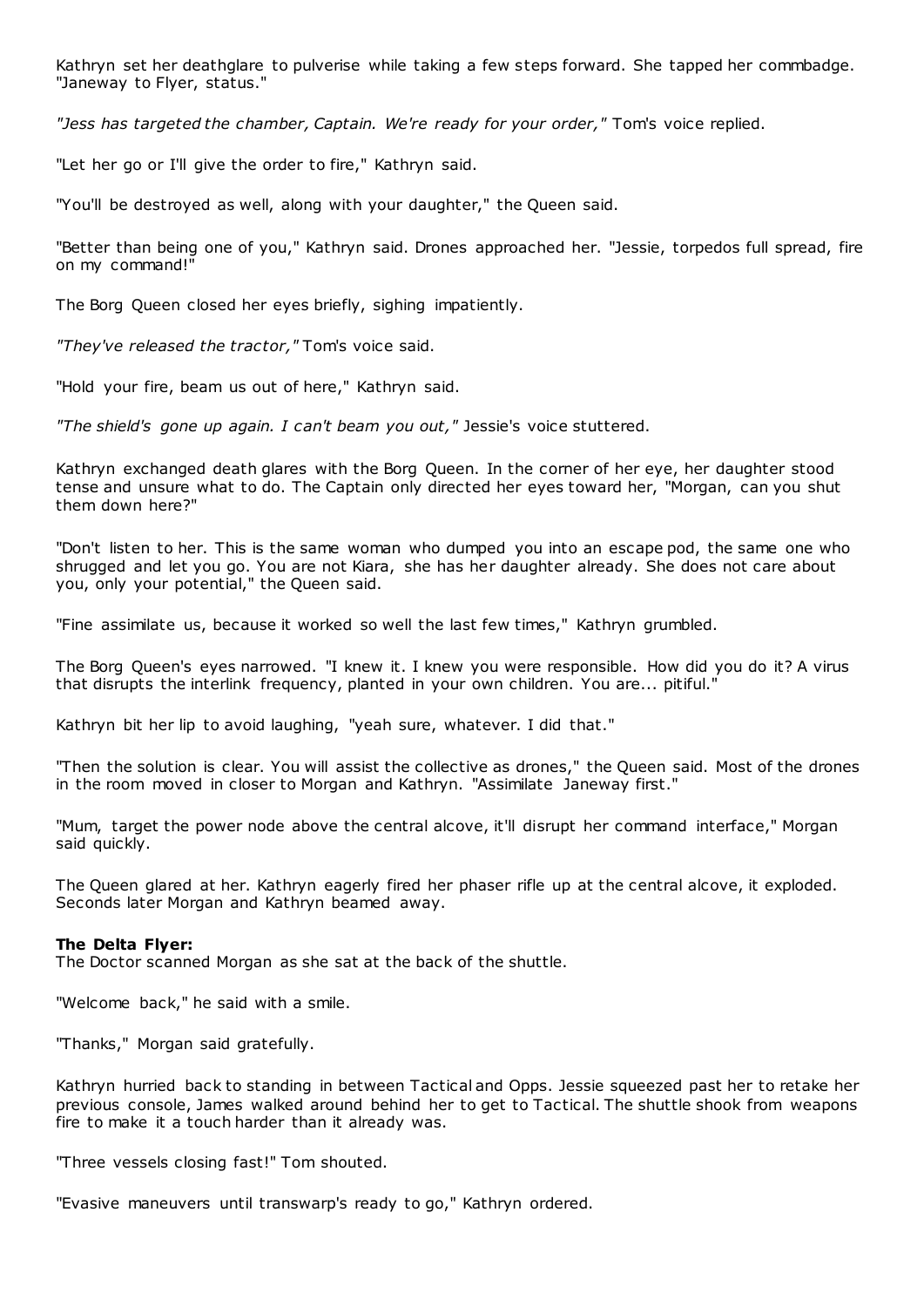Another hit got James worried, "weapons are down."

"Where's Seven when you need her?" Kathryn mumbled, confusing everyone in more ways than one.

"Transwarp in six, five, four, three," Tom said, his hand hovering over the lever.

Two cubes and the diamond chased the Flyer, which danced around their weapons fire. A few managed to land. The shuttle glowed before shooting off into the green corridor. The small diamond ship gave chase, hopping straight into the conduit along with them.

"One of the Borg ships is right behind us, it got into our conduit right before it closed," James said.

Kathryn grunted, "of course they did. Keep us on course."

The shuttle shook as torpedos hammered the shields. One made Tom's panel scream at him.

"Direct hit to the port nacelle, we're venting plasma," he stammered.

"Hang on, re-routing power," Jessie said from her previous station.

Tom shook his head, "it's not enough. I'll need thirty more teradynes at least or we'll lose transwarp."

"Reroute some power from life support," Kathryn said.

"Captain!" the Doctor snapped.

Kathryn threw her head back over her shoulder, "I don't know why you're the one panicking. It's not going to kill us immediately." She turned back. "Do it."

Jessie looked uneasy, "right."

#### **Voyager:**

Chakotay had barely moved from his spot in the middle of the bridge, staring at the viewscreen, waiting for any sign of the Delta Flyer. B'Elanna kept a watchful eye on him, previously at the Engineering station, now in Seven's usual spot. In Tom's place at helm, Craig sat, hoping he wouldn't have to do anything too complicated.

"Commander," Tuvok's voice broke the ice. "Sensors are picking up transwarp conduit off our port bow, distance thirty thousand kilometres."

"Battlestations," Chakotay ordered. The lights dimmed as Red Alert began.

#### **The Delta Flyer:**

"How long until we reach our rendezvous, Tom?" Kathryn asked.

"Ten seconds," Tom replied.

"The Borg vessel?" Kathryn asked.

"Right behind us, they're trying to lock on a tractor beam," James replied.

Morgan tried to get up so she could help, another weapons blast knocked her back into the seat. The Doctor clicked his tongue disapprovingly.

"Shield modulation should deflect it," Jessie said. She nodded when it worked.

"Five, four, three.." Tom said.

"Yes, we get the point!" Jessie snapped.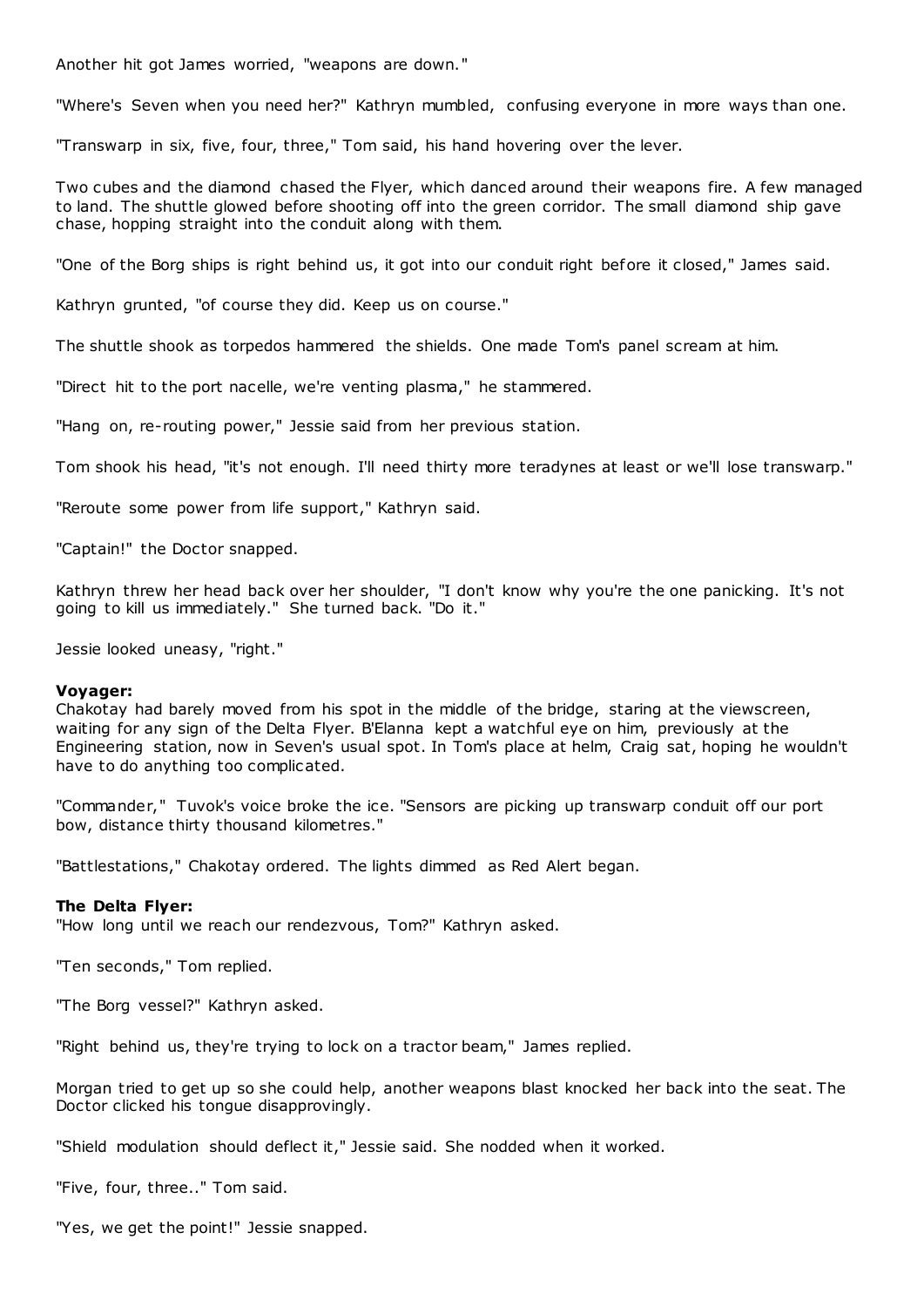The shuttle left the conduit and re-entered normal space. Voyager waited for them directly ahead.

# **Voyager:**

"They're through," B'Elanna said.

Chakotay breathed a huge sigh of relief, "Voyager to Delta Flyer. Report?"

*"We've got her back but that Drama Queen is right behind us."*

Chakotay resisted a smile for now. "Tuvok torpedoes full spread, aim them at the conduit's perimetre."

"Commander?" Tuvok said with an eyebrow raise.

"It should destabilise the matter stream. Anything inside the conduit within a light year of the opening will hit one hell of a road block," Chakotay explained. B'Elanna couldn't help but smirk at his plan.

Tuvok did as he was ordered to. "Torpedoes locked."

"Fire!" Chakotay barked.

#### **The Delta Flyer:**

All they saw through the glass was the torpedoes flying out of Voyager and over their heads. Kathryn followed them with a disgruntled expression.

"They've hit the opening," Jessie told her.

Kathryn slapped her commbadge, "Voyager, tell Tuvok..."

*"We've closed the conduit, no sign of Borg activity,"* Chakotay's voice said.

Kathryn's face softened in an instant, "good job." Everyone heard the sigh of relief over the other side of the comm. "Clear us for docking, we're coming home."

#### **Voyager:**

"Commander, I'm detecting Borg signatures, lots of them," Harry said. "I'm not going to bother counting them as I always get a scolding."

"I thought the conduit had collapsed," Chakotay's brow furrowed in concern.

"It did," Tuvok said.

Chakotay was more worried about Kathryn's reaction to this news than any Borg. Still, he had to tell her. "Captain, we've got company."

"Here they come," B'Elanna said.

On the viewscreen the conduit opened and bits of the Borg ship hurtled out.

*"You're right. I do like them in pieces,"* Kathryn's voice chuckled.

Chakotay smirked and shook his head. "Yeah," he mouthed.

*Captain's Log Supplemental: Using the transwarp coil we have managed to travel twenty thousand*  light years. Seven claimed we've skipped fifteen years of our journey, I think the silly bint must be *losing the plot. I've told the Doctor to change her batteries. On another note the aliens that accused us of coffee theft tried to attack us before the flight. Wish I could've seen their faces.*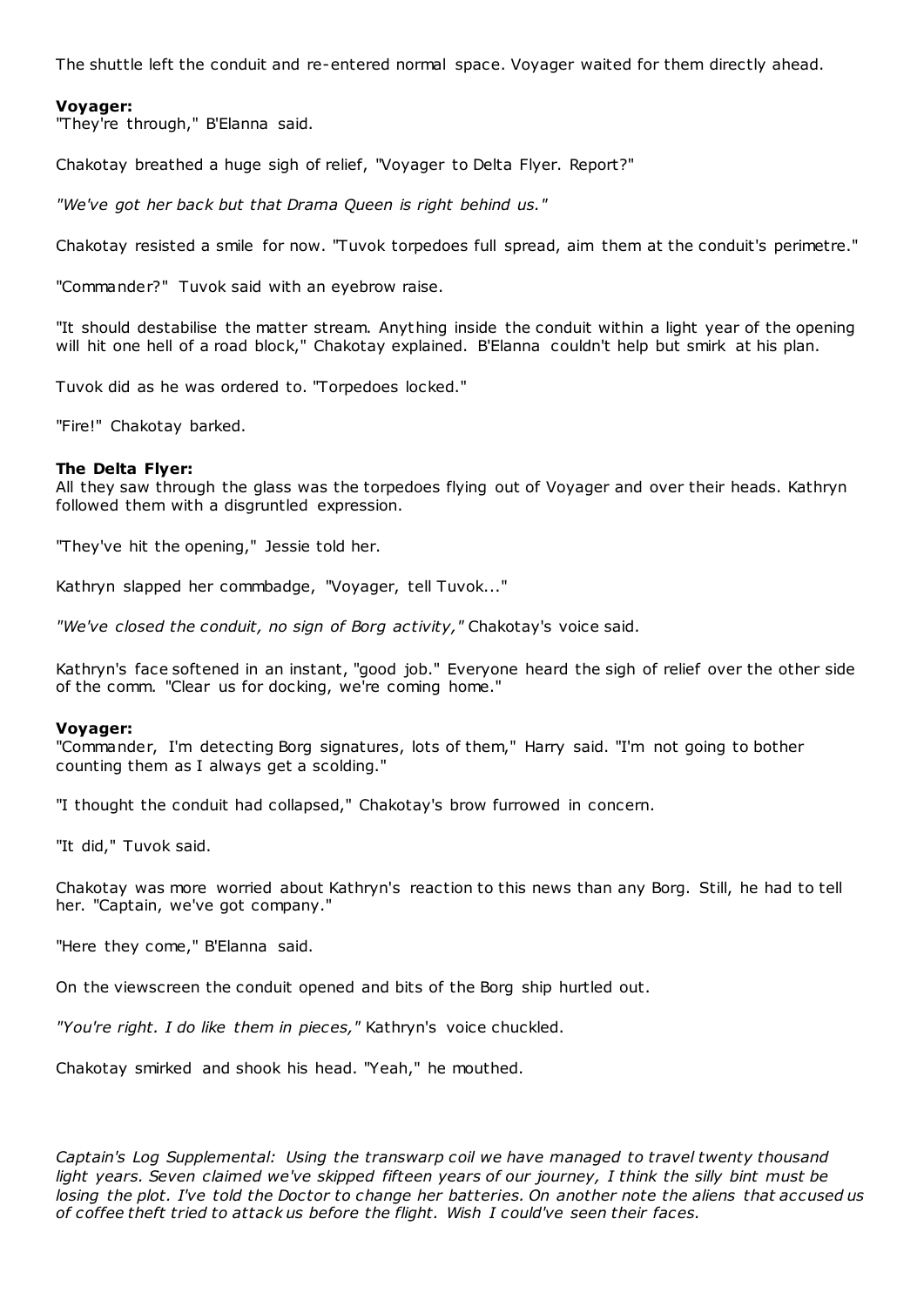*We're still left with many unanswered questions. Morgan's back from her ordeal with the Borg and that's all that matters for the time being.*

"You do know you're grounded, right?" Kathryn said.

Morgan chuckled even with Kathryn's straight, stern face. When it didn't let up her laughter faded out. "I pushed a drone into a maturation pod. The kid punched him in the nose."

Kathryn broke out into a full on grin. Proud, with a funny mental image. "How old was he?"

"She. Dunno, 'bout five," Morgan replied.

"Ah, here," Kathryn said while quickly typing something onto a PADD. She handed it over to the girl. "Buy whatever you want."

Morgan smiled sneakily, "I knew I wasn't grounded."

"Oh you were, but rewards for Borg smacking are heavily rewarded and outweigh a lot of misdemeanors. Ask James, keeps him out of the brig," Chakotay joked.

"Fool slapping," Kathryn corrected him.

"Um right," Morgan laughed nervously as she looked at the PADD. Her eyes bugged out at the number written on it. "Oh wow, now I can get that retractable knife."

Chakotay's face turned a little pale, while Kathryn winced and snatched it back. She tried to anyway, Morgan kept a tight hold of it. Her daughter squeaked a little and pouted. "No weapons," Kathryn said sharply.

"But why? You said I could buy what I wanted," Morgan whimpered.

"Almost anything. I don't want you... putting your eye out or anything," Chakotay stuttered, clearly improvising.

"What kind of idiot stabs themselves in the eye?" Morgan huffed.

Neelix's wails were overpowering everyone's conversations when Morgan walked in. She saw his head buried in folded arms, a knife stained with red on the counter and a crewman trying to comfort him. "Oh," she said, hurrying away to find a table.

Craig spotted her and beckoned her over to the already full table of him, James, Jessie, Kiara, Naomi and Tani. As she approached James pulled a chair from the neighbouring table, and the others scooched aside a bit to let her in.

"What's that about?" she had to shout so they heard her.

Jessie cleared her throat before doing the same, "he burnt his jelly and tomato cake. Thank god!"

Morgan hoped she misheard because of the noise and did a triple take. Jessie's face told her she didn't.

Thankfully the noise abruptly ended. A few looked over to find he was gone, likely whisked away to Sickbay.

"Tomato. Cake. Jelly," Morgan said to make sure. The others at the table nodded. "The knife?"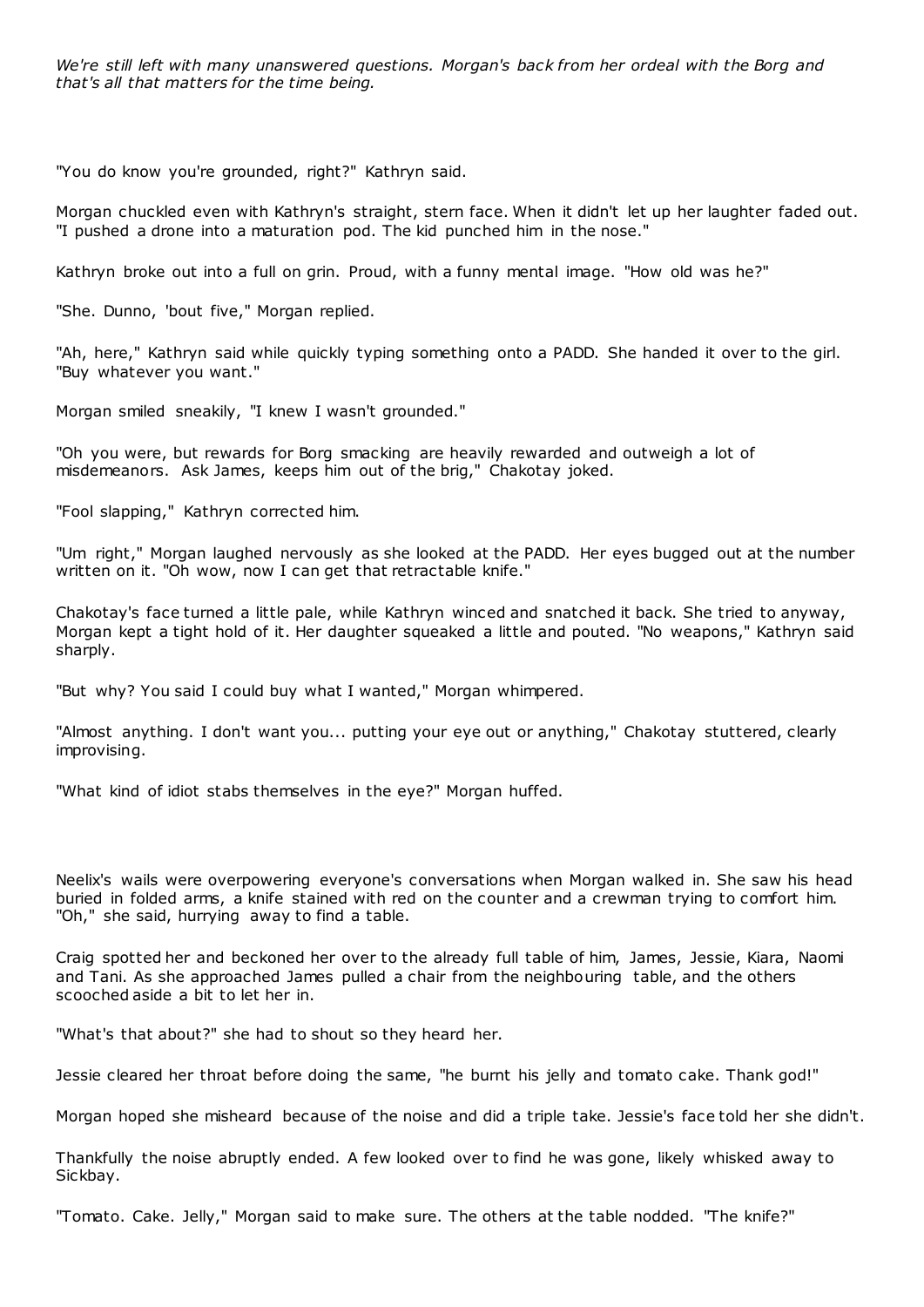"That's the only bit of this that makes sense. He tried to cut it and yeah, epic rebound," Craig sniggered.

Morgan giggled in relief and at the image. "Oh, at least he didn't put his eye out."

James shrugged, "looks like he did. Handle. Slight bump, tears. Not enough to put him off licking the red goo from the knife."

"Eeew," Morgan cringed. Her disgust didn't last, she noticed the remains of a feast laid out on the table. Sausage rolls, sandwiches, crisps, pizza slices, a few morsels of chips in a bowl, onion rings, cheese, and the almost full bowl of fruit no one wanted. James nodded and gestured his hand out. She took the hint and dug in too.

"Courtesy of the Janeway Hates Mostly Everyone fund," Jessie smiled. She lowered her voice to a whisper, "but keep it to yourself. If anyone asks, we all shared the payment."

"Yeah, mum gave me a month's worth I dunno what to do with," Morgan said.

Kiara looked to her with interest, "did you slap someone too Morgan?" Morgan's smile turned sly. "Aaaw, I want to see."

"Next time," Morgan said with a wink.

"So, how are you?" Craig asked. "Do you want to talk about it?"

Tani nudged him with her elbow. "Oy, no pushy."

"Sorry," Craig cringed and rubbed his arm.

"No it's fine. I... there's not really much to tell," Morgan said, glancing toward Kiara.

"Mummy said you were kidnapped by an ugly batty cow," she said. Most of the table reacted with similar amusement. "Was mad she didn't tell until came back."

Morgan felt a little relieved that she knew. Still, she had no idea where to start or what to even mention. One particular part stuck out the most. "The Borg Queen can throw one hell of a tantrum."

The comment earned her a few sniggers and the kids giggles.

"Did the Tantrum Queen explain why she only wanted you?" Jessie asked. "Not that I wanted that honour or anything."

"I told mum that she wants to assimilate Earth and she needed me, someone who wasn't attached to it," Morgan replied. "But she didn't need me. I think, no I know she has it in for mum and that's why she picked me over you guys or Seven. Or Voyager for that matter."

"Weird," James frowned. "The Borg were never like that before."

"She mentioned disconnect issues. Drones wouldn't respond right away, she had to vocally order people. Probably been happening since you and Jess," Morgan answered uneasily.

"We never did figure that one out, did we?" Craig sighed.

Tani's attention leveled up twice, her eyes were sparkling in James' direction, "oh so you were a Borg drone too?"

"Just for a second or two," James answered meekly.

"The Queen didn't know why it was happening either," Morgan said. "It's odd that it's happened twice."